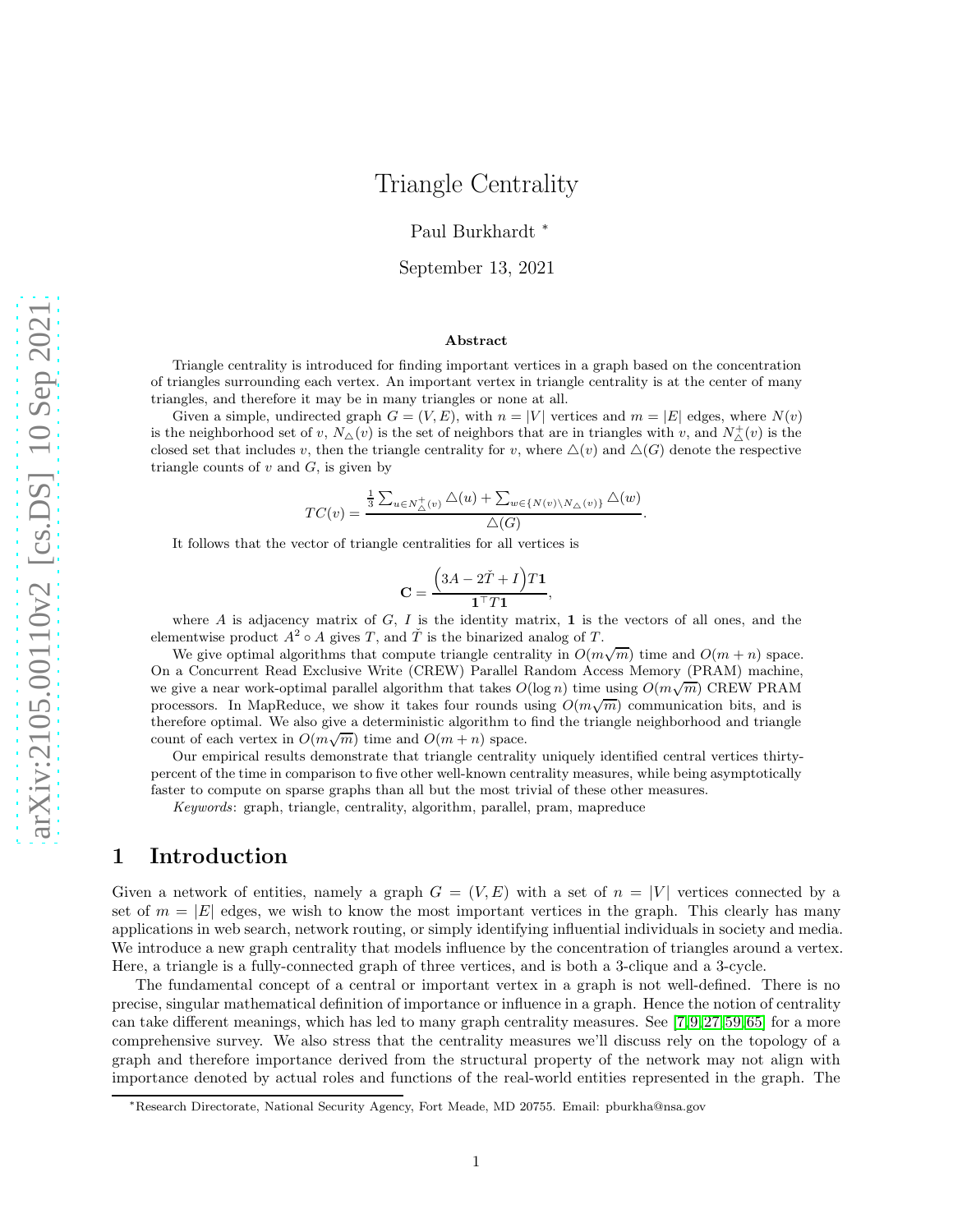degree of success with centrality measures therefore relies on how closely the structural network aligns with the semantic or functional network.

Triangles in graphs indicate cohesiveness, meaning increased interconnections among vertices. If an individual has two friends and these two friends are also friends, then the trio is more cohesive. A concentration of triangles indicates increased network density, thereby allowing information and influence to spread more rapidly because there are more connected pathways. Given a social network in which every pair of vertices are connected, thus the graph is a clique, then any individual can give information to any other in a single step. This represents maximum cohesion and the graph would have the maximum number of triangles possible, e.g. it would have  $\binom{n}{3}$  triangles for a clique of n vertices. The role of triangles in cohesive networks was formally developed by Friggeri et al. in 2011 [\[36\]](#page-33-1), but cohesive networks based on triangles was explored earlier with the introduction of the k-truss by Cohen in 2005 [\[24\]](#page-33-2), later published in 2009 [\[25\]](#page-33-3). The k-truss is a maximal subgraph in which each edge is incident to k triangles. See [\[18\]](#page-32-2) for a more complete analysis of graph trusses. The importance of triangles was recognized earlier in 1998 when Watts and Strogatz [\[70\]](#page-35-2) found that triangles were integral to the property of real-world networks, and introduced the clustering coefficient as a measure of how likely a pair of neighbors of a vertex may themselves be directly connected. More precisely, the clustering coefficient is the ratio of the triangle count of a vertex to its maximum possible triangle count. Triangles are also a key component of clusters in social networks [\[57,](#page-34-0) [60,](#page-35-3) [61\]](#page-35-4).

Our new triangle centrality [\[16\]](#page-32-3) is based on the sum of triangle counts for a vertex and its neighbors, normalized over the total triangle count in the graph. We also treat triangle neighbors of a vertex distinctly from other neighbors of that vertex. For a vertex  $v$  to be important in our measure, it requires the support of two adjacent vertices  $\{u, w\}$  that must either be in a triangle with v or in a triangle with a neighbor of v. A significant implication of this is that  $v$  can be important without being in many triangles or perhaps not in any triangles. We posit that if v has neighbors u involved in many triangles, and hence are themselves important, then these u affirm that vertex v is also important. This central vertex v binds together vertices that have strong evidence of importance, without itself being in any triangles. Importance in our measure is then based on "quality" and not "quantity" of direct contacts. This is also a feature in other centrality measures. In the words of Borgatti and Everett when describing eigenvector centrality, a central actor is one who "knows everybody who is anybody" as opposed to "knows everybody" [\[9\]](#page-32-1). But in our measure, a vertex without triangles does not contribute to the importance of its neighbors, no matter if it has a high centrality rank. This asymmetry to the contribution of centrality is unlike other measures like eigenvector centrality in which every vertex imparts a proportion of its rank to its neighbors. Such asymmetric influence can be seen in real-world settings. For example, a leader with many followers is a central figure because the leader has followers. But being a follower does not make the follower important.

We believe the stronger hypothesis required by our triangle centrality also makes it more robust to noise and adversarial gaming. This is because it requires the cooperation from a pair of connected vertices to contribute to the rank. In contrast, an adversary or cheater could inflate the rank in measures that depend heavily on direct neighbors by spamming or creating many spurious links.

We will give a precise, mathematical definition for our triangle centrality, but the reader should note that it is based on our specific notion of importance. An important vertex by our measure is therefore important by definition, but this may not align with the real-world meaning. We will justify the definition and demonstrate its efficacy with empirical results. Clearly, our centrality is of no use in triangle-free graphs, such as bipartite graphs and trees.

The runtime for computing triangle centrality is bounded by counting triangles. Any vertex v with  $d(v)$ neighbors cannot be in more than  $\binom{d(v)}{2}$  triangles, and overall there cannot be more than  $\binom{n}{3} = O(n^3)$ triangles in G. Thus it follows from  $m \leq n^2$  that there are  $\left(\sqrt{\frac{m}{3}}\right) = O(m\sqrt{m})$  triangles. Therefore an algorithm that counts or lists all triangles in  $O(m\sqrt{m})$  time is optimal, and there are many such methods that are well-known [\[5,](#page-32-4) [15,](#page-32-5) [22,](#page-33-4) [23,](#page-33-5) [52,](#page-34-1) [63,](#page-35-5) [66\]](#page-35-6). A tighter upper-bound for counting triangles is  $O(m\delta(G))$  time, where  $\delta(G)$  is a new parameter called the average degeneracy of a graph introduced in [\[18\]](#page-32-2).

We will give algorithms for computing triangle centrality in  $O(m\sqrt{m})$  time and  $O(m+n)$  space. Hence our algorithms are asymptotically equivalent to triangle counting and are therefore optimal. Moreover, our algorithms complete in a constant number of steps. In contrast, iterative methods like those based on eigenvector centrality are slower and can take many steps before converging. We also give parallel algorithms for Concurrent Read Exclusive Write (CREW) Parallel Random Access Machine (PRAM) and MapReduce models. Our CREW algorithm is nearly work-optimal, taking  $O(\log n)$  time and  $O(m\sqrt{m})$  processors. Our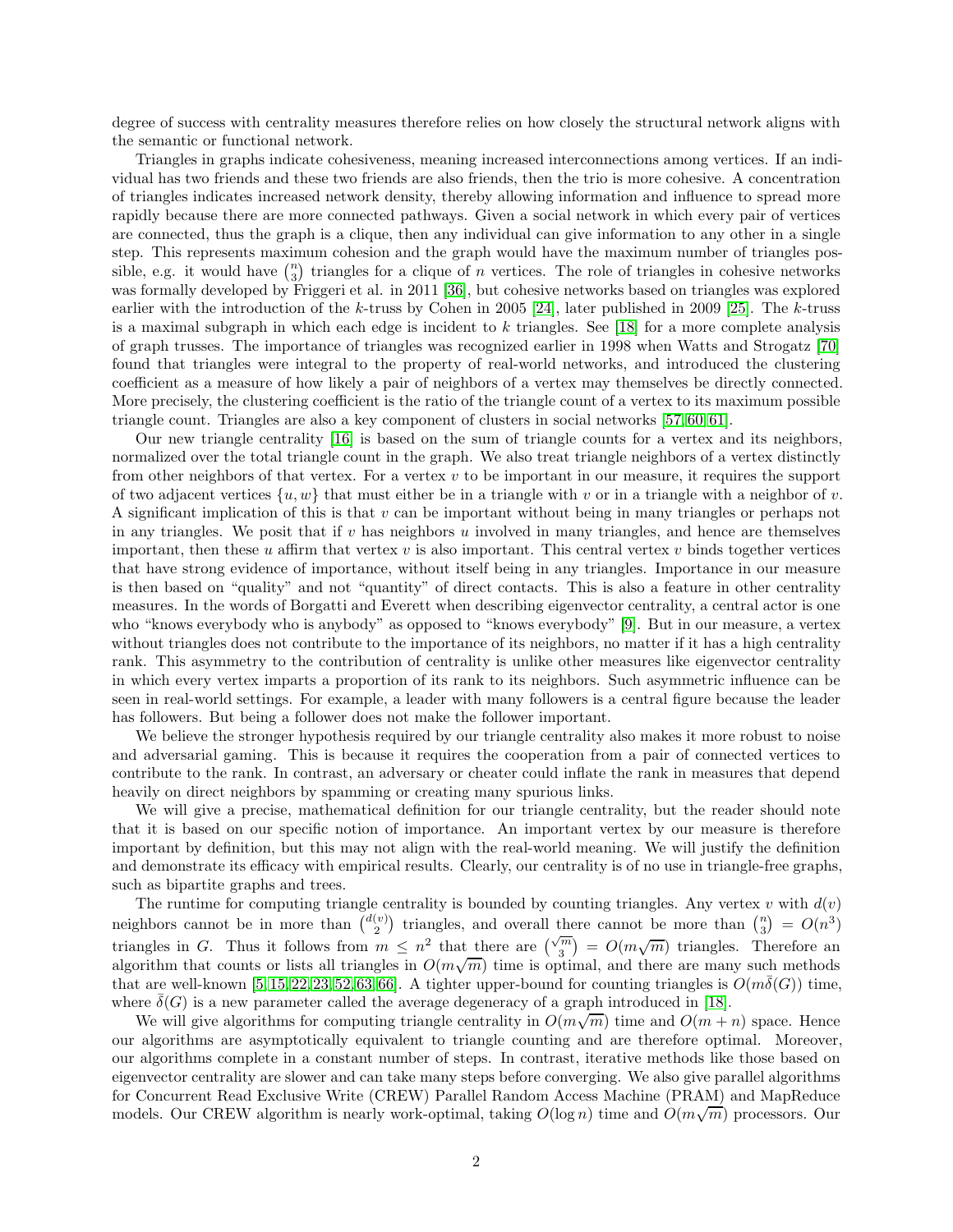MapReduce algorithm takes  $O(1)$  rounds and communicates  $O(m\sqrt{m})$  bits, and is therefore optimal.

Of independent interest, we introduce an algorithm for computing the triangle neighborhood for each vertex. Although this is trivial using hash tables, it is surprisingly difficult to achieve in linear space and deterministic optimal time. A randomized algorithm can compute the triangle neighbors in  $O(m\delta(G)) \leq$  $O(m\sqrt{m})$  expected time. In contrast, our triangle neighbor algorithm simultaneously computes the triangle counts and triangle neighbors in  $O(m\sqrt{m})$  deterministic time and  $O(m+n)$  space using simple arrays. We leave it as an open problem to solve in  $O(m\overline{\delta}(G))$  deterministic time.

We summarize our contribution in Section [3](#page-2-0) and set the motivation in Section [4.](#page-4-0) We define triangle centrality, compare it to standard centrality measures, and introduce basic observations in Sections [5,](#page-5-0) [6,](#page-7-0) [7.](#page-9-0) Optimal algorithms are given in Sections [8](#page-12-0) and [9.](#page-16-0) In Section [10](#page-20-0) we describe a practical algorithm for listing the triangle neighborhood in optimal time and linear space without relying on hash tables. Finally we compare our triangle centrality to common centrality measures in Section [11](#page-25-0) and demonstrate runtime performance in Section [12.](#page-31-0)

## 2 Notation

The vertices in G are labeled  $[n] = 1, 2, 3...n$ . A complete graph of n vertices is an n-clique and is denoted by  $K_n$ . The neighborhood of a vertex v is  $N(v) = \{u|(u, v) \in E\}$ , then the number of neighbors of a vertex is its degree  $d(v) = |N(v)|$ . A path is a consecutive sequence of adjacent edges in E. The distance  $d_G(u, v)$ is the shortest-path length between vertices  $v$  and  $u$ .

Let  $\Delta(v)$  denote the triangle count for a vertex v and  $\Delta(G)$  for the total triangle count in G. The triangle neighborhood of v is given by  $N_{\Delta}(v) = \{u \in N(v)|N(u) \cap N(v) \neq \emptyset\}$ , where the closed triangle neighborhood of v is  $N^+_{\Delta}(v) = \{v\} \cup N_{\Delta}(v)$ . We will refer to  $N^+_{\Delta}(v)$  as the triangle core of v.

Let  $\pi: V \to 1, \ldots, n$  be an ordering on vertices in G such  $\pi(u) < \pi(v)$  if  $d(u) < d(v)$  or in the case of a tie then  $u < v$ . We will say that vertex u is a higher-ordered or higher-ranked vertex than v if  $\pi(u) > \pi(v)$ . We denote  $N_{\pi}(v) = \{u \in N(v)|\pi(u) > \pi(v)\}\$  as the abbreviated adjacency set of v containing only the higher-ordered neighbors. Then  $|N_{\pi}(v)| = O(\sqrt{m})$  because a vertex v cannot have more than  $\sqrt{m}$  neighbors with higher degree, otherwise it leads to the impossible result of more than  $O(m)$  edges in G.

Let  $A \in \{0,1\}^{n \times n}$  be the symmetric adjacency matrix for G. We use the lowercase notation of a matrix for its entries, hence the  $(ij)^{th}$  entry of A is written  $a(i, j)$ . Then  $a(i, j) = 1$  indicates an  $\{i, j\}$  edge, otherwise  $a(i, j) = 0$ . For any matrix X we denote the  $j<sup>th</sup>$  column vector of X by  $X_j$  and the corresponding row vector by  $X_j$ , where superscript ⊤ represents the transpose. The  $\ell_1$  norm for a column vector is given by  $\|\mathbf{X}_{j}\|_{1} = \sum_{i} |x(i, j)|$ . The support of a vector **x**, denoted by supp(**x**), refers to the set of indices corresponding to nonzero entries in x, thus supp(x) =  $\{i|x(i) \neq 0\}$ . Let  $\circ$  denote the Hadamard product operator for elementwise matrix multiplication. The vector  $\bf{1}$  is a vector of all ones, and I is the identity matrix. We use  $\check{X}$  to denote the binary (boolean) form of a matrix or vector; nonzeros take the value of 1. The graph triangle matrix  $T = A^2 \circ A$  holds the triangle counts between a vertex and its neighbors.

<span id="page-2-1"></span>Throughout this paper we will use the following abbreviations defined in Table [1.](#page-2-1)

|  | Table 1: Centrality glossary |  |
|--|------------------------------|--|
|--|------------------------------|--|

| TС                         | Triangle Centrality           |
|----------------------------|-------------------------------|
| BC                         | <b>Betweenness Centrality</b> |
| CC                         | Closeness Centrality          |
| DC                         | Degree Centrality             |
| $\mathop{\rm EV}\nolimits$ | Eigenvector Centrality        |
| PR.                        | PageRank Centrality           |

## <span id="page-2-0"></span>3 Contribution

We introduce triangle centrality for identifying important vertices in a graph based on the sum of triangle counts for a vertex and its neighbors, adjusted for triangle neighbors, over the total triangle count in the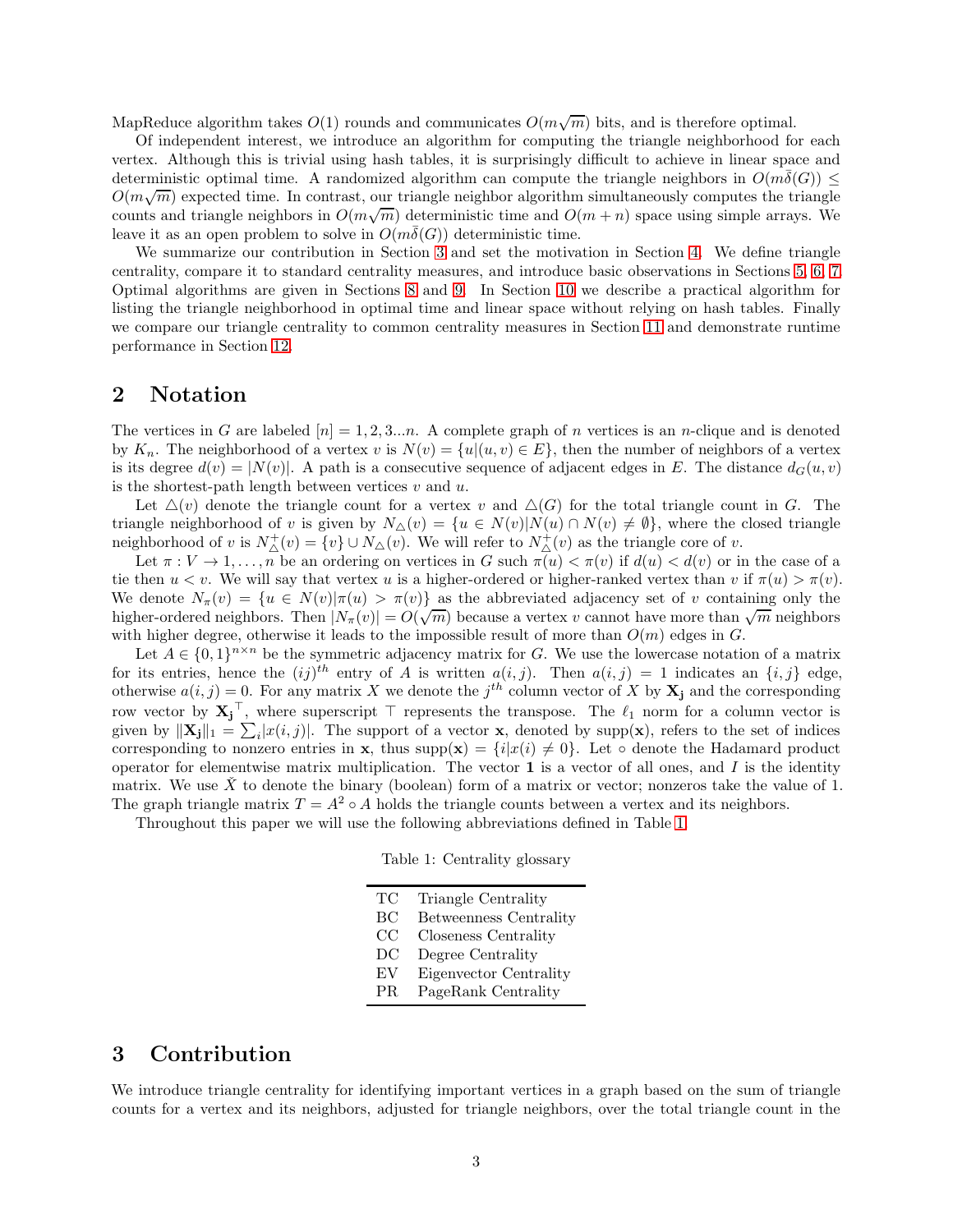graph. Specifically we give the following definition.

**Definition [1.](#page-5-1)** The triangle centrality  $TC(v)$  of a vertex v is given by the equation,

$$
TC(v) = \frac{\frac{1}{3} \sum_{u \in N_{\Delta}^{+}(v)} \Delta(u) + \sum_{w \in \{N(v) \setminus N_{\Delta}(v)\}} \Delta(w)}{\Delta(G)}.
$$
\n(1)

The values for triangle centrality are bounded in the interval [0, 1] to indicate the proportion of triangles centered at a vertex. We derive an algebraic formulation for triangle centrality leading to the next definition.

**Definition [2.](#page-7-1)** The algebraic triangle centrality  $C$  for all vertices is given by the equation,

$$
\mathbf{C} = \frac{\left(3A - 2\check{T} + I\right)T\mathbf{1}}{\mathbf{1}^\top T\mathbf{1}}.\tag{2}
$$

Since triangle centrality depends only upon triangle counts, and there are  $O(m\sqrt{m})$  possible triangles in  $G$ , we show that triangle centrality can be optimally computed by our Algorithm [1.](#page-23-0) Hence our main algorithmic result is the following.

**Theorem [1.](#page-13-0)** Triangle centrality can be computed in  $O(m\sqrt{m})$  time and  $O(m + n)$  space for all vertices in a simple, undirected graph  $G = (V, E)$ .

Triangle centrality treats triangle counts from triangle neighbors independently from non-triangle neighbors. But finding the triangle neighborhood of a vertex in deterministic, worst-case optimal time and linear space without relying on perfect hashing is surprisingly difficult. We are able to solve this using simple arrays making it a practical alternative to perfect hashing. Our TRIANGLENEIGHBOR algorithm lists triangle neighbors and counts triangles in deterministic, optimal time and linear space. We believe that identifying triangle neighbors may have applications in clustering and community detection and therefore our triangleneighbor algorithm may be of independent interest. Our next result follows.

**Theorem [2.](#page-14-0)** Algorithm TRIANGLENEIGHBOR counts triangles and finds triangle neighbors in  $O(m\sqrt{m})$  time and  $O(m + n)$  space for all vertices in a simple, undirected graph  $G = (V, E)$ .

Our main algorithm given in Algorithm [2](#page-36-0) employs this new triangle neighborhood algorithm to compute the triangle centrality using simple arrays instead of perfect hashing, and achieves the desired asymptotic bounds asserted by our next theorem.

**Theorem [3.](#page-14-1)** Algorithm [2](#page-36-0) computes the triangle centrality in  $O(m\sqrt{m})$  time and  $O(m + n)$  space for all vertices in a simple, undirected graph  $G = (V, E)$ .

Our Algorithm [3](#page-21-0) is a linear algebraic algorithm that achieves the following result.

**Theorem [4.](#page-15-0)** There is a linear algebraic algorithm that computes the triangle centrality in  $O(m\sqrt{m})$  time and  $O(m + n)$  space for all vertices given a sparse matrix A for a simple, undirected graph  $G = (V, E)$ .

We can also use fast matrix multiplication to calculate triangle centrality in  $n^{\omega+o(1)}$  time, or similar bounds in terms of m using the result of Yuster and Zwick [\[75\]](#page-35-7).

**Theorem [5.](#page-16-1)** Triangle centrality can be computed in  $n^{\omega+o(1)}$  time using fast matrix multiplication, where  $\omega$ is the matrix multiplication exponent, for all vertices in a simple, undirected graph  $G = (V, E)$ .

Next we give parallel algorithms to compute the triangle centrality on a CREW PRAM and in MapReduce. The MapReduce algorithm is optimal and the CREW PRAM is optimal up to a logarithmic factor, yielding the following results.

**Theorem [6.](#page-17-0)** Triangle centrality can be computed on a CREW PRAM in  $O(\log n)$  time using  $O(m\sqrt{m})$ processors for all vertices in a simple, undirected graph  $G = (V, E)$ .

**Theorem [7.](#page-19-0)** Triangle centrality can be computed using MapReduce in four rounds and  $O(m\sqrt{m})$  communication bits for all vertices in a simple, undirected graph  $G = (V, E)$ .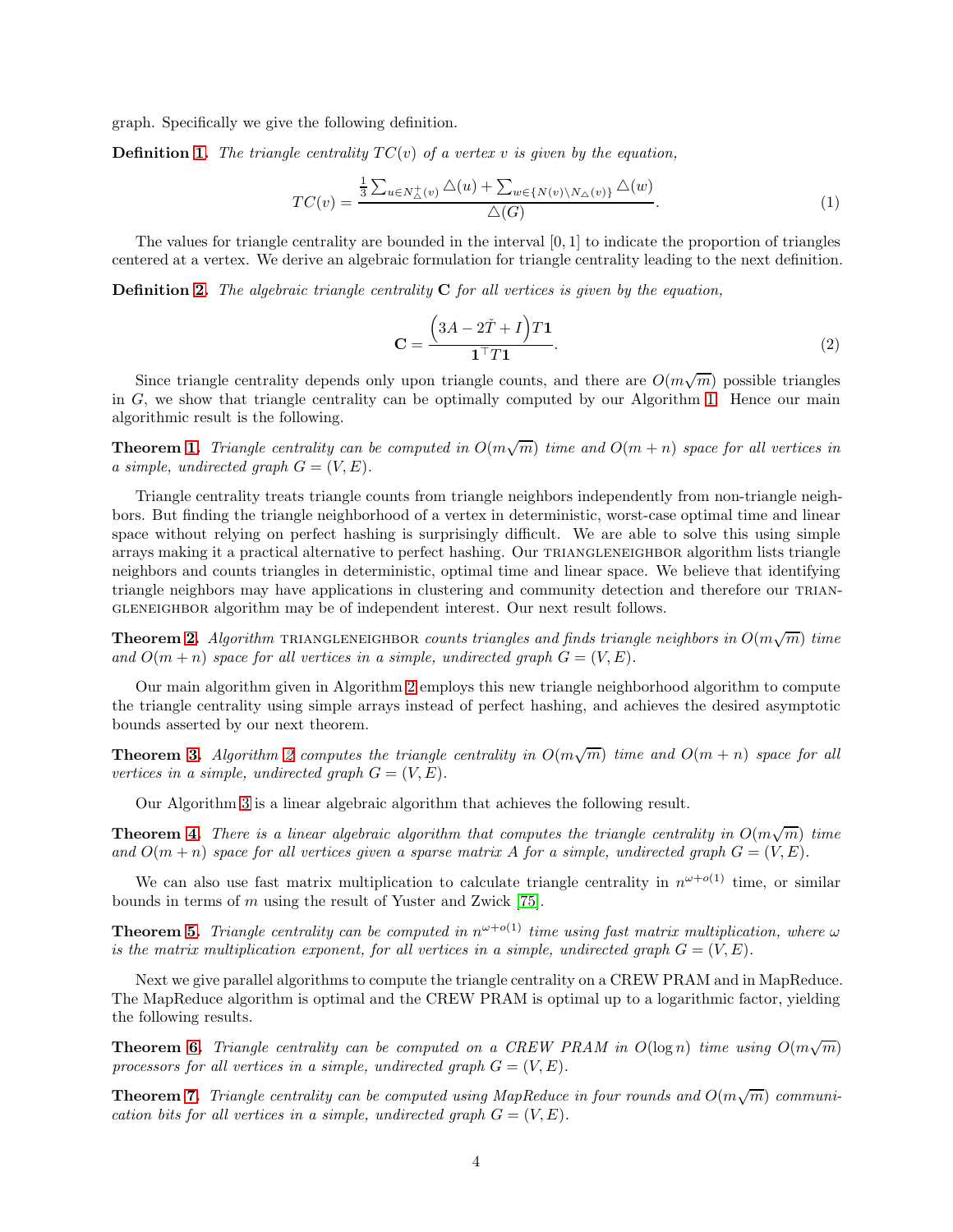The advantages of triangle centrality include the following.

- 1. It does not iteratively update values and finishes in a constant number of steps.
- 2. It can identify an important vertex through indirect evidence, e.g. not a member of triangles but neighbors have many triangles.
- 3. It uses a stronger hypothesis by relying on the contribution from a connected pair of vertices rather than a single vertex, thus making it less susceptible to tampering or counter-measures.
- 4. It is relatively fast compute with runtime that is asymptotically equivalent to triangle counting.

## <span id="page-4-0"></span>4 Motivation

In social network analysis, triangles have been found to indicate network cohesion and clustering [\[36,](#page-33-1) [57,](#page-34-0) [60\]](#page-35-3). A pair of vertices that share a common neighbor implies a minimal degree of mutual association. But if that same pair are themselves connected, then there is much stronger cohesion between all vertices in that triangle.

Consider an email spammer that sends an email to many random individuals. Most any pair of the email recipients likely have no other association aside from having received an email from the spammer. This should not imply that the spammer is important, especially with respect to each of the recipients. Now consider a social network where there are many friends with mutual contacts, hence triangles. An email from an individual to all of their direct contacts has more relevance than an email from the spammer because most any pair of the friend recipients have some existing relationship, suggesting that the email recipients are not just randomly selected.

We claim that a vertex is important if many neighbors of that vertex are cohesive with their own neighbors, thus further strengthening the influence. Hence a vertex can be important because its neighbors are in many triangles, without that vertex itself having any triangles. This does not exclude a central vertex from being in triangles, in fact we say a vertex is quite important if it is a member of many triangles. Thus our measure finds important vertices that have both direct and indirect evidence of importance.

We believe that this method for centrality can identify important vertices in networks that have strong social network properties and organizational hierarchies where both direct and indirect connectivity need to be accounted. This also indicates that longer range interactions play a role in identifying an important vertex. Suppose the top vertex in an organizational hierarchy has no triangles, but if a direct contact is in many triangles then that contact is in effect conferring the support of it triangle members to that top vertex. Thus the top vertex is receiving support from vertices that are two steps away. We claim that importance is due to the concentration of triangles around a vertex but that vertex itself need not be involved in many triangles. This localization of support is not modeled by other centrality measures.

For an explicit example, consider a hierarchical organization such as a corporation in which the Chief Executive Officer (CEO) has a very small number of direct subordinates. But these subordinates, e.g. other officers in the company, have mutual associates such as office managers, administrators, staff, etc. that assist them in carrying out the CEO's objectives. Thus the top of the organization may have very few contacts, but the subordinate contacts are likely connected because they must share similar information or orders handed down by the top. In turn, these subordinates may have many mutual associates that are also members of triangles. Thus the top vertex in the hierarchy could have few or no triangles, but if there are many triangles concentrated around its direct contacts and their contacts, it suggests that top vertex is important in the network.

Another consideration is if two connected vertices share a mutual contact, then that mutual contact receives stronger support than from two vertices that are not connected. In a real-world scenario, this could mean that the original pair of connected vertices have conferred and agreed upon the selection of the mutual vertex as a contact. This differs starkly from other centrality measures where the contribution or "vote" for a vertex comes from neighbors regardless of the connection between neighbors. Thus the email spammer described earlier can appear as an important vertex in these measures.

Our new approach measures the concentration of triangles in the subgraph of diameter four of each vertex in order to successfully identify these highly important vertices. To illustrate our premise, we argue that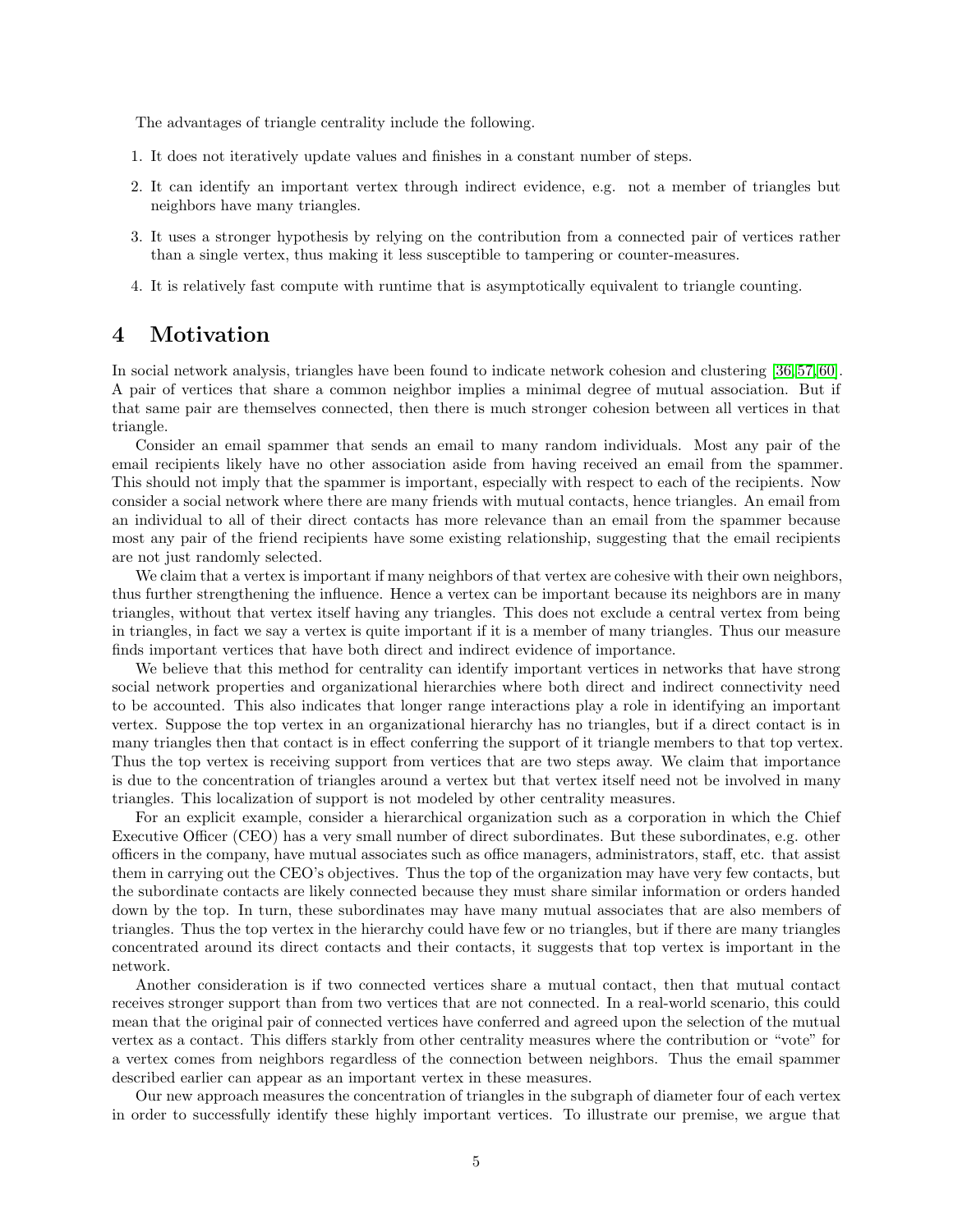<span id="page-5-2"></span>vertex "a" in each of the graphs in Figure [1](#page-5-2) is the most triangle-centric vertex, and henceforth the most important vertex. We will compare the ranking of vertex "a" in our discussion of other centrality measures at the end of Section [6,](#page-7-0) and later in Section [11](#page-25-0) we will analyze triangle centrality results with these other measures on twenty realistic graphs.



Figure 1: Vertex "a" in each graph is the most central vertex.

## <span id="page-5-0"></span>5 Derivation

We use triangle counts for importance because it is indicative of dense subgraphs and therefore stronger cohesion among vertices. If the graph is a clique, then it has the maximum number of triangles. In a social network context, triangles present more pathways for the spread of information or influence.

Our notion of centrality is then based on the triangle counts from a vertex and each of its neighbors, but that vertex itself need not be involved in many triangles. The contribution of triangle counts for the centrality of a vertex comes from its subgraph within a diameter of four. Hence we claim that a vertex is important if it is in many triangles, or if its neighbors are in many triangles. This leads us to separate the neighbors of a vertex into those that are in triangles with that vertex and those that are not. Recall  $N^+_{\Delta}(v)$ is the triangle core of  $v$ , meaning the subset of triangle neighbors of  $v$  and  $v$  itself. Our precise definition of triangle centrality is given next.

<span id="page-5-1"></span>**Definition 1.** The triangle centrality  $TC(v)$  of a vertex v is given by the equation,

<span id="page-5-3"></span>
$$
TC(v) = \frac{\frac{1}{3} \sum_{u \in N_{\triangle}^+(v)} \triangle(u) + \sum_{w \in \{N(v) \setminus N_{\triangle}(v)\}} \triangle(w)}{\triangle(G)}.
$$
\n(1)

In our definition, the centrality values are rational numbers bounded in the range [0, 1] to indicate the proportion of triangles centered at a vertex. This is accomplished by first multiplying the triangle core  $N^+_\Delta(v)$ by a  $\frac{1}{3}$  factor to prevent overcounting triangles because the same triangle is counted by each of its three vertices. Then we normalize the entire value by the total triangle count in  $G$ . Therefore if the graph is a clique, then each vertex is equally central.

An example calculation of Equation [1](#page-5-3) is given in Figure [2.](#page-6-0) Overall there are three triangles in Figure [2,](#page-6-0) two from  $N^{\pm}_{\Delta}(v)$  and one from a neighbor of v that is not in  $N^{\pm}_{\Delta}(v)$ . Without the  $\frac{1}{3}$  factor the triangles in  $N^+_{\Delta}(v)$  would be overcounted, once from each vertex of a triangle. We argue that v is at the center of the concentration of triangles in Figure [2,](#page-6-0) and therefore its triangle centrality value is exactly one.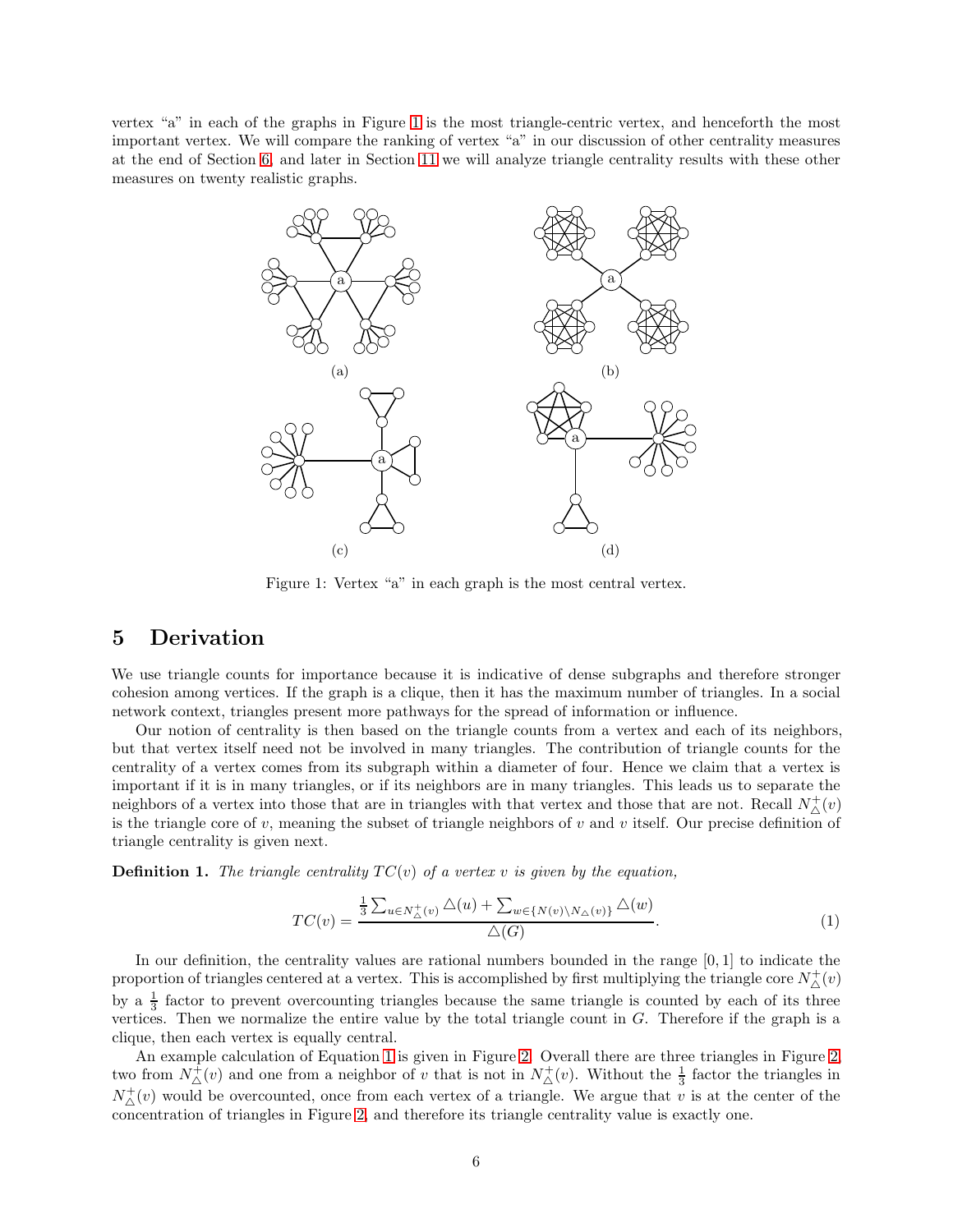<span id="page-6-0"></span>

Figure 2: Example calculation of triangle centrality.

#### 5.1 Algebraic derivation

The triangle centrality given in Equation [1](#page-5-3) can also be formulated in linear algebra using the adjacency matrix  $A$  and the graph triangle matrix. This author introduced the graph triangle matrix in [\[15\]](#page-32-5) and defined it as  $T = A^2 \circ A$ . Thus T encodes the triangle neighbors of each vertex, just as A encodes all neighbors. It follows that the triangle counts can be obtained from T.

**Theorem** (Thm. 1 [\[15\]](#page-32-5)). Given G and the Hadamard product  $(A^2 \circ A)$ , then  $\triangle(v) = \frac{1}{2} \sum_{v} (A^2 \circ A)_v$  and  $\triangle(G) = \frac{1}{6} \sum_{ij} (A^2 \circ A)_{ij}.$ 

Since A is symmetric, then  $T = T^{\top}$ . The matrix  $T = A^2 \circ A$  cannot have more nonzeros than A due to the Hadamard operation, and the value of a nonzero  $t(i, j)$  indicates the count of triangles incident to the  $\{i, j\}$  edge. Hence,

$$
\triangle(v) = \frac{1}{2} ||\mathbf{T}_{\mathbf{v}}||_1 = \mathbf{T}_{\mathbf{v}}^\top \mathbf{1}
$$

$$
\triangle(G) = \frac{1}{6} \mathbf{1}^\top T \mathbf{1}.
$$

The indices corresponding to nonzeros in each  $T_v$  column vector represents the triangle neighbors of v, so then  $N_{\Delta}(v) = \text{supp}(\mathbf{T}_v)$ . Appropriate substitution using T in Equation [1](#page-5-3) leads to

$$
TC(v) = \frac{\sum_{u \in \{v\} \cup \text{supp}(\mathbf{T}_v)} ||\mathbf{T}_u||_1 + 3 \sum_{w \in \text{supp}(\mathbf{A}_v - \mathbf{T}_v)} ||\mathbf{T}_w||_1}{\mathbf{1}^\top T \mathbf{1}}.
$$

Now recall that a matrix-vector multiplication produces a linear combination of the matrix column vectors corresponding to indices of nonzero entries in the vector, each respectively scaled by the nonzero value. Then summing the triangle counts for all triangle neighbors of v, hence  $\sum_{u \in N_{\triangle}(v)} ||{\bf T_u}||_1$ , can be achieved by the  $(T\tilde{\mathbf{T}}_{\mathbf{v}})^{\top}$  1 product. The core triangle sum  $\sum_{u \in \{v\} \cup \text{supp}(\mathbf{T}_{\mathbf{v}})} ||\mathbf{T}_{\mathbf{u}}||_1$ , which includes the triangle count for v, can be obtained by  $(T\tilde{\mathbf{T}}_{\mathbf{v}}+\mathbf{T}_{\mathbf{v}})^{\top}$ 1. Similarly, to get the sum of triangle counts from non-triangle neighbors we use  $(T(\mathbf{A}_{\mathbf{v}}-\tilde{\mathbf{T}}_{\mathbf{v}}))^{\top}$  1. The next steps demonstrate how to transform the triangle centrality into matrix-vector products.

$$
TC(v) = \frac{\sum_{u \in \{v\} \cup \text{supp}(\mathbf{T}_v)} ||\mathbf{T}_u||_1 + 3 \sum_{w \in \text{supp}(\mathbf{A}_v - \mathbf{T}_v)} ||\mathbf{T}_w||_1}{\mathbf{1}^\top T \mathbf{1}}
$$
  
= 
$$
\frac{(T\check{\mathbf{T}}_v + \mathbf{T}_v)^\top \mathbf{1} + 3(T(\mathbf{A}_v - \check{\mathbf{T}}_v))^\top \mathbf{1}}{\mathbf{1}^\top T \mathbf{1}}
$$
  
= 
$$
\frac{(3T\mathbf{A}_v - 2T\check{\mathbf{T}}_v + \mathbf{T}_v)^\top \mathbf{1}}{\mathbf{1}^\top T \mathbf{1}}
$$
  
= 
$$
\frac{(3\mathbf{A}_v - 2\check{\mathbf{T}}_v + \mathbf{I}_v)^\top T \mathbf{1}}{\mathbf{1}^\top T \mathbf{1}}.
$$

This subsequently leads to the linear algebraic formulation for triangle centrality in matrix notion as defined in Definition [2.](#page-7-1)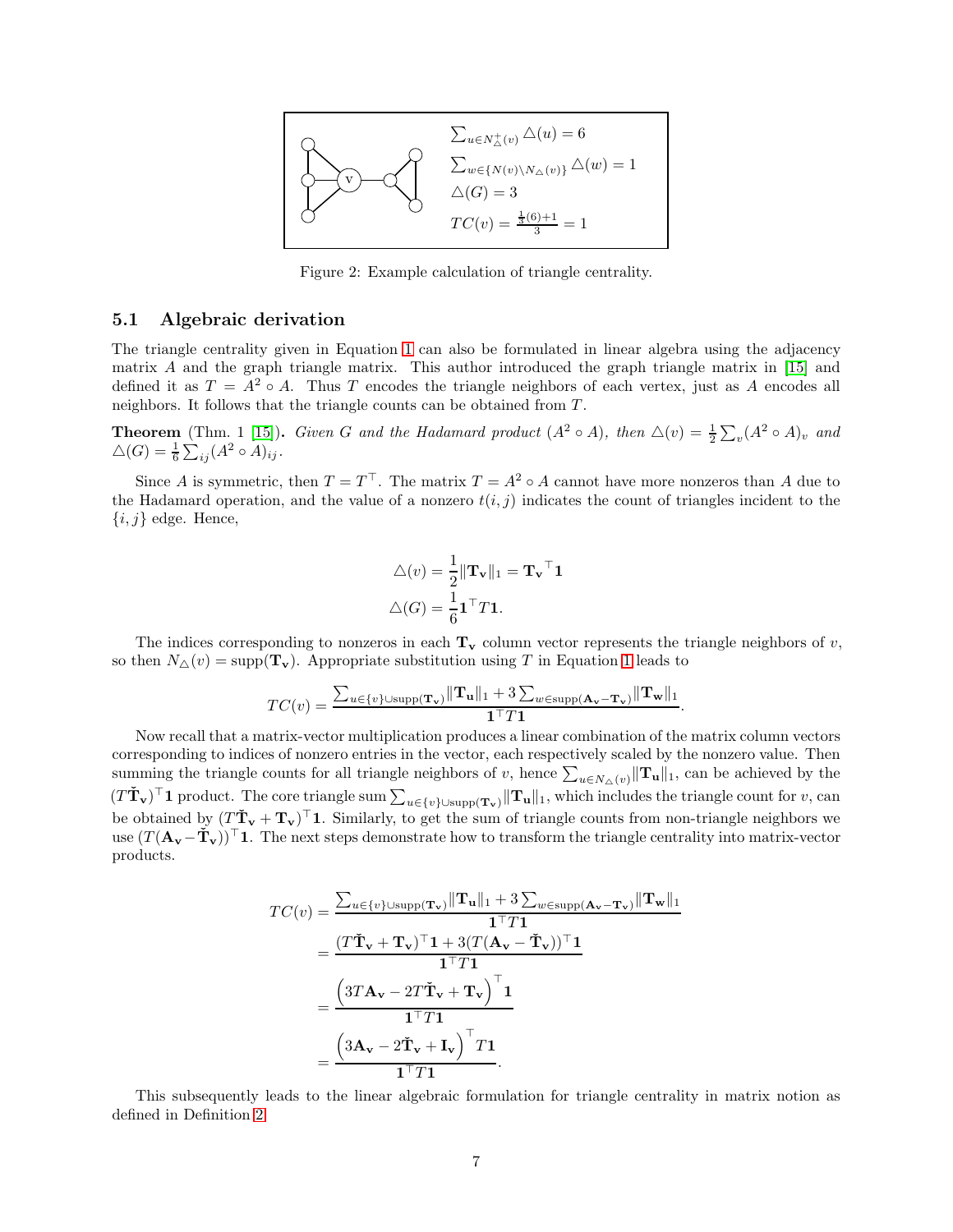<span id="page-7-1"></span>**Definition 2.** The algebraic triangle centrality  $C$  for all vertices is given by the equation,

<span id="page-7-3"></span>
$$
\mathbf{C} = \frac{\left(3A - 2\check{T} + I\right)T\mathbf{1}}{\mathbf{1}^\top T\mathbf{1}}.\tag{2}
$$

Given  $T$ , the linear algebraic triangle centrality can be computed with just two matrix-vector multiplications, two matrix additions, and a single inner product.

## <span id="page-7-0"></span>6 Related work

<span id="page-7-2"></span>There are many different graph centrality measures, but we will limit our discussion to closeness [\[4\]](#page-32-6), degree [\[62,](#page-35-8) [67\]](#page-35-9), eigenvector [\[6\]](#page-32-7), betweenness [\[34\]](#page-33-6), and PageRank [\[11\]](#page-32-8) because these are well-known and are available in many graph libraries including the Matlab graph toolkit. We remark that there is no "best" centrality measure. Each has a specific design purpose and are selected for use based on the context. Here, we briefly describe and compare these common centrality measures to triangle centrality in an effort to show that for some contexts, triangle centrality may be more appropriate. Moreover, triangle centrality is asymptotically faster than these other measures with the exception of degree centrality. A summary of the worst-case runtime (work) for these centralities is given Table [2.](#page-7-2) We refer the reader to  $[7, 9, 27, 59, 65]$  $[7, 9, 27, 59, 65]$  $[7, 9, 27, 59, 65]$  $[7, 9, 27, 59, 65]$  $[7, 9, 27, 59, 65]$  for more detail on these common centrality measures. Later in Section [11](#page-25-0) we'll give a more exhaustive comparison of these centralities on real-world graphs.

Table 2: Runtime asymptotic upper-bounds

| Work         |
|--------------|
| O(m)         |
| $O(m^{1.5})$ |
| O(mn)        |
| O(mn)        |
| $O(n^3)$     |
| $O(n^3)$     |
|              |

Closeness centrality was defined by Bavelas in 1950 [\[4\]](#page-32-6), making one of the earliest measures for identifying central actors in a network. In closeness centrality a central vertex is closest to all others. The closeness centrality of a vertex  $v$  is the inverse of the average distance from  $v$  to all other vertices. Hence it is defined by,

$$
CC(v) = \frac{n-1}{\sum_{u \in V} d_G(v, u)}.
$$

Some texts refer to the reciprocal of this equation for closeness centrality [\[35\]](#page-33-7) where larger values indicate farness as opposed to closeness. In matrix notation the closeness centrality for all vertices is,

$$
\mathbf{C}_{cc} = (n-1)\frac{1}{A^n \mathbf{1}}.
$$

The closeness centrality relies on distances and is therefore useful in gauging longer-range interactions. But a vertex with high degree such as a star-like subgraph can exert more influence in this centrality measure. Closeness centrality also requires finding all-pairs shortest paths and hence takes  $O(mn)$  time, which is slower than computing triangle centrality.

Degree centrality was proposed in 1954 by Shaw [\[67\]](#page-35-9) and refined later in 1974 by Nieminen [\[62\]](#page-35-8). This centrality measures importance based on the degree of a vertex and therefore important vertices are those with high degree. The degree centrality of a vertex v is then  $DC(v) = d(v)$ . Using the adjacency matrix A, the degree centrality  $DC(v)$  is given by,

$$
DC(v) = \sum_{u \in V} a(v, u) = ||\mathbf{A}_{\mathbf{v}}||_1 = \mathbf{A}_{\mathbf{v}}^\top \mathbf{1}.
$$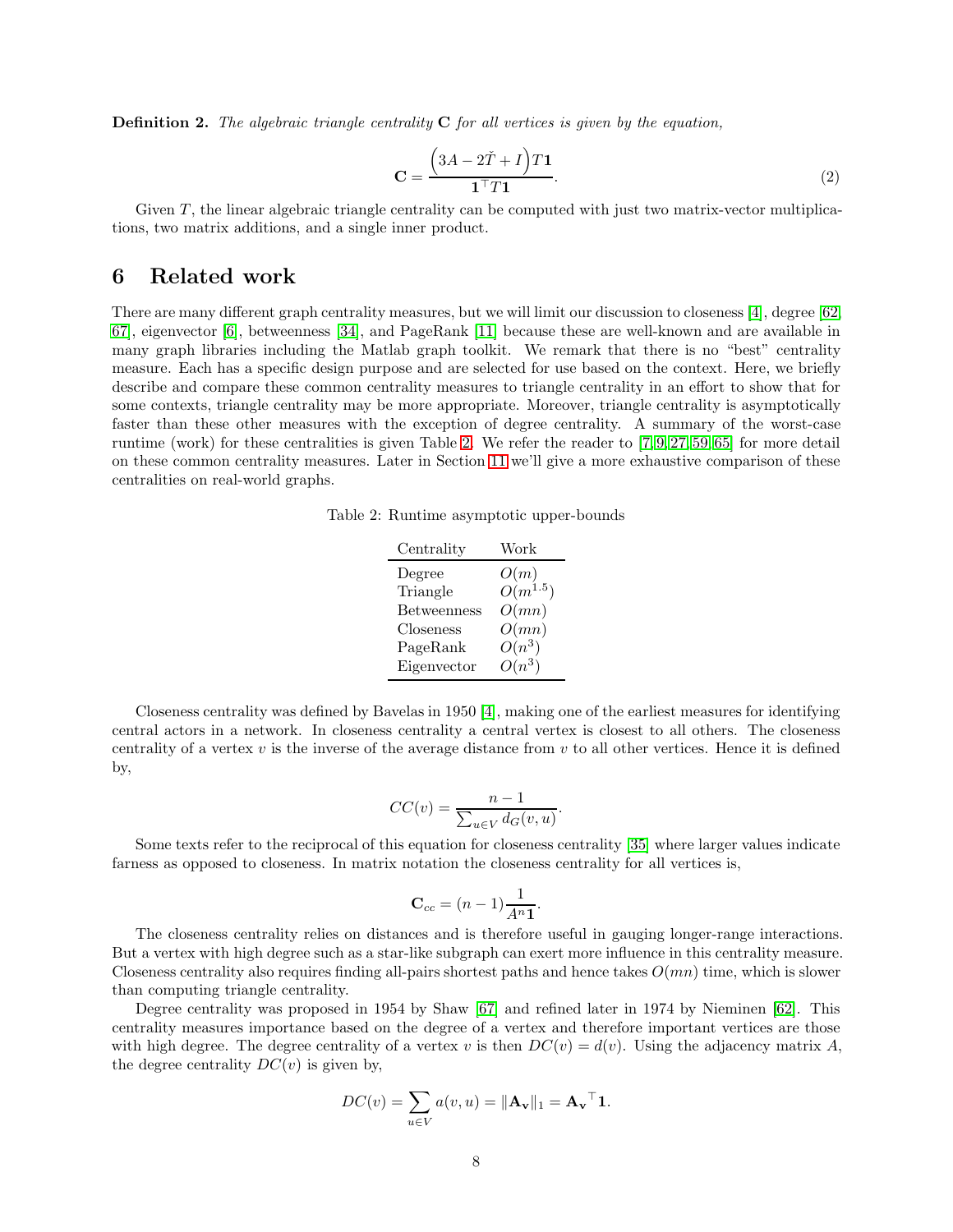It then follows that all  $DC(v)$  values is computed by,

 $C_{dc} = A1.$ 

This measure is very simple because it depends only on the degrees, and thus is also easy to compute. But the simplicity also means that it may not accurately model importance in a complex network. An email spammer could rank highly in degree centrality. In contrast, a low-degree vertex can be important in triangle centrality because its triangle count can be far higher than its degree. The maximum number of triangles for a vertex is quadratic in its degree, given by  $\binom{d(v)}{2}$ . This is compounded if the neighbors of a low-degree vertex also have close to their maximum triangle count. Such a vertex would be considered unimportant in degree centrality, which may be misleading in some contexts as we have argued. For example, vertex "a" in Figure [1b](#page-5-2) is ranked last in degree centrality. Then in Figure [1a](#page-5-2) all vertices are equally ranked because of uniform degree and therefore no distinction is made among them. Yet clearly the structure of the network in Figure [1a](#page-5-2) is not uniform and it can be argued a distinction can be made between the vertices. But degree centrality is fast to compute, taking only  $O(m)$  time whereas triangle centrality takes  $O(m\sqrt{m})$  time.

Eigenvector centrality was formalized by Bonacich in 1972 [\[6\]](#page-32-7). It measures the number and quality of connections associated with a vertex based on the largest eigenvalue of the adjacency matrix. Important vertices under this measure are those with many connections, especially if the connections are to other important vertices. Eloquently put by Borgatti and Everett, a central actor is therefore one who "knows everybody who is anybody" [\[9\]](#page-32-1). The eigenvector centrality of a vertex v is given by the  $v^{th}$  component of the eigenvector corresponding to the largest eigenvalue in A. Specifically, the relative eigenvector centrality  $EV(v)$  for a vertex v where  $\lambda$  is the largest eigenvalue of A is then,

$$
EV(v) = \frac{1}{\lambda} \sum_{u \in V} a(v, u) EV(u).
$$

Given a vector  $C_{ev}$  to hold all  $EV(v)$ , then it follows from the familiar  $A\mathbf{x} = \lambda \mathbf{x}$  form of eigenvalue equations that the eigenvector centrality in matrix notation for all vertices is,

$$
\mathbf{C}_{ev} = \frac{1}{\lambda} A \mathbf{C}_{ev}.
$$

The advantage of this measure is it gives more weight to connections from important vertices than those that are not important. It can be seen as the weighted sum of connections from any distance in the graph, and hence it takes in account the entire network topology. The central vertex "a" in Figure [1a](#page-5-2) is ranked the highest by eigenvector centrality. But the disadvantage of eigenvector centrality is it is influenced by degree. Low-degree vertices that act as bridges connecting dense subgraphs would be ranked poorly by eigenvector centrality, such as vertex "a" in Figure [1b,](#page-5-2) but clearly such vertices are important because their removal would disconnect the subgraphs. The vertex "a" in Figure [1b](#page-5-2) is ranked last in eigenvector centrality. It is also relatively expensive to compute eigenvectors, especially for very large graphs, making eigenvector centrality less scalable than our triangle centrality. Eigenvector centrality can be computed in  $O(n^3)$  time using the power iteration method [\[38\]](#page-33-8). On sparse graphs, our triangle centrality is faster, taking  $O(m\sqrt{m})$ time.

Betweenness centrality, first introduced in 1977 by Freeman [\[34\]](#page-33-6), is similar to closeness centrality in both ranking and runtime. It measures importance by the number of shortest-paths a vertex intersects. An important vertex in this measure has a large fraction of shortest-paths that intersect it over all possible shortest-paths. This implies that an important or central vertex in a graph under this measure is one whose removal will disrupt the flow of information to many other vertices. Let  $\sigma_{ij}$  be the number of shortest paths from i to j, and  $\sigma_{ij}(v)$  be the number of these shortest paths that intersect v. Then the betweenness centrality  $BC(v)$  for a vertex v is,

$$
BC(v) = \sum_{i \neq v \neq j} \frac{\sigma_{ij}(v)}{\sigma_{ij}}.
$$

Betweenness centrality directly accounts for longer range interactions, explicitly relying on the number of paths through a vertex. Like triangle centrality, it identifies vertex "a" in Figure [1a](#page-5-2) and Figure [1b](#page-5-2) as being the most important. But this model of importance relies heavily on distances and does not capture local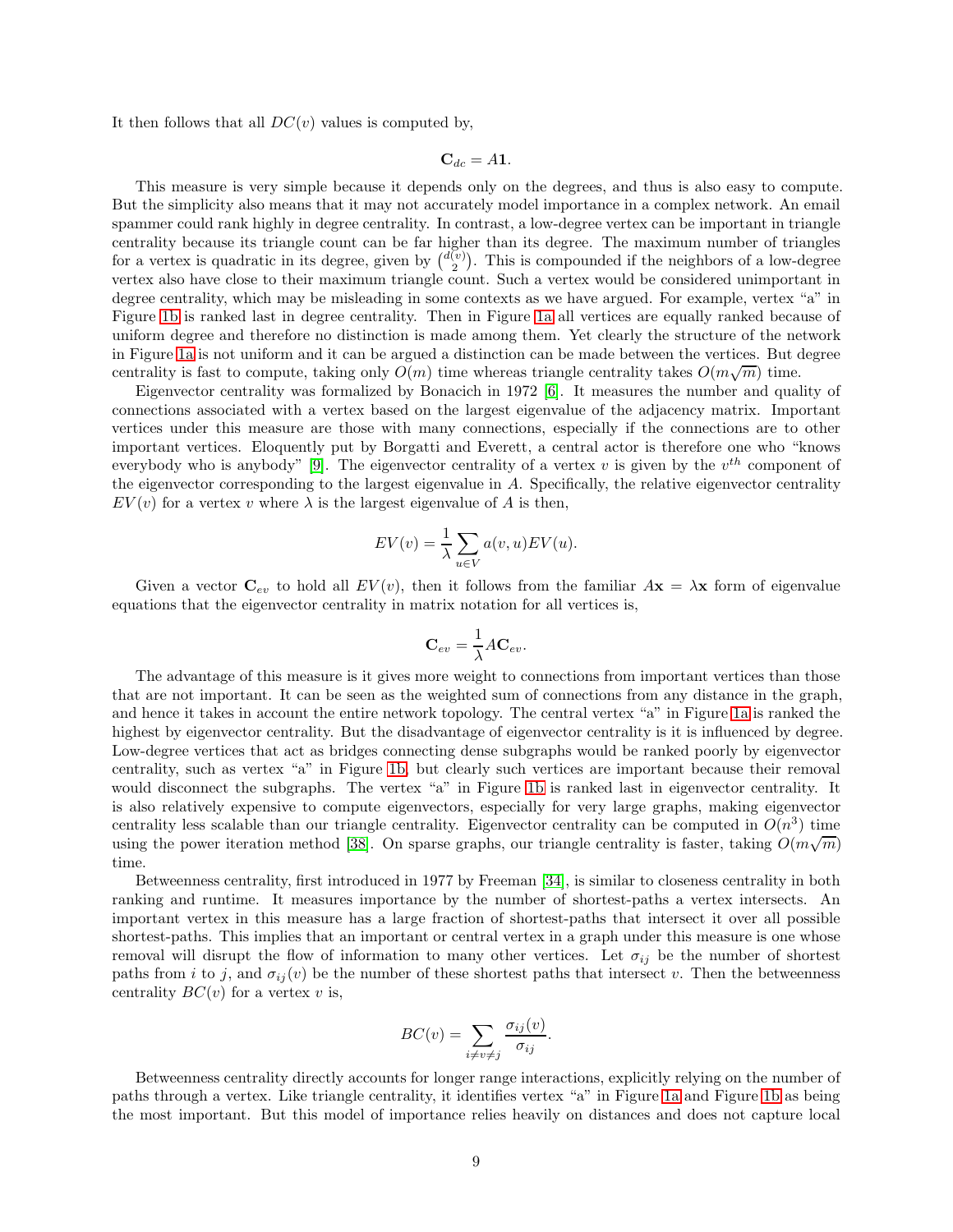subnetwork characteristics. A vertex with many leaf nodes can rank higher in betweenness centrality than a vertex whose neighbors are interconnected because the shortest-paths between the leaf nodes must go through their common neighbor. But it can be argued that the vertex whose neighbors are interconnected is more important. For example, betweenness centrality ranks the vertex with the most leaf nodes in Figures [1c, 1d](#page-5-2) as the most important, rather than vertex "a". It is also more expensive to compute betweenness centrality than triangle centrality because it requires finding all-pairs shortest-paths, taking  $O(mn)$  time [\[10\]](#page-32-9).

PageRank centrality was published in 1998 by Brin and Page as the underlying technology for the Google search engine [\[11\]](#page-32-8). The PageRank centrality is a variant of eigenvector centrality and therefore has similar advantages and disadvantages. Importance is due to the quantity and quality of links, just as in eigenvector centrality. But PageRank also allows some randomness through a damping factor. Applied to web search, PageRank centrality treats the World Wide Web as a graph where web pages are vertices and hyperlinks are edges. An important web page in PageRank has many hyperlinks, and especially so if the hyperlinks are from other important web pages. The PageRank centrality  $PR(v)$  of a vertex v and damping factor d is,

$$
PR(v) = \frac{1-d}{n} + d \sum_{u \in N(u)} \frac{PR(u)}{d(u)}
$$
.

Let the vector  $\mathbf{C}_{pr}$  hold all  $PR(v)$  values, then the algebraic form is,

$$
\mathbf{C}_{pr} = d\mathcal{M}\mathbf{C}_{pr} + \frac{1-d}{n}\mathbf{1},
$$

where  $\mathcal{M} = (K^{-1}A)^{\top}$  and K is a diagonal matrix in which the entries are the vertex degrees.

It is possible that a vertex with many low-quality connections may still be considered high-ranking in PageRank by nature of having high degree, making it susceptible to spurious results or gaming. PageRank does not identify vertex "a" as the most central vertex in any of the examples in Figure [1.](#page-5-2) Computing the PageRank takes the same time as eigenvector centrality and hence is slower than computing triangle centrality.

<span id="page-9-1"></span>A comparison of the relative ranking of vertex "a" in each of the graphs in Figure [1](#page-5-2) by the aforementioned centrality measures is given in Table [3.](#page-9-1) We used the graph toolkit in Matlab to compute rankings from these aforementioned centrality measures. Only triangle centrality ranks "a" first in all Figure [1](#page-5-2) graphs. It is followed by closeness centrality which ranks "a" first in all but Figure [1d.](#page-5-2) The PageRank centrality does not rank "a" first in any of the graphs. The graphs in Figure [1](#page-5-2) are idealistic but give some insight on the role of triangles and degree in measuring importance. It is clear that degree plays a much less significant role for triangle centrality than it does for the other measures. We consider this is an advantage for triangle centrality because it it harder to inflate rankings. In section [11](#page-25-0) we'll compare these measures on more realistic graphs.

Table 3: Rank-order comparison for vertex "a" in Figures [1a–1d](#page-5-2)

|           | BC. | CC | $\Box$ | EV. | РR |
|-----------|-----|----|--------|-----|----|
| Figure 1a |     |    |        |     |    |
| Figure 1b |     |    | 25     | 25  | 25 |
| Figure 1c |     |    |        |     |    |
| Figure 1d |     |    |        |     |    |

## <span id="page-9-0"></span>7 Observations

By weighting the triangle contribution from triangle neighbors we can obtain convenient expressions for special cases. In some cases it leads to the surprising result that the triangle centrality for a vertex is not explicitly dependent on the number of triangles. These can be useful to quickly test and validate implementations of triangle centrality.

**Observation 1.** The triangle centrality for every vertex is  $1$  if  $G$  is a clique.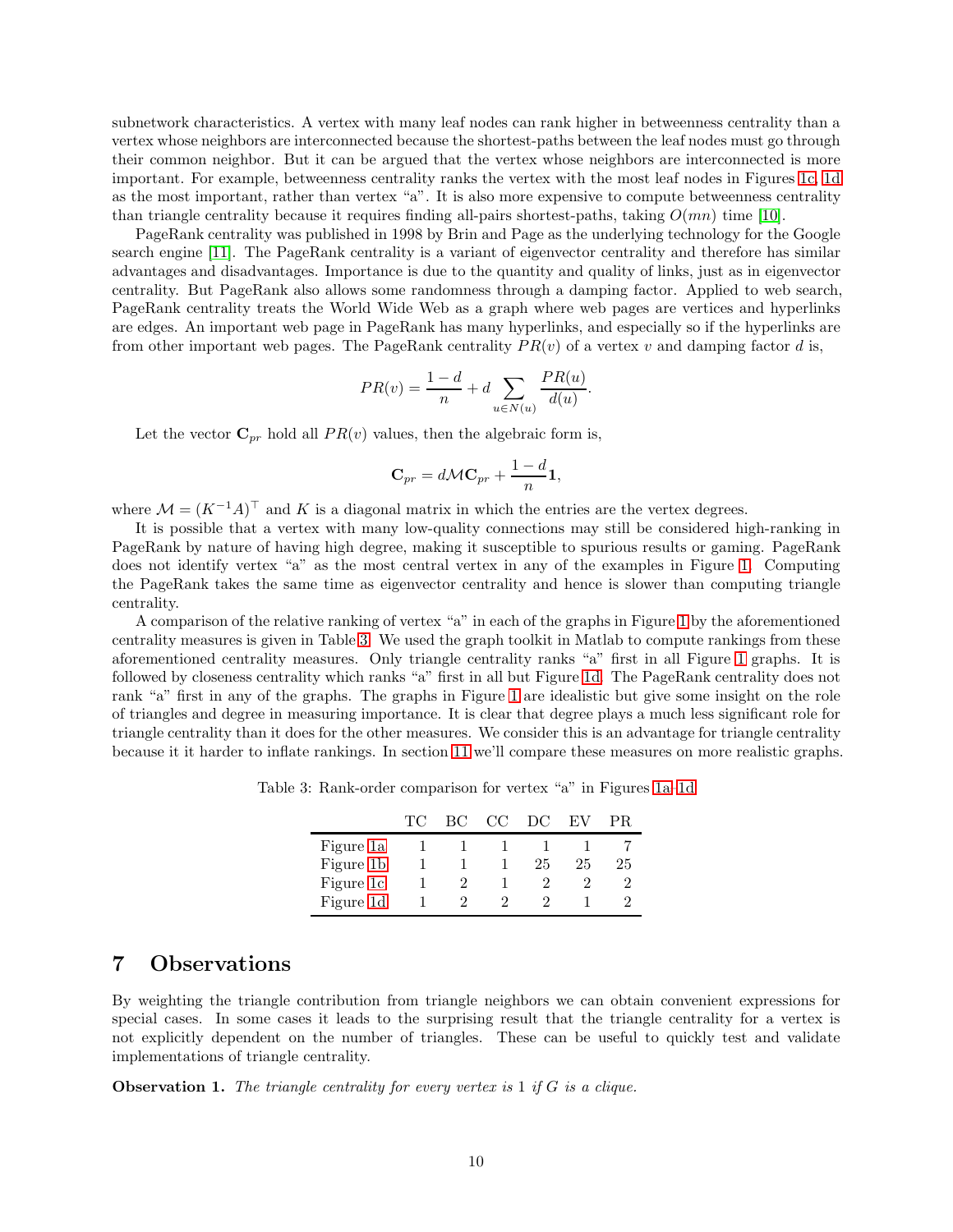*Proof.* Since G is a clique then every neighbor of a vertex v is a triangle neighbor; also  $d(v) = n - 1$  for each vertex and  $\Delta(G)$  equates to  $\binom{n}{3}$ . By Equation [1](#page-5-3) this leads to,

$$
TC(v) = \frac{\frac{1}{3} \sum_{u \in N_{\Delta}(v)} \Delta(u)}{\Delta(G)} = \frac{\frac{1}{3} \sum_{v \in V} {d(v) \choose 2}}{\binom{n}{3}}
$$

$$
= \frac{\frac{n}{3} \binom{n-1}{2}}{\binom{n}{3}} = \frac{\binom{n}{3}}{\binom{n}{3}} = 1.
$$

<span id="page-10-2"></span>**Observation 2.** The triangle centrality for a vertex is  $\frac{3}{k}$  if it is not in triangles and its neighbors are in copies of  $K_k$  containing all triangles in G, where  $k \geq 3$ .

*Proof.* Since all triangles are in copies of  $K_k$  adjacent to v then  $\Delta(G) = d(v) \binom{k}{3}$ , and the sum of triangle counts for the neighbors of v is  $d(v)\binom{k-1}{2}$ . Therefore the triangle centrality for a vertex v whose neighbors are each in a  $K_k$  and v itself has no triangles is  $\frac{3}{k}$  as follows from Equation [1.](#page-5-3)

$$
TC(v) = \frac{\sum_{u \in N(v)} \triangle(u)}{\triangle(G)} = \frac{\binom{k-1}{2}}{\binom{k}{3}} = \frac{3}{k}.
$$

 $\Box$ 

 $\Box$ 

 $\Box$ 

<span id="page-10-1"></span>**Observation 3.** The triangle centrality for a vertex is  $\frac{1}{p}$  if it is in one of  $p \ge 1$  disjoint copies of  $K_k$ containing all triangles in G, where  $k \geq 3$ .

*Proof.* Since all triangles are in the p disjoint copies of  $K_k$  then  $\Delta(G) = p{k \choose 3}$ , and any vertex v in a  $K_k$  has  $\Delta(v) = \binom{k-1}{2}$  triangles. By Equation [1](#page-5-3) the triangle centrality is then,

$$
TC(v) = \frac{\frac{1}{3} \sum_{u \in N_{\triangle}^{+}(v)} \triangle(u)}{\triangle(G)} = \frac{\frac{k}{3} {k-1 \choose 2}}{\triangle(G)} = \frac{{k \choose 3}}{\triangle(G)} = \frac{{k \choose 3}}{p {k \choose 3}} = \frac{1}{p}.
$$

<span id="page-10-0"></span>**Observation 4.** The triangle centrality for a vertex can be one of the following if G is a chain of  $p \geq 3$ copies of  $K_k$ , each connected by a single vertex, where  $k \geq 3$ :

- i)  $\frac{(2k+2)}{pk}$  if joining two internal  $K_k$ 's
- ii)  $\frac{(2k+1)}{pk}$  if joining the head or tail  $K_k$
- iii)  $\frac{(k+2)}{pk}$  does not join  $K_k$ 's and is not in head or tail  $K_k$
- iv)  $\frac{(k+1)}{pk}$  does not join  $K_k$ 's and is in head or tail  $K_k$

*Proof.* We begin with some preliminary facts. Any vertex v in a  $K_k$  that does not join another  $K_k$  has degree  $d(v) = k - 1$  and  $\triangle(v) = \binom{k-1}{2}$  triangles. Any vertex v that joins two  $K_k$ 's has degree  $d(v) = 2(k-1)$ and  $\Delta(v) = 2\binom{k-1}{2}$ . Since all triangles are in the  $K_k$ 's then  $\Delta(G) = p\binom{k}{3}$  $_{3}^{k}$ ). We will use the next relation to prove each of the cases.

$$
\frac{1}{3\triangle(G)}\binom{k-1}{2} = \frac{\binom{k-1}{2}}{3p\binom{k}{3}} = \frac{1}{pk}.
$$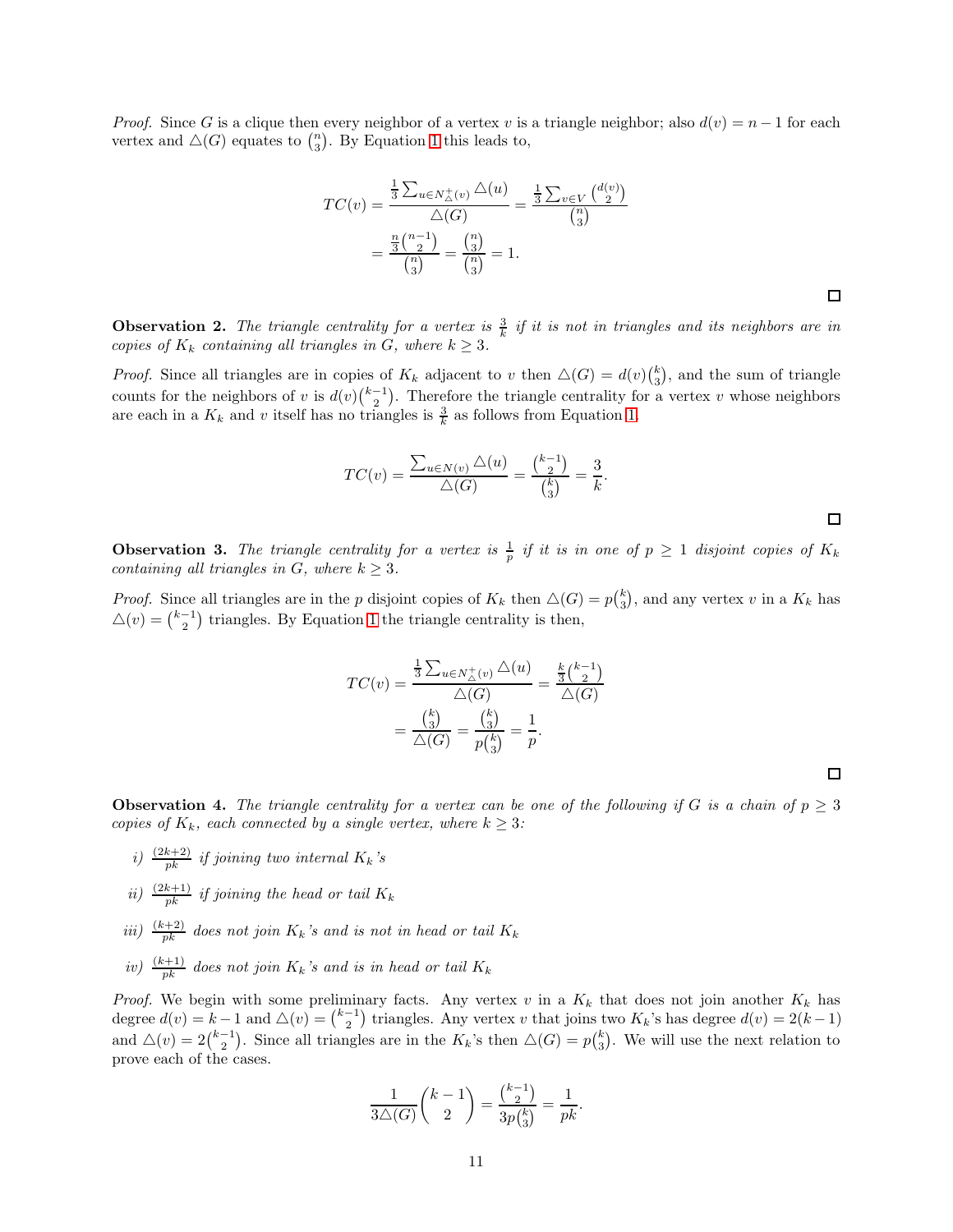In case i) a vertex v joins two internal  $K_k$ 's and since G is a chain of at least four  $K_k$ 's, then two neighbors also join K<sub>k</sub> and these will have the same number of triangles as v. There are  $d(v) - 2 = 2(k-2)$  remaining neighbors. The triangle centrality for  $v$  is,

$$
TC(v) = \frac{1}{3\triangle(G)} {k-1 \choose 2} (2+4+2(k-2))
$$
  
= 
$$
\frac{(2k+2)}{pk}.
$$

In case ii) a vertex v joins a head or tail  $K_k$  to the chain. It has one neighbor that also joins  $K_k$ 's and  $d(v) - 1 = 2k - 3$  remaining neighbors. The triangle centrality for v is,

$$
TC(v) = \frac{1}{3\triangle(G)} \binom{k-1}{2} \left(2+2+2k-3\right)
$$

$$
= \frac{(2k+1)}{pk}.
$$

In case iii) a vertex v does not join any  $K_k$  and is not in the head or tail  $K_k$ . Two of its neighbors join  $K_k$ 's so there are  $d(v) - 2 = k - 3$  remaining neighbors. The triangle centrality for v is,

$$
TC(v) = \frac{1}{3\triangle(G)} \binom{k-1}{2} \left(1+4+k-3\right)
$$

$$
= \frac{(k+2)}{pk}.
$$

In case iv) a vertex v does not join any  $K_k$  but is in the head or tail  $K_k$ . One neighbor joins  $K_k$ 's. The triangle centrality for  $v$  is,

$$
TC(v) = \frac{1}{3\triangle(G)} \binom{k-1}{2} \left(1+2+k-2\right)
$$

$$
= \frac{(k+1)}{pk}.
$$

 $\Box$ 

The next observation follows immediately from Observation [4.](#page-10-0)

**Observation 5.** The triangle centrality for a vertex is  $\frac{(2k+2)}{pk}$  if it joins copies of  $K_k$ , otherwise it is  $\frac{(k+2)}{pk}$ , where G is a ring of  $p \geq 3$  copies of  $K_k$ , each connected by a single vertex, where  $k \geq 3$ .

Let us consider the example in Figure [1b](#page-5-2) to further demonstrate the intuition behind Definition [1.](#page-5-1) There are four 6-cliques connected to vertex "a". The local triangle count for "a" is zero so it cannot contribute to the centrality of its neighbors, and thus every vertex in the 6-cliques must have the same triangle centrality value. Each 6-clique contains  $\binom{6}{3} = 20$  triangles leading to  $\triangle(G) = 80$ .

Although each clique vertex in Figure [1b](#page-5-2) is locally central within its clique, there are four such cliques so the overall importance of any one of the clique vertices should be one-fourth that of a vertex that centered all triangles. This aligns with Observation [3](#page-10-1) where each clique vertex has a triangle centrality of  $\frac{1}{4} = 0.25$ .

Now observe that each 6-clique vertex has a local triangle count of  $\binom{5}{2} = 10$ , which is one-eighth of the triangle count. Although vertex "a" is not in any triangles, its four neighbors account for one-half of the total number of triangles. Thus we say that vertex "a" is the center of half the triangles in the graph. It follows from Observation [2](#page-10-2) that "a" has triangle centrality  $\frac{3}{6} = 0.5$ .

There are some cases where the rank of triangle vertices and their non-triangle neighbors are the same. Imagine the simple case where the graph has one triangle and each vertex of that triangle also has neighbors not in the triangle. Then we make the following observation.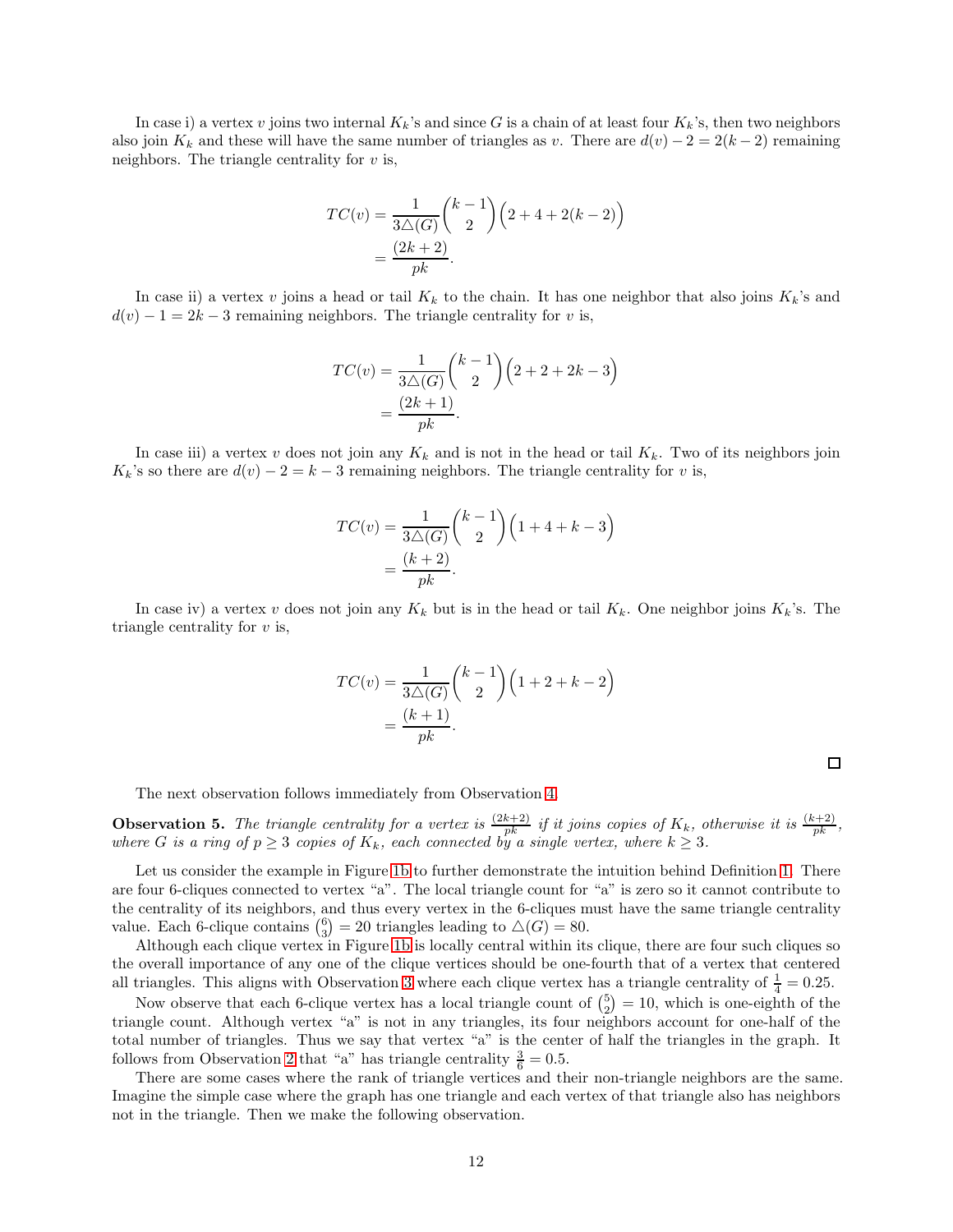<span id="page-12-1"></span>Observation 6. The triangle centrality is 1 for a triangle vertex and its neighbors if the neighbors are not in other triangles.

The proof of Observation [6](#page-12-1) is obvious. In this case the triangle centrality does not discriminate between triangle vertices and their neighbors, which may be counter-intuitive. Although it can be argued that the triangle vertices are more important, our goal was to also give importance to vertices that may not be in triangles. The side effect of this is elucidated by Observation [6.](#page-12-1)

## <span id="page-12-0"></span>8 Algorithm

The first task in computing triangle centrality is to get the triangle count of every vertex in the graph. This task can be achieved by any efficient triangle counting algorithm in  $O(m\sqrt{m})$  time. See [\[63\]](#page-35-5) for a brief discussion on efficiently finding triangles. The second task is summing the triangle counts from neighbors of a vertex, with separate sums for triangle and non-triangle neighbors. This requires first identifying the specific triangle neighbors of each vertex. Then for every vertex , we need to calculate the core triangle sum,  $\sum_{u\in N_{\Delta}^+(v)} \Delta(u)$ , and the non-core triangle sum,  $\sum_{w\in\{N(v)\setminus N_{\Delta}(v)\}} \Delta(w)$ . Given these sums and  $\Delta(G)$ , the triangle centrality follows. This procedure leads to our elementary algorithm in Figure [3.](#page-12-2) We will refer to the elementary steps in Figure [3](#page-12-2) throughout the remaining algorithm descriptions and results.

- <span id="page-12-4"></span><span id="page-12-3"></span><span id="page-12-2"></span>1. For each vertex  $v \in V$ , compute the local triangle count,  $\Delta(v)$ , and update  $\Delta(G)$
- <span id="page-12-5"></span>2. For each vertex  $v \in V$ , find and store v's triangle neighbors
- <span id="page-12-9"></span><span id="page-12-8"></span><span id="page-12-7"></span><span id="page-12-6"></span>3. For each vertex  $v \in V$  do
	- i. Calculate the core triangle sum,  $x = \sum_{u \in N_{\Delta}^+(v)} \Delta(u)$
	- ii. Sum all neighbor triangle counts,  $s = \sum_{u \in N(v)} \Delta(u)$
	- iii. Get non-core triangle sum,  $\sum_{w \in \{N(v)\setminus N_\triangle(v)\}} \triangle(w) = s x + \triangle(v)$
	- iv. Compute the triangle centrality  $TC(v) =$  $\frac{1}{3}\sum_{u\in N_{\Delta}(v)} \Delta(u)+\sum_{w\in\{N(v)\setminus N_{\Delta}(v)\}} \Delta(w)$  $\Delta(G)$

Figure 3: Triangle Centrality elementary algorithm.

Since a triangle is symmetric, it can be reported by the lowest-degree vertex in the triangle. Hence with degree-ordering, all triangles can be counted and listed in optimal time. This has been well-known since 1985 when Chiba and Nishizeki [\[21\]](#page-33-9) showed that computing the set intersection using the smaller of the two neighborhood sets will lead to  $\sum_{(v,u)\in E}^{\infty} \min(d(v), d(u)) \leq 2ma(G) = O(m\sqrt{m})$  time, where  $a(G)$  is the arboricity of G. Recall the arboricity is the minimum number of disjoint forests whose union covers E. In 2005, Shank and Wagner [\[66\]](#page-35-6) demonstrated that finding all unique, adjacent pairs of neighbors from the lowest-degree vertex also leads to optimal time. There are numerous triangle counting and listing algorithms that are variations of either adjacency-intersection or neighbor-pairing. Refer to [\[52,](#page-34-1) [63\]](#page-35-5) for a review.

Recall that  $\pi$ -ordering denotes degree-ordering from lowest- to highest-degree, where ties are broken by smallest vertex label. We use abbreviated adjacency sets,  $N_{\pi}(v)$ , to achieve optimal runtime. These adjacency sets are degree-ordered, meaning that  $N_{\pi}(v)$  holds the neighbors u of v that satisfy  $\pi(v) < \pi(u)$ . The remaining neighbors may be placed at the end of  $N_\pi(v)$  or left out completely.

Our basic algorithm for triangle centrality is given in Algorithm [1.](#page-23-0) The first iteration over  $V$  computes both the triangle counts and the triangle neighborhood using a hash-based algorithm given in Listing [3,](#page-21-0) which is described in Section [10.1.](#page-20-1)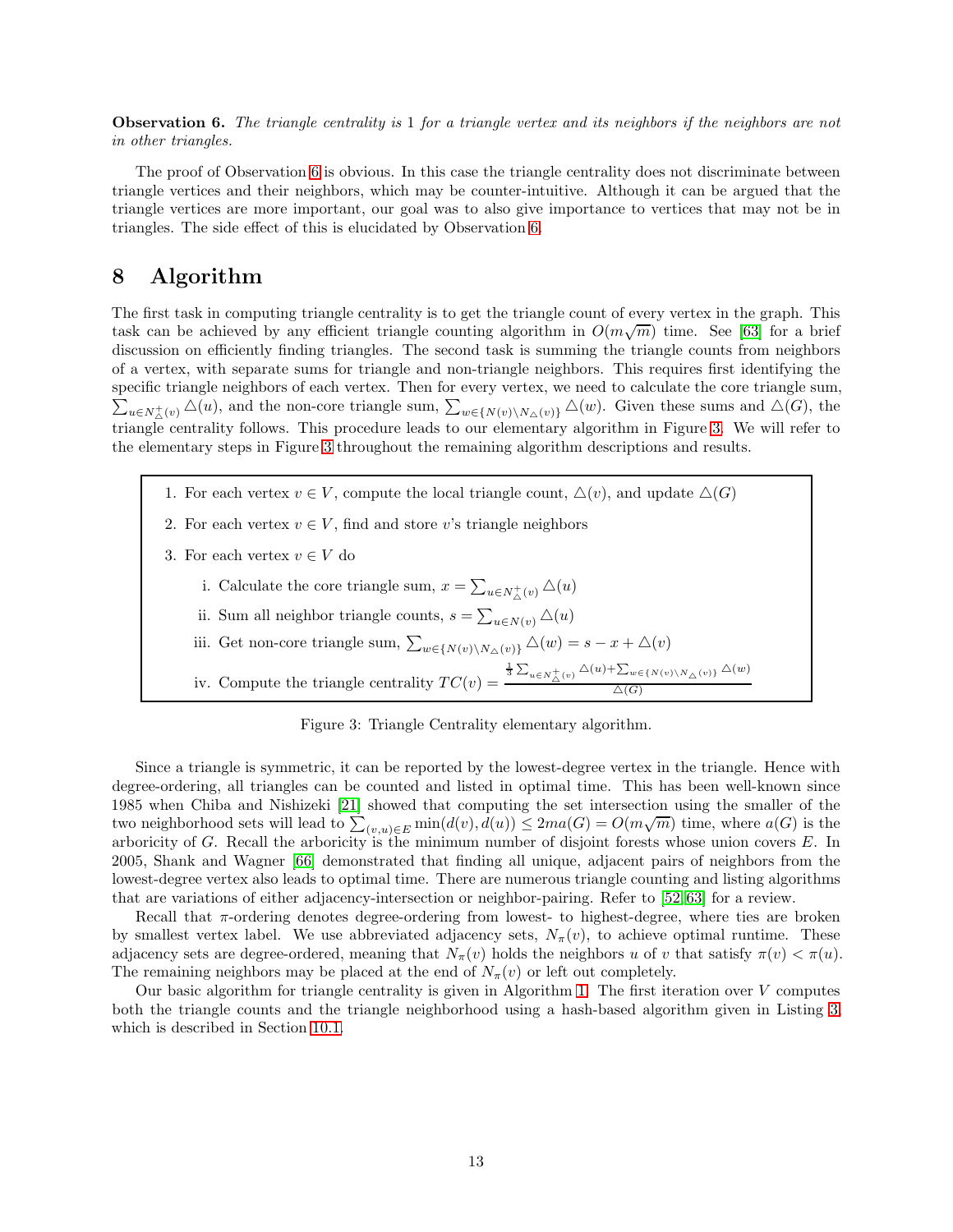#### Algorithm 1

**Require:** T, an array of lists for holding the triangle neighbors of each  $v \in V$ **Require:**  $N_{\pi}(v)$ , abbreviated adjacency sets for each  $v \in V$ 1: for  $v \in V$  do<br>2: for  $u \in N$ . 2: for  $u \in N_{\pi}(v)$  do<br>3: set  $t := 0$ set  $t := 0$ 4: for  $w \in N(v)$  do<br>5: if  $\{u, w\} \in E$ 5: **if**  $\{u, w\} \in E$  and  $\pi(v) < \pi(u) < \pi(w)$  then<br>6: increment  $\Delta(v), \Delta(u), \Delta(w), \Delta(G)$ 6: increment  $\triangle(v), \triangle(u), \triangle(w), \triangle(G)$   $\triangleright$  triangle counts, Step [1](#page-12-3)  $\mathbf{f}$  t is 0 **then** if  $t$  is 0 then 8:  $\text{set } t := 1$ 9: add u to  $T(v)$  and add v to  $T(u)$   $\triangleright$  triangle neighbors, Step [2](#page-12-4) 10: **for**  $v \in V$  **do**  $\triangleright$  Step [3](#page-12-5)<br>11: set  $x := \triangle(v)$  and  $s := 0$ 11: set  $x := \triangle(v)$  and  $s := 0$ <br>12: **for**  $u \in T(v)$  **do** 12: **for**  $u \in T(v)$  **do**<br>13: **set**  $x := x + \Delta(u)$ 13: set x := x + △(u) ⊲ core triangle sum, Step [3.i](#page-12-6) 14: **for**  $u \in N(v)$  **do**<br>15: **set**  $s := s + \triangle(u)$  $15.55$  set  $s := s + ∆(u)$ <br>  $15.55$  set  $y := s - x + ∆(v)$ <br>  $25.55$   $15.55$   $15.55$   $15.55$   $15.55$   $15.55$   $15.55$   $15.55$   $15.55$   $15.55$   $15.55$   $15.55$   $15.55$   $15.55$   $15.55$   $15.55$   $15.55$   $15.55$   $15.55$   $15.55$   $15.55$  16: set  $y := s - x + \Delta(v)$ <br>
17: output  $TC(v) = (\frac{1}{2}x + y)/\Delta(G)$ <br>
17:  $\Rightarrow$  Equation 1, Step 3.iv 17: output  $TC(v) = (\frac{1}{3}x + y)$  $\triangleright$  Equation [1,](#page-5-3) Step [3.iv](#page-12-9)

<span id="page-13-1"></span>**Claim 1.** The abbreviated adjacency sets  $N_{\pi}(v)$  for each  $v \in V$  can be built in  $O(m)$  time and space.

*Proof.* Suppose each  $N(v)$  is stored in a simple array. Set a pointer p to the beginning of the array for an  $N(v)$ . Now iterate over the array and upon any  $u \in N(v)$  such that  $\pi(v) < \pi(u)$ , exchange that u with the neighbor at the position pointed to by p, then move p to the next space. At the end, all higher-ordered neighbors are at the front of the array for  $N(v)$ , and p points to the last such neighbor, thereby delineating higher- from lower-ordered neighbors. Reordering  $N(v)$  in this manner takes  $d(v)$  time, so for all vertices it takes  $\sum_{v \in V} d(v) = O(m)$  time. It requires  $O(m)$  space to store all  $N(v)$  as arrays. Therefore the claim holds.  $\Box$ 

<span id="page-13-0"></span>**Theorem 1.** Triangle centrality can be computed in  $O(m\sqrt{m})$  time and  $O(m+n)$  space for all vertices in a simple, undirected graph  $G = (V, E)$ .

*Proof.* Algorithm [1](#page-23-0) achieves this using abbreviated adjacency sets,  $N_{\pi}(v)$ , which can be built in  $O(m)$  time as established by Claim [1.](#page-13-1)

The first iteration over all vertices in  $V$  counts triangles and stores a list of unique triangle neighbors for each vertex. It accomplishes this by detecting all  $u, w \in N_\pi(v)$  unique neighbor pairs of v that make a  $\{u, w\}$  edge and are therefore in a  $\{v, u, w\}$  triangle. Given perfect hashing, testing for an edge in E takes  $O(1)$  time. There are  $|N_{\pi}(v)| \cdot |N(v)|$  neighbor pairs for each vertex and since  $|N_{\pi}(v)| = O(\sqrt{m})$  this leads to  $O(\sqrt{m}d(v))$  neighbor pairs. All other operations take  $O(1)$  time. Thus overall the first iteration over V takes  $\sqrt{m} \sum_{v \in V} d(v) \leq O(m\sqrt{m})$  time for all vertices.

The second iteration over V takes  $O(m)$  time as follows. A vertex v cannot have more than  $d(v)$  triangle neighbors, hence the size of  $T(v)$  is at most  $d(v)$ . Then iterating over triangle neighbors to get the core triangle  $\text{sum}, \sum_{u \in N_{\triangle}^+(v)} \triangle(u)$ , and then over all neighbors to get the sum,  $\sum_{u \in N(v)} \triangle(u)$ , takes  $2\sum_{v \in V} d(v) = O(m)$ time. All other operations take  $O(1)$  time.

In total, calculating the triangle centrality takes  $O(m\sqrt{m} + m) = O(m\sqrt{m})$  time.

The space complexity depends upon the storage for triangle counts, triangle neighbors, hash table on edges, and all  $N_{\pi}(v)$ . An array of size n holds triangle counts. The array T holds the triangle neighbor lists for every vertex, and since a vertex v has at most  $d(v)$  triangle neighbors, then T takes  $\sum_{v \in V} d(v) = 2m$ space. A hash table on edges takes  $O(m)$  space. The  $N_\pi(v)$  can be either a subset in  $N(v)$  or stored separately, where the latter will take an extra  $O(m)$  space. In total the algorithm takes  $O(m + n)$  space.

Altogether, it takes  $O(m\sqrt{m})$  time and  $O(m+n)$  space as claimed.

 $\Box$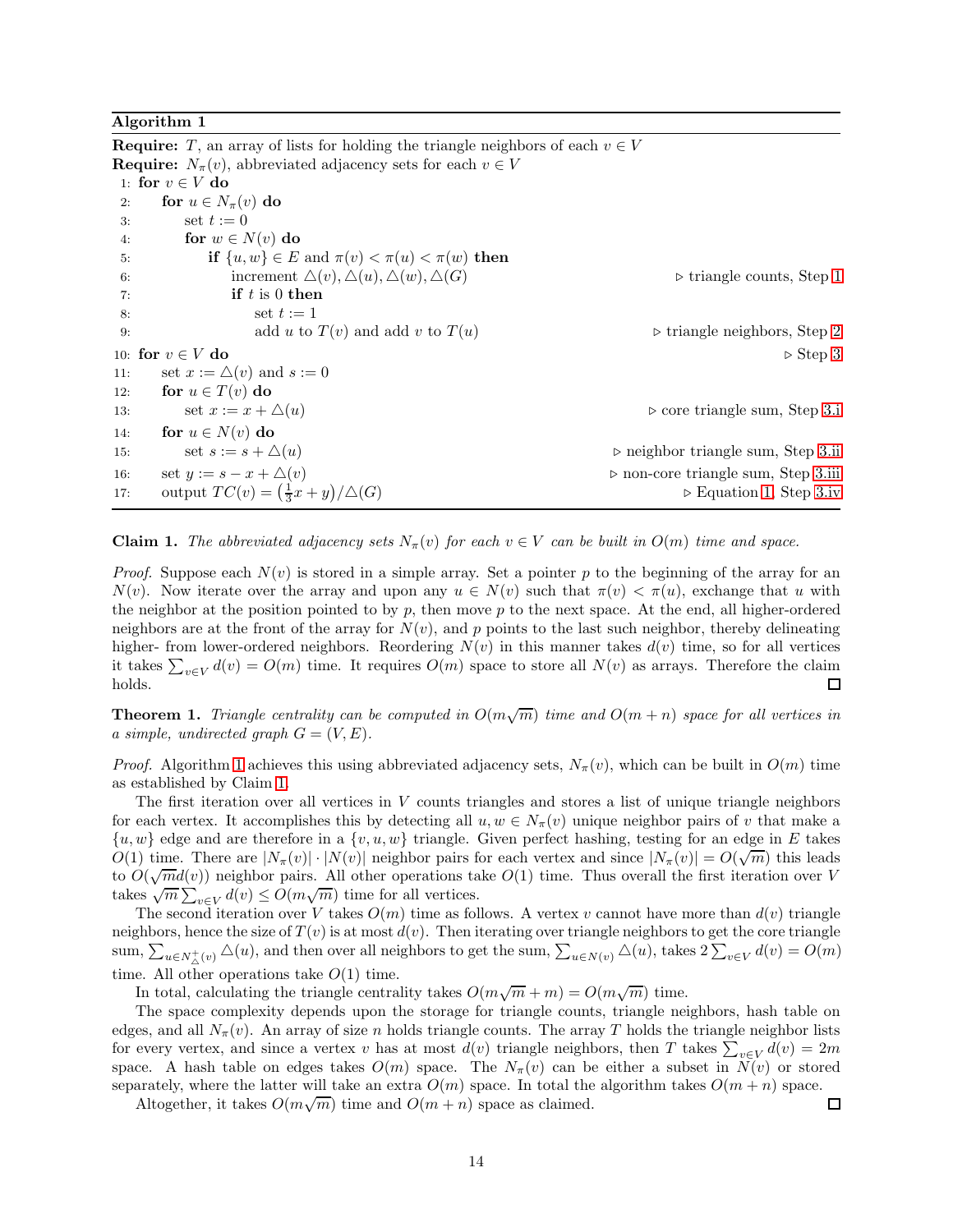Algorithm [1](#page-23-0) is very simple but it requires perfect hashing, and an astute reader will notice that each triangle is detected three times. This makes Algorithm [1](#page-23-0) less appealing for practical settings and motivates our main algorithm, which we describe next.

## <span id="page-14-2"></span>8.1 Main algorithm

Finding the triangle neighbors in Step [2](#page-12-4) of Figure [3,](#page-12-2) needed to compute the core triangle sum  $\sum_{u\in N^+_\Delta(v)}\Delta(u),$ in worst-case optimal time and linear space is surprisingly difficult without relying on perfect hashing. In practical settings, perfect hashing may be unwieldy because it requires rebuilding hash tables each time the graph changes. Building a perfect hash table requires randomization and therefore takes non-deterministic time [\[33\]](#page-33-10). An optimal method for getting triangle neighbors of each vertex is further complicated by the use of degree-ordering because only the lowest degree vertex in a triangle has knowledge of the triangle. Therefore the higher degree vertices in a triangle require the lowest-degree triangle neighbor to provide it the necessary information. Our TRIANGLENEIGHBOR algorithm (Procedure [1,](#page-23-0) Section [10\)](#page-20-0) solves the problem of finding triangle neighbors for each vertex using simple arrays in  $O(m\sqrt{m})$  deterministic time and  $O(m+n)$ space, while also computing all triangle counts. Moreover it processes each triangle at most once.

This may have independent applications so we describe TRIANGLENEIGHBOR in Section [10](#page-20-0) for the interested reader. Here, we apply it in our main algorithm for triangle centrality given in Algorithm [2,](#page-36-0) which computes triangle centrality without hashing or processing each triangle more than once, and is still simple to implement and keeps within the desired bounds. We assert the complexity of TRIANGLENEIGHBOR in Theorem [2,](#page-14-0) leaving the analysis and proof for Section [10.](#page-20-0)

<span id="page-14-0"></span>**Theorem 2.** Algorithm TRIANGLENEIGHBOR counts triangles and finds triangle neighbors in  $O(m\sqrt{m})$  time and  $O(m+n)$  space for all vertices in a simple, undirected graph  $G = (V, E)$ .

#### Algorithm 2

**Require:** X, array of size n indexed by  $v \in V$ , initialized to zero **Require:**  $L_v$ , array of size  $|N_\pi(v)|$  for each  $v \in V$ , initialized to 0 1: Call TRIANGLENEIGHBOR  $\triangleright \Delta(v), \Delta(G)$ , Steps [1,](#page-12-3) [2](#page-12-4)<br>2: for  $v \in V$  do  $\triangleright$  Step 3 2: for  $v \in V$  do<br>3: for  $u \in N$ 3: **for**  $u \in N_\pi(v)$  **do**<br>4: **set** *i* to the inc 4: set *i* to the index of  $u \in N_{\pi}(v)$ <br>5: **if**  $L_n(i)$  is 1 **then** if  $L_v(i)$  is 1 then 6: set  $X(v) := X(v) + \triangle(u)$  and  $X(u) := X(u) + \triangle(v)$   $\triangleright$  core triangle sum, Step [3.i](#page-12-6) 7: for  $v \in V$  do<br>8: set  $x := X$ 8: set  $x := X(v) + \triangle(v)$  and  $s := 0$ <br>9: **for**  $u \in N(v)$  **do** 9: **for**  $u \in N(v)$  **do**<br>10: **set**  $s := s + \triangle(u)$ ⊳ neighbor triangle sum, Step [3.ii](#page-12-7) 11: set  $y := s - x + \Delta(v)$ <br>
12: output  $TC(v) = (\frac{1}{2}x + y)/\Delta(G)$ <br>
⇒ Equation 1, Step 3.iv 12: output  $TC(v) = (\frac{1}{3}x + y)$  $\triangleright$  Equation [1,](#page-5-3) Step [3.iv](#page-12-9)

<span id="page-14-1"></span>**Theorem 3.** Algorithm [2](#page-36-0) computes the triangle centrality in  $O(m\sqrt{m})$  time and  $O(m + n)$  space for all vertices in a simple, undirected graph  $G = (V, E)$ .

*Proof.* The triangle counts and triangle neighbors (Steps [1,](#page-12-3) [2\)](#page-12-4) are computed by the TRIANGLENEIGHBOR algorithm in Procedure [1.](#page-23-0) It follows from Theorem [2](#page-14-0) that TRIANGLENEIGHBOR takes  $O(m\sqrt{m})$  time.

The first iteration over all vertices  $v \in V$  after calling TRIANGLENEIGHBOR takes  $O(m)$  time as follows. Since  $|N_{\pi}(v)| \leq \sqrt{m} \leq d(v)$  then overall it takes  $\sum_{v \in V} d(v) = 2m$  time to iterate over all higher-ordered neighbors of each vertex. All other operations take  $\tilde{O}(1)$  time. Thus it takes  $O(m)$  time to compute the triangle core sum (Step [3.i\)](#page-12-6). Then summing the triangle counts from each neighbor  $u \in N(v)$  (Step [3.ii\)](#page-12-7) takes  $\sum_{v\in V} d(v) = 2m$  for every vertex. All other operations take  $O(1)$  time. In total it takes  $O(m)$  time to calculate the sums and the triangle centrality.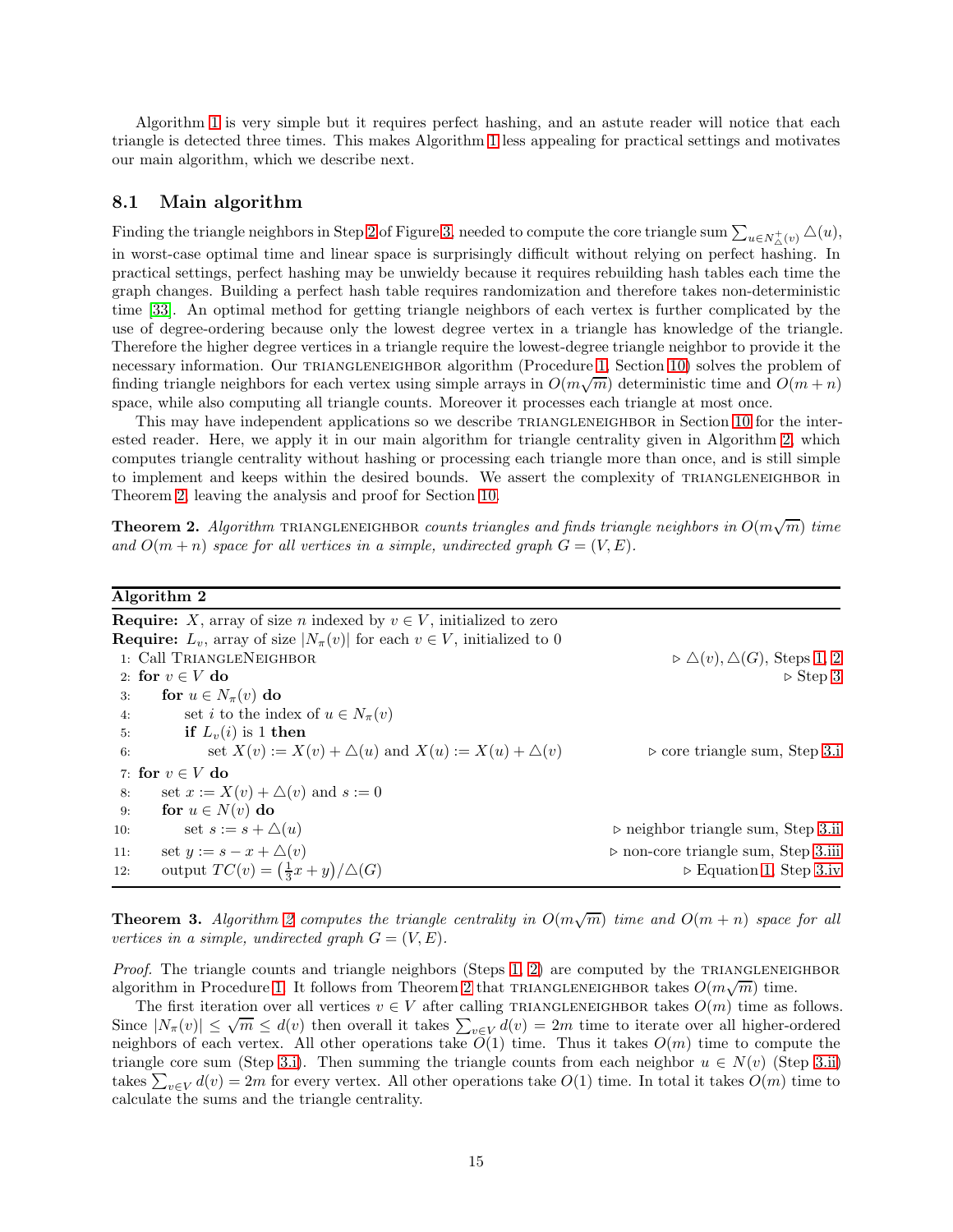Each  $L_v$  takes  $|N_\pi(v)| \leq d(v)$  space, then overall these takes  $O(m)$  space. It takes  $O(n)$  space to hold triangle counts and the triangle core sum for every vertex.

 $\Box$ 

Therefore it takes  $O(m\sqrt{m})$  and  $O(m+n)$  space as claimed.

Next we describe a linear algebraic algorithm for triangle centrality. For sparse graphs, this algebraic algorithm matches the bounds of the combinatorial algorithms introduced earlier. But the algebraic algorithm may have practical benefits because it can leverage highly optimized matrix libraries. In recent years there has been interest in applying decades of experience with matrix computation in the design of linear algebraic graph algorithms [\[3,](#page-32-10)[12,](#page-32-11)[13,](#page-32-12)[17,](#page-32-13)[46,](#page-34-2)[73,](#page-35-10)[74\]](#page-35-11), culminating into the GraphBLAS specification and implementations that can already compute the graph triangle matrix [\[14,](#page-32-14) [28–](#page-33-11)[30,](#page-33-12) [72\]](#page-35-12).

### 8.2 Algebraic algorithm

Given the graph triangle matrix  $T$ , the linear algebraic triangle centrality defined in Definition [2](#page-7-1) is simple to compute, requiring just two matrix-vector products, two matrix additions, and an inner-product. Our Algorithm [3](#page-21-0) computes it in optimal time and linear space for sparse graphs if T can be constructed in  $O(m\sqrt{m})$  time and  $O(m+n)$  space.

#### Algorithm 3

Require: A, adjacency matrix in sparse matrix representation **Require:**  $T = A^2 \circ A$ , graph triangle matrix in sparse matrix representation 1: Create binary matrix  $\check{T}$ 2: set  $X := 3A - 2\tilde{T} + I$ 3: set  $y := T1$ 4: set  $k := \mathbf{1}^\top \mathbf{y}$ 5: output  $\mathbf{C} := \frac{1}{k} X \mathbf{y}$  $\frac{1}{k} X$ y  $\rightarrow$  Equation [2](#page-7-3)

<span id="page-15-1"></span>**Claim 2.** A sparse matrix representing  $T = A^2 \circ A$  can be built in  $O(m\sqrt{m})$  time and  $O(m+n)$  space.

*Proof.* First, count triangles and for each unique  $(u, v)$  triangle edge, update the list of triangle neighbors for u with v and vice versa. This can be accomplished in  $O(m\sqrt{m})$  time using TRIANGLENEIGHBOR or any of the triangle neighborhood algorithms in Section [10.1.](#page-20-1) At the end of counting, iterate over the triangle neighbor lists and output weighted edges  $(v, u, \triangle(u))$ . Since each v has at most  $d(v)$  triangle neighbors, then writing the edges takes  $\sum_{v \in V} d(v) = O(m)$  time. Finally, build a sparse matrix T on these weighted edges, which takes  $O(m)$  time. This T is equivalent to the graph triangle matrix produced by  $A^2 \circ A$ . Storing the triangle counts to complete the triangle neighbor edge list takes  $O(n)$  space. All triangle neighbors and hence nonzeros in T take  $O(m)$  space. Thus in total, T can be built in  $O(m\sqrt{m})$  time and  $O(m+n)$  space. П

<span id="page-15-0"></span>**Theorem 4.** There is a linear algebraic algorithm that computes the triangle centrality in  $O(m\sqrt{m})$  time and  $O(m+n)$  space for all vertices given a sparse matrix A for a simple, undirected graph  $G = (V, E)$ .

Proof. Algorithm [3](#page-21-0) achieves this by computing Equation [2](#page-7-3) using sparse matrix representation for both the adjacency matrix  $A$  and graph triangle matrix  $T$ . Thus all operations on these matrices are over nonzeros only.

It was established by Claim [2](#page-15-1) that the matrix T can be built in  $O(m\sqrt{m})$  time and  $O(m+n)$  space. Now recall that both A and T have  $O(m)$  nonzero values. Then setting all nonzero values to unity in T to construct T takes  $O(m)$  time. Scalar operations and matrix additions on these matrices take  $O(m)$  time. Therefore it takes  $O(m)$  time to produce 3A and  $2\tilde{T}$ , and subsequently the matrix addition  $3A-2\tilde{T}+I$  also takes  $O(m)$  time.

A sparse matrix-vector multiplication takes  $O(m)$  time. There are two matrix-vector multiplications in the algorithm. The first produces the T1 vector and the second is the product of the  $3A-2T+I$  matrix with this T1 vector. The inner product between  $1^+$  and the T1 vector takes  $O(n)$  time. Therefore all algebraic multiplications take  $O(m + n)$  total time.

Since T holds only triangle neighbors then T and T take  $O(m)$  space. The effective addition of triangle neighbors to non-triangle neighbors resulting from the  $3A-2T+I$  matrix addition leads to the same amount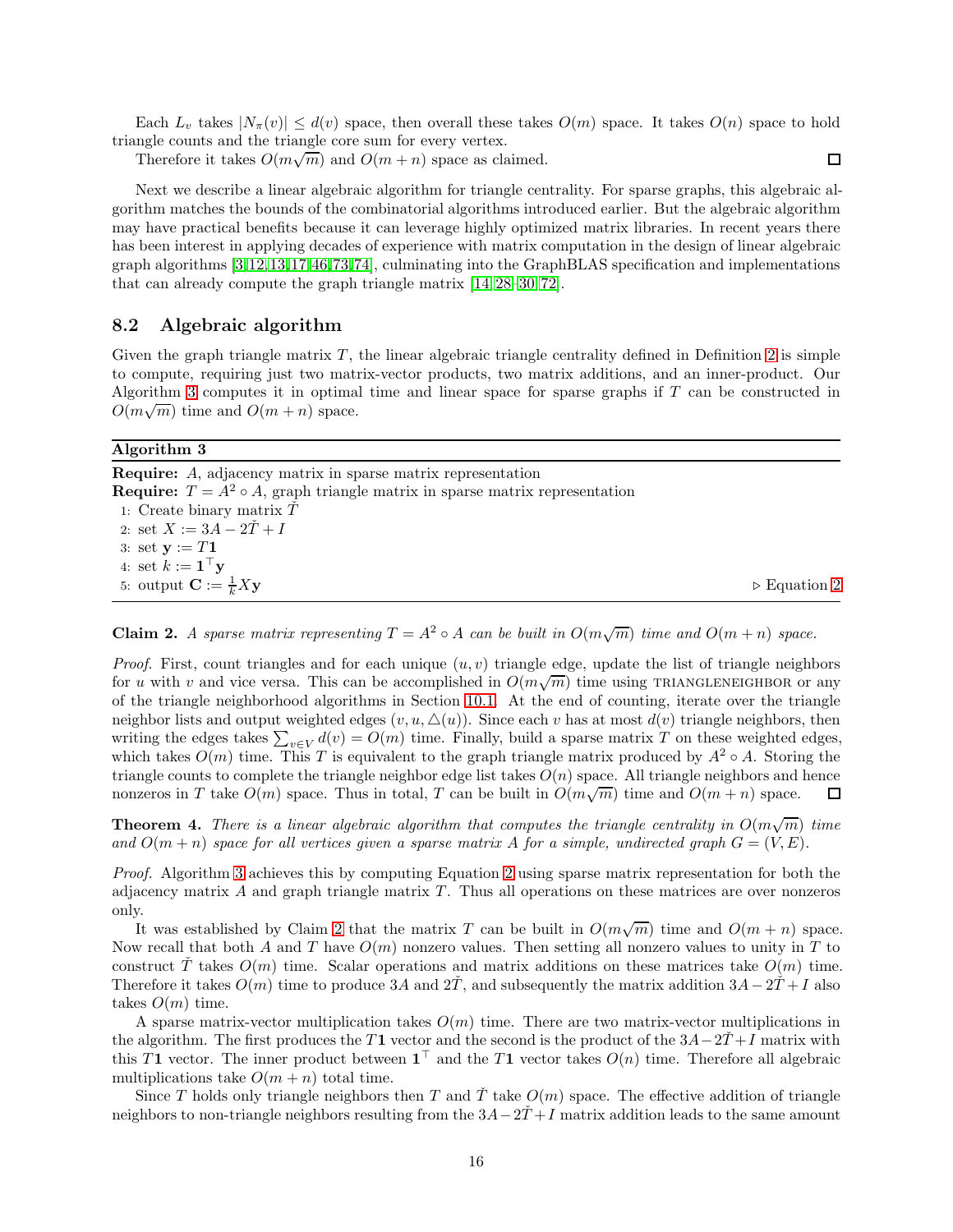of space as required by A. Thus these matrices combined take  $O(m)$  space. All other space is for holding the vector T1, which takes  $O(n)$  space.

Altogether with the construction of T and  $\check{T}$ , the algorithm completes in  $O(m\sqrt{m})$  time and  $O(m+n)$ space.  $\Box$ 

Using fast matrix multiplication we can calculate triangle centrality in  $n^{\omega+o(1)}$  time, or similar bounds in terms of m using the result of Yuster and Zwick [\[75\]](#page-35-7).

<span id="page-16-1"></span>**Theorem 5.** Triangle centrality can be computed in  $n^{\omega+o(1)}$  time using fast matrix multiplication, where  $\omega$ is the matrix multiplication exponent, for all vertices in a simple, undirected graph  $G = (V, E)$ .

The proof follows as an immediate consequence of fast matrix products in computing Equation [2.](#page-7-3) The best-known fast matrix multiplication result gives  $\omega = 2.37286$  [\[2\]](#page-32-15).

## <span id="page-16-0"></span>9 Parallel Algorithm

#### 9.1 PRAM Algorithm

We will describe Parallel Random Access (PRAM) algorithms for triangle centrality in this section. In a PRAM [\[32\]](#page-33-13) each processor can access any global memory location in unit time. Processors can read from global memory, perform a computation, and write a result to global memory in a single clock cycle. All processors execute these instructions at the same time. A read or write to a memory location is restricted to one processor at a time in an Exclusive Read Exclusive Write (EREW) PRAM. Writes to a memory location are restricted to a one processor at a time in a Concurrent Read Exclusive Write (CREW) PRAM. A Concurrent Read Concurrent Write (CRCW) PRAM permits concurrent read and write to a memory location by any number of processors, but values concurrently written by multiple processors to the same memory location are handled by a resolution protocol.

It follows directly from matrix multiplication that the algebraic triangle centrality (Definition [2\)](#page-7-1) can be computed on a CREW PRAM in  $O(\log n)$  time using  $O(n^3)$  processors. The work is bounded by the matrix multiplication of  $A^2$  needed to get the graph triangle matrix T, and it is well-known that multiplying two  $n \times n$  matrices takes  $O(\log n)$  time using  $O(n^3)$  CREW processors [\[43\]](#page-34-3). We can show that triangle centrality can be computed with the same runtime but using  $O(m\sqrt{m})$  CREW processors, and is therefore work-optimal up to a logarithmic factor.<sup>[1](#page-16-2)</sup> This is achieved by Algorithm [4,](#page-22-0) in which statements contained within a **for all** construct are performed concurrently and all statements are executed in top-down order.

<span id="page-16-2"></span><sup>&</sup>lt;sup>1</sup>Work for parallel processing is  $T(n) \times p$  for runtime  $T(n)$  using p processors. It is optimal if it equals the sequential runtime.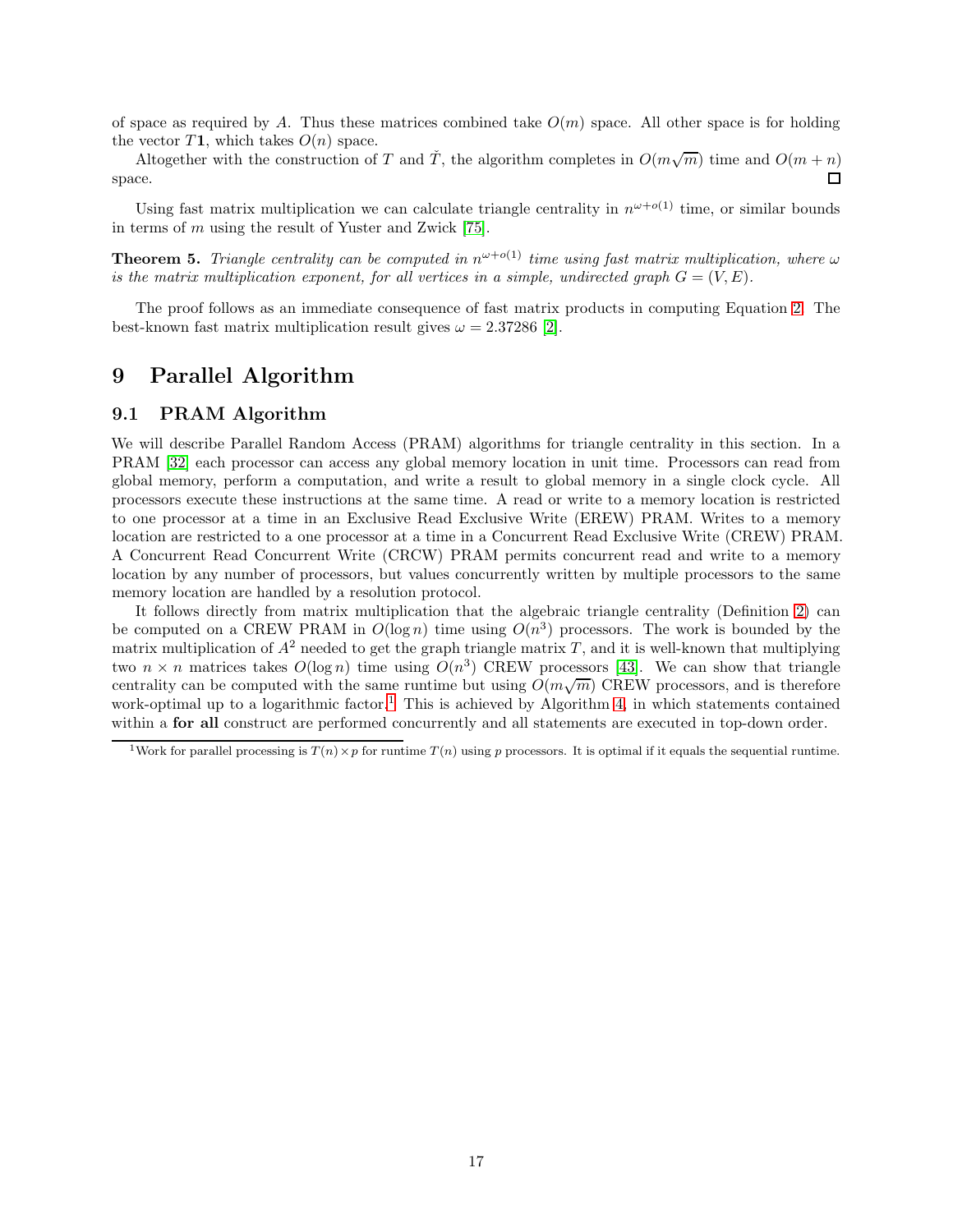#### Algorithm 4

**Require:** Array  $P_v$  of size  $2d(v)$  for each  $v \in V$  initialized to zero **Require:** Array  $X_v$  of size  $d(v)$  for each  $v \in V$  initialized to zero **Require:** Arrays  $T_v$ ,  $S_v$  of size  $d(v)$  for each  $v \in V$  initialized to zero **Require:** Processor p for each  $\{u, w\}$  pair in  $N_\pi(v)$  assigned to cell p in  $P_w, P_u, P_v, X_w, X_u, X_v$ . 1: for all  $\{u, w\} \in N_{\pi}(v), \forall v \in V$  do<br>2: if  $\{u, w\} \in E$  and  $\pi(v) < \pi(u)$ 2: **if**  $\{u, w\} \in E$  and  $\pi(v) < \pi(u) < \pi(w)$  then<br>3: write v, u to  $P_w[p]$ , and v, w to  $P_u[p]$ , and write v, u to  $P_w[p]$ , and v, w to  $P_u[p]$ , and u, w to  $P_v[p]$ 4: set  $X_w[p] := 1, X_u[p] := 1, X_v[p] := 1$ 5: for all  $v \in V$  do<br>6: parallel sum of parallel sum over  $X_v$  and set sum to  $\triangle(v)$ 7: for all  $v \in V$  do<br>8: parallel sum of 8: parallel sum over all  $\Delta(v)$  and set sum to  $\Delta(G)$  ⇒ Step [1](#page-12-3)<br>9: parallel sort/scan over  $P_v$ , write to  $T_v$  ⇒ Step 2,  $T_v$  stores  $N_{\Delta}(v)$ parallel sort/scan over  $P_v$ , write to  $T_v$ 10: **for all**  $u \in T_v$ ,  $\forall v \in V$  **do**<br>11: **set**  $T_v[u] := \triangle(u)$ ⊳ replace each triangle neighbor u of v with  $\Delta(u)$ 12: **for all**  $(u, v) \in E$  **do**<br>13: **set**  $S_v[u] := \triangle(u)$ set  $S_v[u] := \triangle(u)$ 14: **for all**  $v \in V$  **do**<br>15: **parallel sum of** 15: parallel sum over  $T_v$  and set sum to x  $\triangleright$  Step [3.i,](#page-12-6) sans  $\triangle(v)$ <br>16: parallel sum over  $S_v$  and set sum to s  $\triangleright$  Step 3.ii parallel sum over  $S_v$  and set sum to  $s$ 17: for all  $v \in V$  do<br>18: set  $x := x + \angle$ 18: set  $x := x + \triangle(v)$ <br>19: set  $y := s - x + \triangle(v)$ 19: set  $y := s - x + \Delta(v)$ <br>
20: output  $TC(v) = (\frac{1}{2}x + y)/\Delta(G)$ <br>
20:  $\Rightarrow$  Equation 1, Step 3.iv 20: output  $TC(v) = (\frac{1}{3}x + y)$  $\triangleright$  Equation [1,](#page-5-3) Step [3.iv](#page-12-9)

<span id="page-17-0"></span>**Theorem 6.** Triangle centrality can be computed on a CREW PRAM in  $O(\log n)$  time using  $O(m\sqrt{m})$ processors for all vertices in a simple, undirected graph  $G = (V, E)$ .

*Proof.* Observe there are  $O(m\sqrt{m})$  processors for the first step. Each of these processors concurrently reads its assigned u, w pair from  $N_{\pi}(v)$  and if  $\{u, w\} \in E$  and  $\pi(v) < \pi(u) < \pi(w)$  then a unique triangle is found. Subsequently, each unique triangle can only be found by a unique processor  $p$ . Each  $p$  exclusively writes the three unique triangle vertex pairs to its designated cell in the arrays  $P_w, P_u, P_v$ . That same processor also exclusively writes 1 to it designated cell in the arrays  $X_w, X_u, X_v$ . This first step takes  $O(1)$  time using  $O(m\sqrt{m})$  processors.

The remaining steps in the algorithm utilizes parallel sum and scan primitives which are known to take  $O(\log n)$  time on a CREW [\[43\]](#page-34-3).

Then the triangle counts are computed by parallel sum over each  $X_v$ . Since  $X_v$  is  $O(d(v))$  in size then it takes  $O(m)$  processors and  $O(\log n)$  time to compute and store the counts. A second parallel sum to get  $\Delta(G)$  takes the same time and number of processors. Finally, getting the unique triangle neighbors of each vertex requires a parallel sort and scan over each  $P_v$ . Parallel sorting can be accomplished in  $O(\log n)$ time [\[26\]](#page-33-14) and scanning to remove duplicates takes the same time. Thus altogether using  $O(m)$  processors the triangle neighbors are written to each  $T_v$  in  $O(\log n)$  time using  $O(m)$  processors.

Then each triangle neighbor u in  $T_v$  is replaced with  $\Delta(u)$ . Given a processor for each of the  $d(v)$  cells in  $T_v$ , then for all  $v \in V$  it takes  $O(m)$  processors to exclusively overwrite the entries in  $O(1)$  time. Similarly, given a processor for each  $(u, v) \in E$  edge that writes to the corresponding  $S_v[u]$  cell, the  $\Delta(u)$  for all  $d(v)$ neighbors of u of v are exclusively written in each  $S_v$ . This takes  $O(1)$  time and  $\sum_v d(v) = O(m)$  processors.

Next, the sum of triangle counts for neighbors are obtained by parallel sum over the arrays  $T_v$ ,  $S_v$ , taking  $O(\log n)$  time and  $O(m)$  processors. Finally the triangle centrality for each  $v \in V$  is computed in parallel, taking  $O(1)$  time and  $O(n)$  processors.

Therefore in total, the triangle centrality can be computed in  $O(\log n)$  time using  $O(m\sqrt{m})$  CREW processors.  $\Box$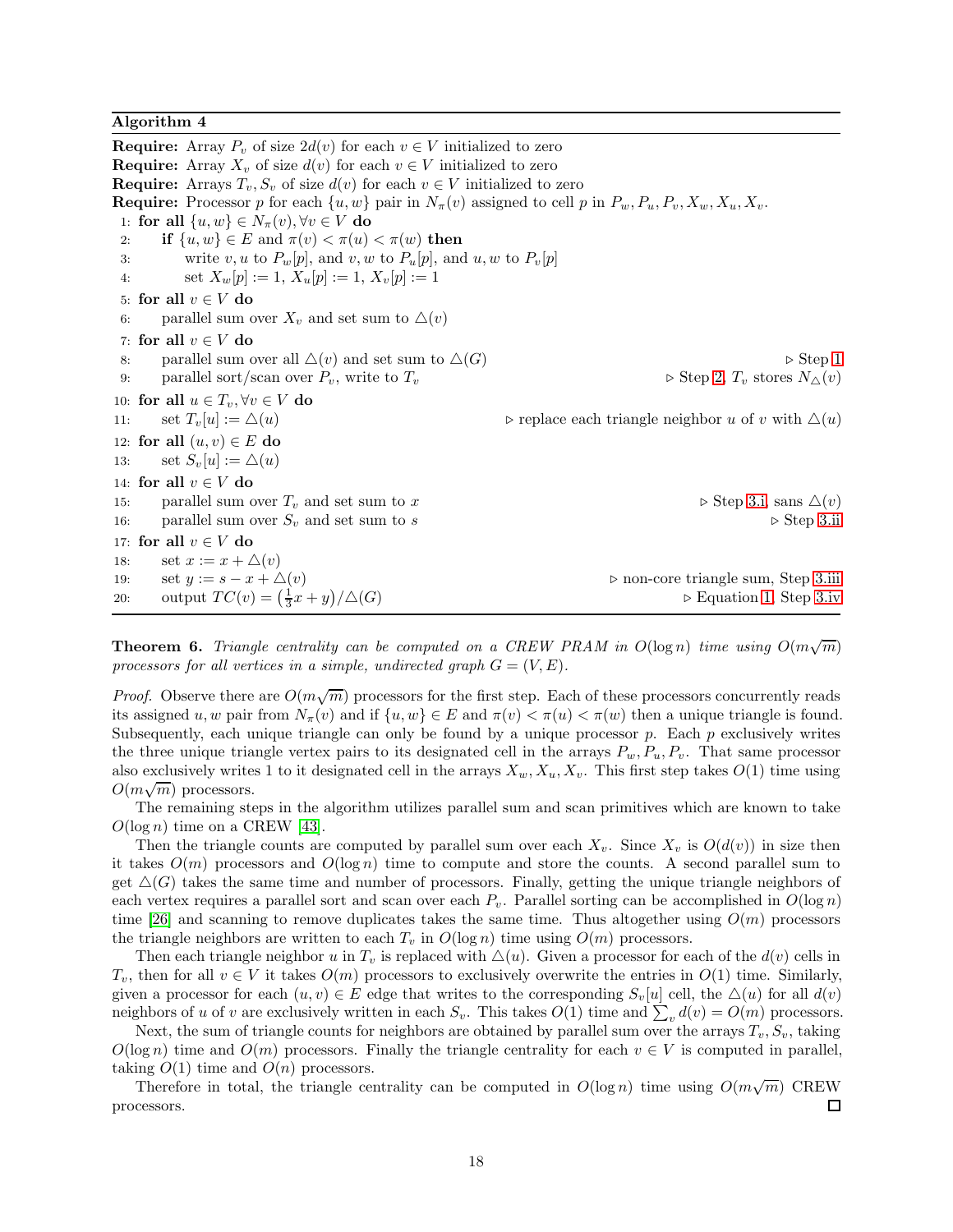#### 9.2 MapReduce Algorithm

The MapReduce model [\[39,](#page-34-4) [45,](#page-34-5) [64\]](#page-35-13) is used to design distributed computing algorithms where efficiency is parameterized by the number of rounds and communication bits. The model appeared some years after the programming paradigm was popularized by Google [\[31\]](#page-33-15). It has been successfully employed in practice for massive-scale algorithms [\[15,](#page-32-5) [19,](#page-33-16) [20,](#page-33-17) [41,](#page-34-6) [44,](#page-34-7) [48,](#page-34-8) [68,](#page-35-14) [69\]](#page-35-15). Algorithms in MapReduce use map and reduce functions, executed in sequence. The input is a set of  $\langle key, value \rangle$  pairs that are "mapped" by instances of the map function into a multiset of  $\langle key, value \rangle$  pairs. The map output pairs are "reduced" and also output as a multiset of  $\langle key, value \rangle$  pairs by instances of the reduce function where a single reduce instance gets all values associated with a key. A round of computation is a single sequence of map and reduce executions where there can be many instances of map and reduce functions. Each map or reduce function can complete in polynomial time for input n. Each map or reduce instance is limited to  $O(n^{1-\epsilon})$  memory for a constant  $\epsilon > 0$ , and an algorithm is allowed  $O(n^{2-2\epsilon})$  total memory. The number of machines/processors is bounded to  $O(n^{1-\epsilon})$ , but each machine can run more than one instance of a map or reduce function.

We give a straightforward, 4-round MapReduce algorithm for triangle centrality in Algorithm [5.](#page-22-1) The basic procedure is to list all triangle edges, then separately combine the endpoints of these edges with the original edge endpoints, and finally accumulate the endpoint counts for each vertex to get the triangle counts and compute the triangle centrality. We will show that it takes  $O(1)$ -rounds and communicates  $O(m\sqrt{m})$ bits. Our approach does not require storing any previous state between rounds and is simple to implement. The MapReduce rounds are described next. The input is presumed to be degree-annotated edges in the form of  $\langle (v, d(v)), (u, d(u)) \rangle$  key-value pairs.

In the first round the map function returns only the degree-ordered edges. This ensures that the subsequent reduce function communicates  $O(\sqrt{m}d(v))$  unique neighbor pairs for each vertex. Thus the reduce function in this round gets  $\langle v, \{u|u \in N(v)\}\rangle$  and returns  $\langle uw, v\rangle$  for all  $u, w \in N(v)$  pairs where  $u < w$ . In addition a  $\langle uv, 0 \rangle$  pair is returned where  $u < v$  and 0 signifies that u, v are endpoints of an edge. The goal is to identify in the next round if a pair of neighbors from  $v$  are also adjacent, and therefore form a triangle with v. The emitted keys are sorted ordered pairs so that  $(u, v)$  and  $(v, u)$  will be collected together in the next round. Overall this round communicates  $O(m\sqrt{m})$  bits.

The map function in the second round is the identity function. The reduce function returns triangle neighbor pairs from each triangle obtained in  $\langle uw, \{0, \{v\}\}\rangle$  where the value set contains a 0, which denotes that u, w are triangle endpoints. The reduce function returns all possible pairs for a  $\{u, w, v\}$  triangle as key-values but annotated with 1 so these can be distinguished as triangle neighbors in the next round. Thus for each  $v$  in the value set, the reduce function returns the pairs,

$$
\langle v, (u,1)\rangle, \langle u, (v,1)\rangle, \langle v, (w,1)\rangle, \langle w, (v,1)\rangle, \langle u, (w,1)\rangle, \langle w, (u,1)\rangle.
$$

The third round reads the original edge input in addition to the output from the second round to complete the neighborhood set of each vertex. The rounds up to this point discarded the adjacency information and kept only triangle neighbors. The map function therefore maps  $\langle (v, d(v)), (u, d(u)) \rangle$  to  $\langle v, (u, 0) \rangle$ . Any  $\langle v, (u, 1) \rangle$  pair from the second round is mapped to itself (identity). The reduce function gets the local triangle count  $\Delta(v)$  for the key v by counting the number of  $(u, 1)$  values. It should be noted that there can be a multiplicity of a specific  $(u, 1)$  value because  $(u, v)$  can be in many triangles. Moreover, the second round returned v, u and v, w from the same  $\{v, u, w\}$  triangle and so that triangle will be double-counted in this round. Hence the count of all  $(u, 1)$  values equates to  $2\Delta(v)$  and must be halved for the output. At this point the triangle count for each  $v$  is known, but in order to compute the triangle centrality the triangle counts for each neighbor  $u$  of  $v$  is needed and moreover these counts must be separated between triangle and non-triangle neighbors. Therefore the reduce function will return each neighbor u, annotated if it is a triangle neighbor or not, with the triangle count of  $v$  so in the next round each vertex will be able to sum the triangle counts of its neighbors accordingly. Recall that only triangle neighbors from the previous round will have the number 1 annotation, and edges from the original graph have number 0. These numbers are used to distinguish if a neighbor u of v is a triangle neighbor or not. Thus if u appears in the values with only 0 then it is not a triangle neighbor. The reduce function identifies the triangle and non-triangle neighbors and then for each unique  $u \in N(v)$  from the values it returns  $\langle u, (\Delta(v), \S) \rangle$  where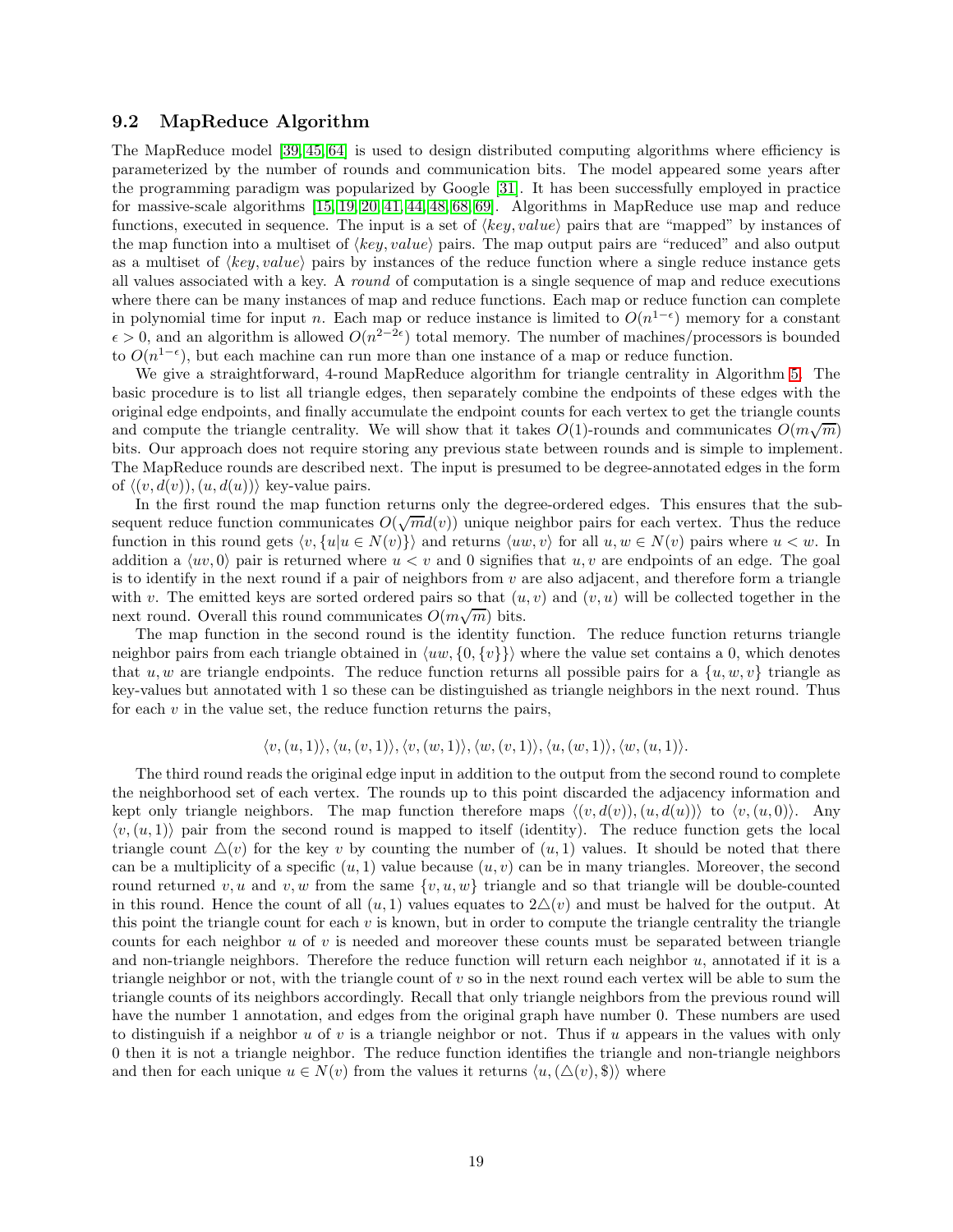$\$\ = \begin{cases} 1 & \text{if u is a triangle neighbor,} \\ 0 & \text{otherwise.} \end{cases}$ 0 otherwise.

Also, the key  $v$  is returned with its triangle count since it is needed to complete the triangle core sum on the closed triangle neighborhood,  $N^+_{\triangle}(v)$ .

The fourth and final round calculates the triangle centrality for every vertex. The map function is the identity. The reduce function takes  $\langle v, \{(\Delta(u), \$\)\}\rangle$  and sums all  $\Delta(u)$  in the values separately for triangle neighbors (\$=1) and non-triangle neighbors (\$=0). Then the triangle centrality is calculated for each  $v \in V$ and returned. We remark that the  $\Delta(G)$  can be accumulated at the end of third round and provided to each map and reduction function in the final round, but we leave out the details for brevity.

## Algorithm 5 Round 1 ∴ return edge and neighbor pairs and neighbor pairs

Map:

$$
\langle (v, d(v)), (u, d(u)) \rangle \longrightarrow \langle v, u \rangle \qquad \text{(if } \pi(v) < \pi(u))
$$

REDUCE:

$$
\langle v, N(v) \rangle \longrightarrow \begin{cases} \langle uv, 0 \rangle & u < v \\ \{\langle uw, v \rangle\} & u, w \in N(v), u < w \end{cases}
$$

Round 2 ⇒ return oriented triangle edges

 $MAP \mapsto Identity$ REDUCE:

 $\langle uw, \{0, \{v\}\}\rangle \longrightarrow \{\langle v, (u, 1)\rangle, \langle u, (v, 1)\rangle, \langle v, (w, 1)\rangle, \langle w, (v, 1)\rangle, \langle u, (w, 1)\rangle, \langle w, (u, 1)\rangle\}\forall v$ 

**Round 3**  $\triangleright$  add E again and compute triangle counts

Map:

$$
\langle v, (u, 1) \rangle \longrightarrow \langle v, (u, 1) \rangle
$$

$$
\langle (v, d(v)), (u, d(u)) \rangle \longrightarrow \langle v, (u, 0) \rangle
$$

Reduce:

$$
\langle v, (\{(u,0)|u \in N(v)\}, (u,1), \ldots) \rangle \longrightarrow \begin{cases} \{\langle u, (\triangle(v), \$\rangle\}\}_{\forall u \in N(v)} \\ \langle v, (\triangle(v), 1) \rangle \end{cases}
$$

$$
(\triangle(v) = \frac{1}{2} \sum_{u} (u, 1), \$\ = 1$ if u is a triangle neighbor, 0 otherwise)
$$

Round 4 ⇒ calculate triangle centrality

 $MAP \mapsto Identity$ 

REDUCE:

$$
\langle v, \{(\triangle(u), \$\}) \rangle \longrightarrow \left\{ \left\langle v, \frac{\frac{1}{3}x + y}{\triangle(G)} \right\rangle \right\} \qquad (x = \sum_{u} (\triangle(u), 1), y = \sum_{u} (\triangle(u), 0))
$$

<span id="page-19-0"></span>**Theorem 7.** Triangle centrality can be computed using MapReduce in four rounds and  $O(m\sqrt{m})$  communication bits for all vertices in a simple, undirected graph  $G = (V, E)$ .

Proof. We will show that Algorithm [5](#page-22-1) achieves this claim. The accounting for the number of communication bits is as follows.

The first round makes unique pairwise combinations of neighbor vertices for each vertex. Only degreeordered edges  $(v, u)$ , where  $\pi(v) < \pi(u)$ , are used to create neighbor pairs, leaving half the edges. Then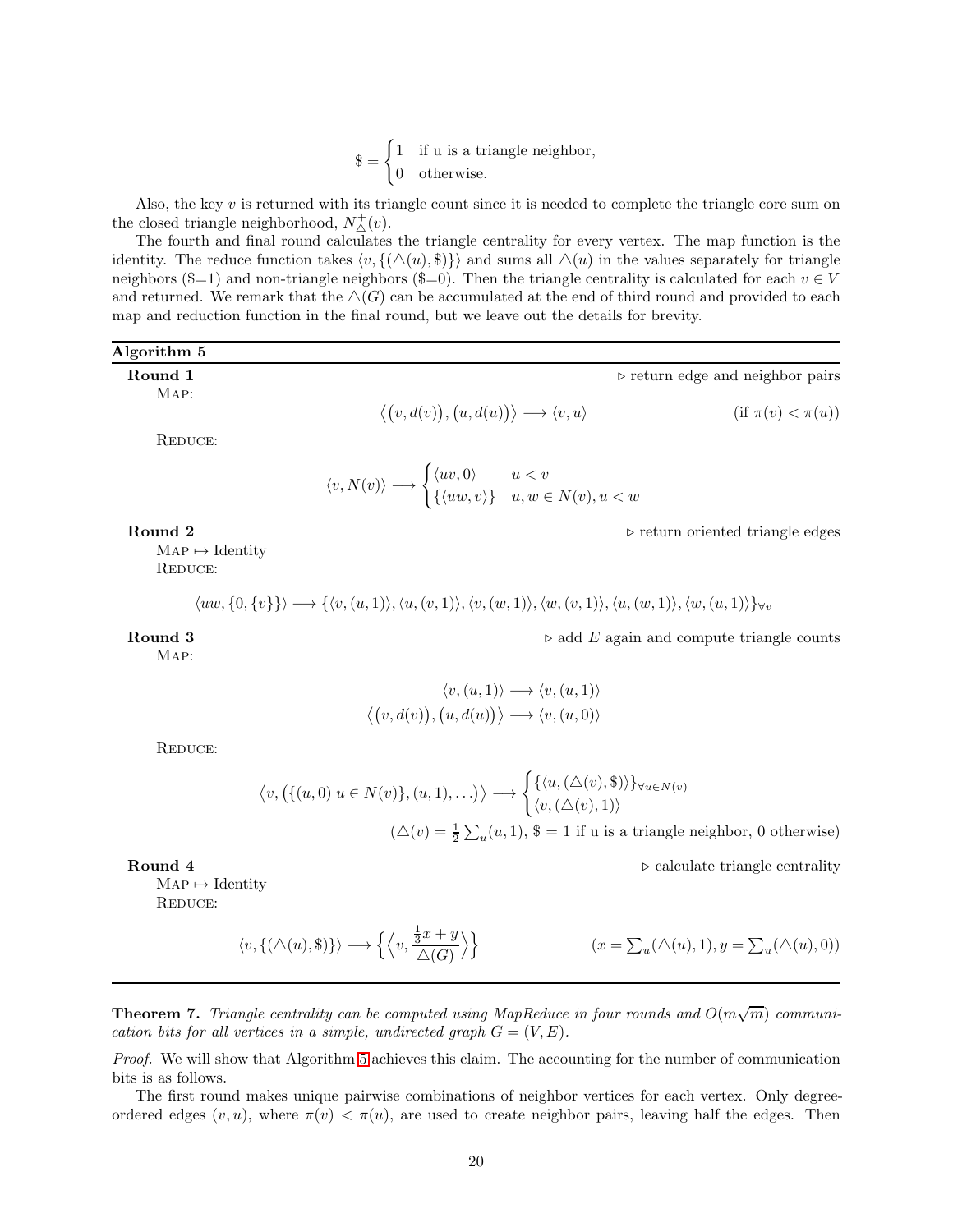each vertex v has  $O(\sqrt{m})$  neighbors, all with higher degree, otherwise it would lead to a contradiction of  $\sum_{u \in N(v)} d(u) > O(m)$ . This leads to  $\sum_{v \in V} {d(v) \choose 2} \le \sqrt{m} \sum_{v \in V} d(v) \le O(m\sqrt{m})$  unique neighbor pairs. Each degree-ordered edge is also returned with the number 0, where there are m instead of  $2m$  edges. Thus in total there are  $m + m\sqrt{m} = O(m\sqrt{m})$  bits communicated by this round.

The second round takes all  $\tilde{O}(m\sqrt{m})$  key-value pairs from the first round but ignores those key-value pairs that do not have the number 0 in the values. This leaves only key-value pairs that correspond to triangle edges. The reduce step then returns the three edges of each triangle as directed pairs. This leads to a total of six triangle neighbor pairs for every triangle. Since there are  $O(m\sqrt{m})$  triangles then overall this round communicates  $O(m\sqrt{m})$  bits.

The third round combines all  $2m$  edges with the triangle neighbor pairs from the second round to complete the neighborhood of each vertex. The triangle counts for triangle and non-triangle neighbors are computed in the reduce step. Then for each vertex v the unique neighbors  $u \in N(v)$  are returned with  $\Delta(v)$ and respectively the number 1 or 0 if u is a triangle neighbor or not. Also v is returned with  $(\Delta(v), 1)$  to complete the triangle core  $N^+_{\Delta}(v)$  of v. Altogether this amounts to  $2m+\sum_{v\in V}d(v)+1\leq n+4m\leq O(n+m)$ bits communicated in this round.

The fourth and final round totals the triangle counts from triangle neighbors and non-triangle neighbors separately, then computes the triangle centrality. This round returns each vertex with its triangle centrality and therefore communicates  $O(n)$  bits.

Altogether each round communicates  $O(m\sqrt{m})$  bits and there are four rounds. Therefore the algorithm takes four MapReduce rounds and communicates  $O(m\sqrt{m})$  bits as claimed. □

## <span id="page-20-0"></span>10 Triangle Neighborhood

In many triangle applications, such as computing the clustering coefficient [\[70\]](#page-35-2) or transitivity ratio [\[40,](#page-34-9) [61\]](#page-35-4), only the triangle count of a vertex is needed. But in triangle centrality the triangle counts must be partitioned between triangle and non-triangle neighbors. Identifying triangle neighbors is therefore integral to triangle centrality. But this may have other applications. Statistics based on the triangle neighborhood of a vertex could be used for clustering and community detection.

It isn't difficult to identify the triangle neighbors of a vertex. But a triangle neighbor pair  $\{u, v\}$  may be in many different triangles, so the primary challenge to uniquely identifying triangle neighbors is avoiding duplicates. Naïvely listing triangle neighbors for each vertex and sorting will remove duplicates, but takes  $\overline{O(m\sqrt{m})}$  overall space because that many triangles could be enumerated.

Finding the triangle neighborhood of each vertex in optimal expected time and linear space is easily achievable using perfect hashing [\[33\]](#page-33-10), as we show in the following section [\(10.1\)](#page-20-1). But it is burdensome to rely on hash tables which must be re-built on subsequent changes to the graph. Moreover, building a perfect hash table requires randomization. Hash tables in parallel computations are also less appealing because updates and lookups must be synchronized to avoid race conditions.

Finding the triangle neighborhood of each vertex in deterministic, optimal time and linear space without hash tables is not obvious, yet this has received little attention. We solve the problem using simple arrays, and simultaneously obtain the triangle counts for free. Thus we give a simple, deterministic algorithm to count triangles and list the triangle neighbors of every vertex in  $O(m\sqrt{m})$  time and  $O(m+n)$  space. Our approach is simple, easily implemented, and amenable to parallel computation. We begin with a basic review of hash-based methods for getting triangle counts and triangle neighbors.

#### <span id="page-20-1"></span>10.1 Hash-based Triangle neighborhood

The triangle neighbors of every vertex can be uniquely identified in linear space and optimal expected time using perfect hashing. This is achievable with a simple modification of well-known triangle counting algorithms. Recall that a triangle in  $G$  is both a 3-cycle and a 3-clique. An edge is a triangle edge if the endpoints share a common neighbor. Thus all triangles can be identified by computing the set intersection between the neighborhoods of the endpoints of every edge. Equivalently, triangles can be found from every vertex by checking if the unique pairs of neighbors are adjacent. Directly computing triangles using either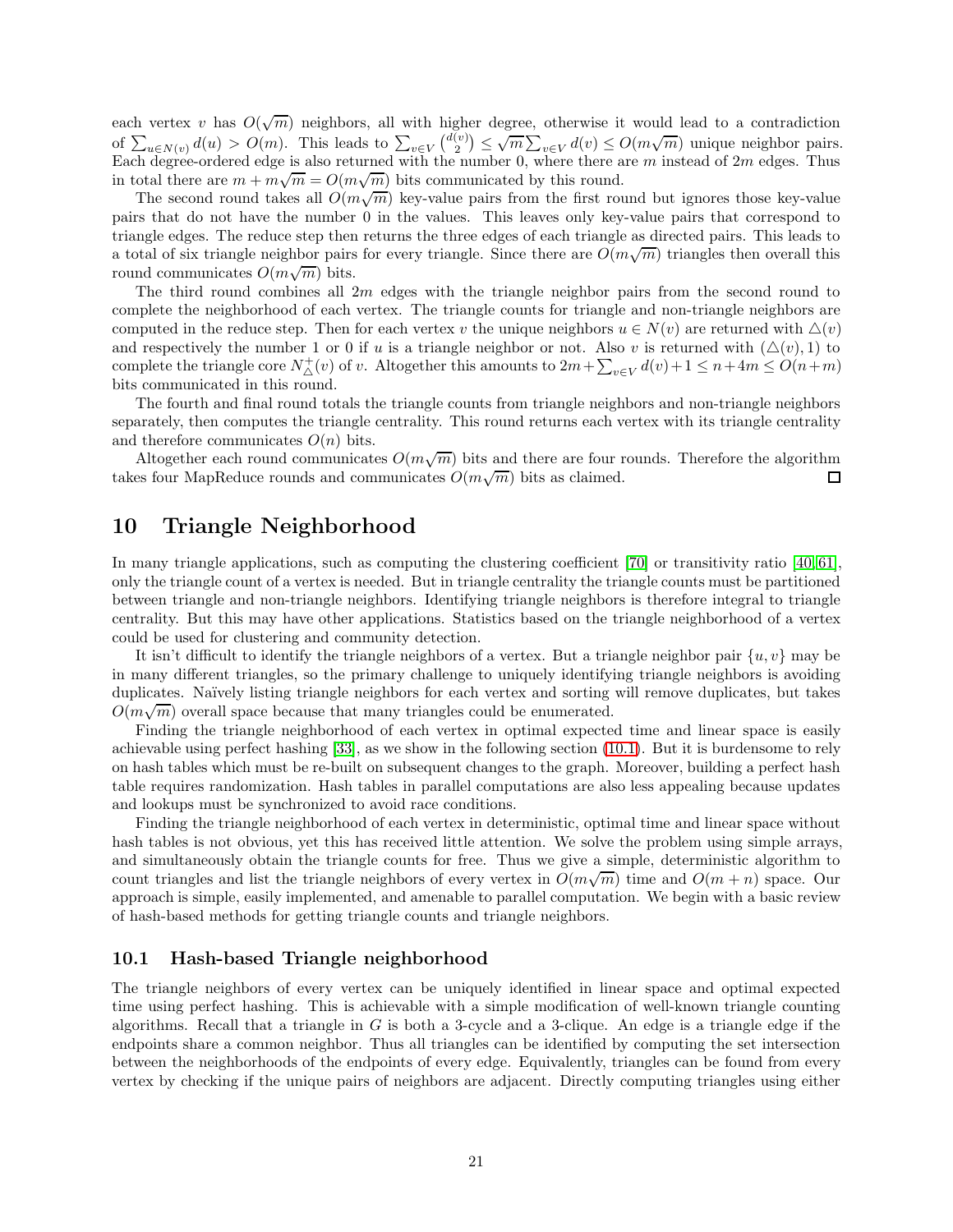approach is inefficient and will take  $O(mn)$  time. Let us consider basic triangle counting with a folklore algorithm for neighbor-pairing in Listing [1.](#page-23-0)

Listing 1 Neighbor-Pair Triangle Counting

**Require:** Abbreviated adjacency sets  $N_{\pi}(v)$  for each  $v \in V$ for  $v \in V$  do for  $u \in N_{\pi}(v)$  do for  $w > u \in N_\pi(v)$  do if  $\{u, w\} \in E$  then increment  $\Delta(v), \Delta(u), \Delta(w), \Delta(G)$ 

The algorithm in Listing [1](#page-23-0) requires constant-time access to verify any edge. This is possible in linear space given perfect hashing over edges. Since  $|N_\pi(v)| = O(\sqrt{m}) = O(d(v))$ , then there is  $O(\sqrt{m}d(v))$  work For each vertex leading to  $\sqrt{m} \sum_{v \in V} d(v) = O(m\sqrt{m})$  expected time overall. The time is in expectation because while lookups to the table takes constant worst-case time, building the perfect hash table requires randomization. It is possible for  $v, u$  to be in many triangles and hence must not be redundantly added to their respective triangle neighbor lists. We address this by pairing the endpoints of each triangle edge just once. Thus for a triangle edge  $(v, u)$  the vertex v gets u in its neighbor list, and vice versa, and then all other triangles incident to that edge are skipped. Therefore each vertex of a triangle uniquely gets the other vertices after all three edges of the triangle have been processed. This method only requires a simple modification of Listing [1,](#page-23-0) as shown in Listing [2.](#page-36-0)

Listing 2 Simple Hash-based Neighbor-Pair Triangle Neighborhood

**Require:** Abbreviated adjacency sets  $N_{\pi}(v)$  for each  $v \in V$ for  $v \in V$  do for  $u \in N_{\pi}(v)$  do for  $w \in N(v)$  do if  $\{u, w\} \in E$  then add u to v's triangle neighbor list add  $v$  to  $u$ 's triangle neighbor list continue to next  $u \in N_{\pi}(v)$ 

The algorithm in Listing [2](#page-36-0) exchanges the endpoints of each triangle edge when updating the lists, and since the edges are adjacent then each vertex in the triangle will get the other triangle vertices. Observe that  $N(v)$  is used in the inner-most loop resulting in detecting the same triangle three times, once for each edge of the triangle. But the asymptotic complexity is the same as the basic triangle counting algorithm because the work is still bounded by  $O(\sqrt{m}d(v))$  for each vertex. The triangle counts can also be simultaneously computed and keep within the desired asymptotic bounds by allowing every triangle edge to be processed as shown in Listing [3.](#page-21-0)

<span id="page-21-0"></span>Listing 3 Hash-based Neighbor-Pair Triangle Neighborhood

**Require:** Abbreviated adjacency sets  $N_{\pi}(v)$  for each  $v \in V$ for  $v \in V$  do for  $u \in N_{\pi}(v)$  do set  $t := 0$ for  $w \in N(v)$  do if  $\{u, w\} \in E$  and  $\pi(v) < \pi(u) < \pi(w)$  then increment  $\Delta(v), \Delta(u), \Delta(w), \Delta(G)$ if  $t$  is  $0$  then set  $t := 1$ add  $u$  to  $v$ 's triangle neighbor list add  $v$  to  $u$ 's triangle neighbor list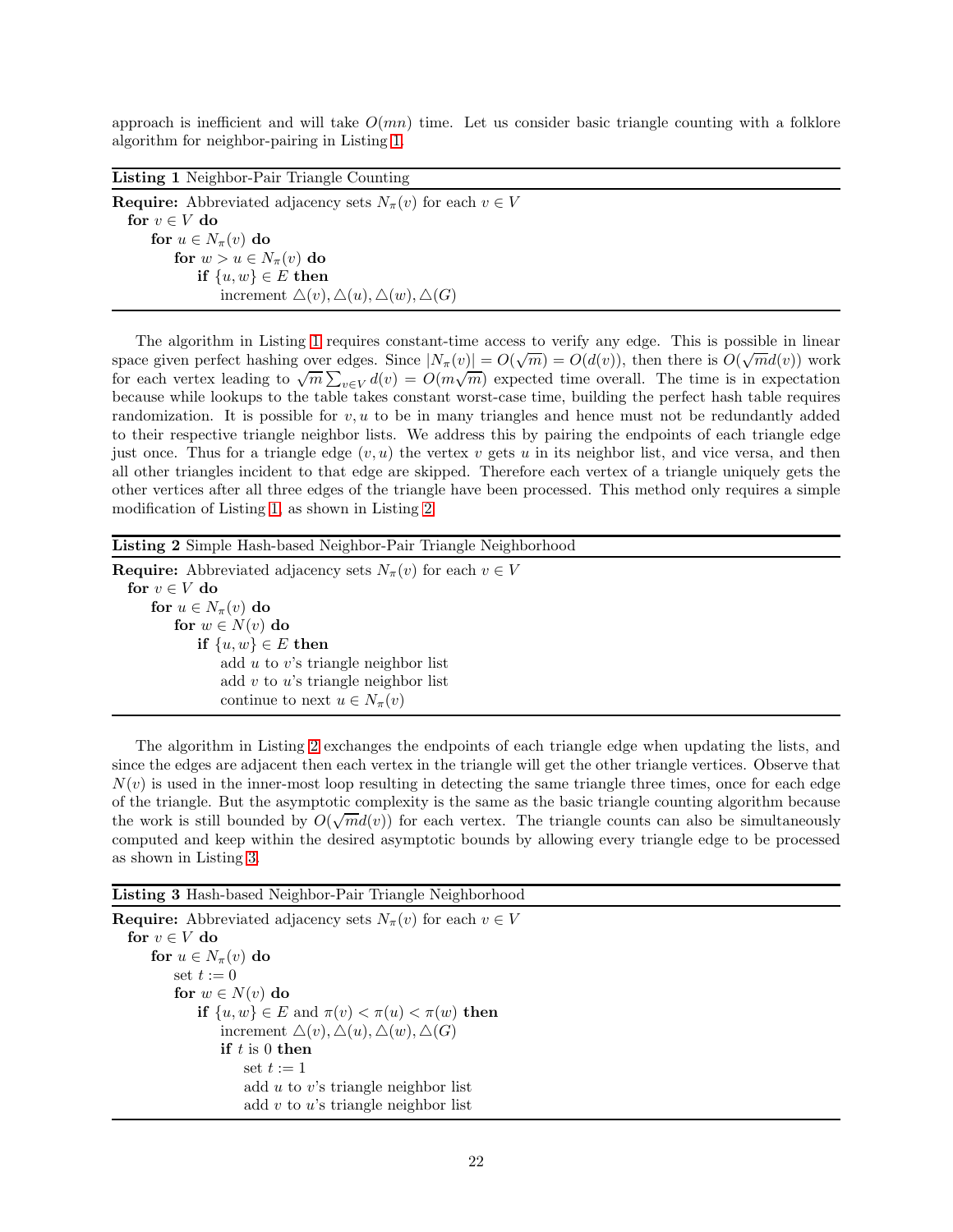Next we'll review simple, intersection-based triangle counting algorithm that uses sorted, abbreviated adjacency sets,  $N_{\pi}(v)$ . This algorithm is given in Listing [4.](#page-22-0)

<span id="page-22-0"></span>Listing 4 Adjacency-Intersection Triangle Counting **Require:** Sorted, abbreviated adjacency sets  $N_{\pi}(v)$  for each  $v \in V$ for  $v \in V$  do for  $u \in N_{\pi}(v)$  do for  $w \in N_{\pi}(v) \cap N_{\pi}(u)$  do increment  $\Delta(v), \Delta(u), \Delta(w), \Delta(G)$ 

Since the  $N_{\pi}(v)$  are sorted and  $O(\sqrt{m})$  in size, then the set intersections in Listing [4](#page-22-0) take  $O(m\sqrt{m})$ time over all vertices. Subsequently, we can efficiently count all triangles. The set intersections in Listing [4](#page-22-0) can alternatively be accomplished by using hash tables so common neighbors  $w \in N_\pi(v) \cap N_\pi(u)$  are found by testing if the elements in the smaller set are contained in the larger set. Using this, the asymptotic upper-bound can be tightened using the average degeneracy of the graph, which was introduced in [\[18\]](#page-32-2). The average degeneracy is defined as,

$$
\bar{\delta}(G) = \frac{1}{m} \sum_{\{v,u\} \in E} \min(d(v), d(u)).
$$

The tighter bound on runtime for Listing [4](#page-22-0) is then,

$$
\sum_{\{v,u\}\in E} \min(d(v), d(u)) \le m\overline{\delta}(G) = O(m\overline{\delta}(G)).
$$

The arboricity  $a(G)$  is  $2\overline{\delta}(G)$  and since  $a(G) \leq \sqrt{m}$  then  $O(m\overline{\delta}(G)) \leq O(m\sqrt{m})$ .

We modify Listing [4](#page-22-0) with perfect hash tables to directly find and list the triangle neighbors. This derived method is given in Listing [5.](#page-22-1)

### <span id="page-22-1"></span>Listing 5 Hash-based Adjacency-Intersection Triangle Neighborhood

**Require:** Perfect hash tables  $H_v$  for each  $v \in V$ **Require:** abbreviated adjacency sets  $N_{\pi}(v)$  for each  $v \in V$ , stored in perfect hash tables for  $v \in V$  do for  $u \in N_{\pi}(v)$  do for  $w \in N_{\pi}(v) \cap N_{\pi}(u)$  do insert v into  $H_u$  and  $H_w$ insert u into  $H_w$  and  $H_v$ insert w into  $H_u$  and  $H_v$ 

**Claim 3.** Listing the triangle neighbors of each vertex in G takes  $O(m\bar{\delta}(G))$  expected time and  $O(m + n)$ space.

*Proof.* The algorithm in Listing [5](#page-22-1) achieves the stated claim as follows. Each set intersection,  $N_{\pi}(v) \cap N_{\pi}(u)$ , takes  $min(d(v), d(u))$  time because common neighbors are found by checking if elements of the smaller set are contained in the larger set. Since these are perfect hash tables, each check takes  $O(1)$  time, but building the hash tables take expected linear time. Then for all edges the set intersections take  $\sum_{\{v,u\}\in E} \min(d(v), d(u)) =$  $m\bar{\delta}(G) \leq ma(G) \leq 2m\sqrt{m} = O(m\sqrt{m})$  time.

Since a vertex cannot have more than  $d(v)$  triangle neighbors then each  $H<sub>v</sub>$  has size  $d(v)$ , hence taking  $O(m)$  space in total. Then listing out the triangle neighbors from all  $H_v$  would take  $\sum_{v \in V} d(v) = O(m)$ time. Therefore the claim holds.  $\Box$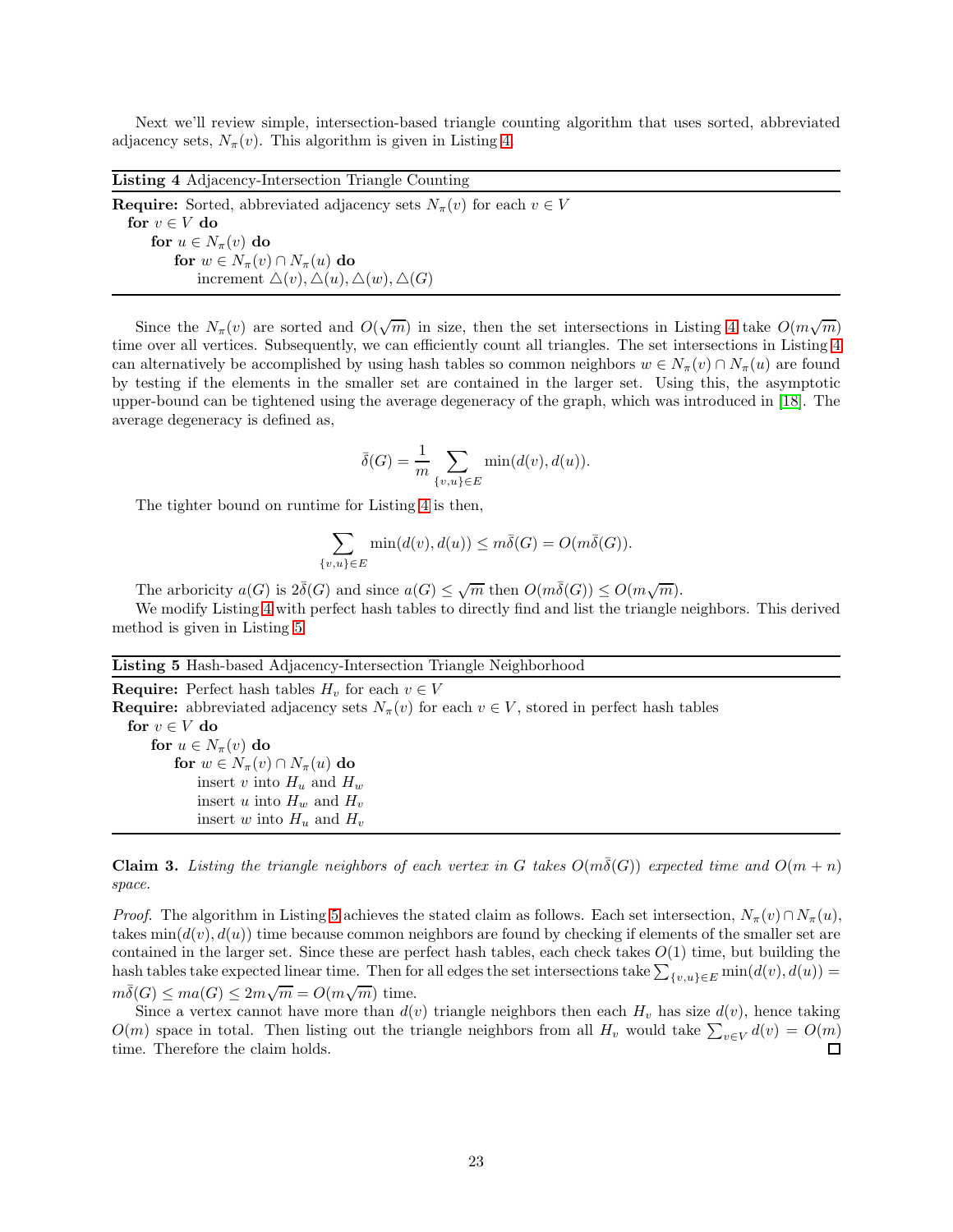#### <span id="page-23-2"></span>10.2 Hash-free Algorithm

In Section [8](#page-12-0) we introduced our TRIANGLENEIGHBOR algorithm listed in Procedure [1.](#page-23-0) It is a practical and deterministic algorithm for counting triangles and listing triangle neighbors in optimal time and linear space using only simple arrays. In this section we describe TRIANGLENEIGHBOR in detail and analyze its complexity asserted by Theorem [2.](#page-14-0)

<span id="page-23-0"></span>Procedure 1 Triangle Neighbor

**Require:**  $L_v$ , array of size  $|N_\pi(v)|$  for each  $v \in V$ , initialized to 0 **Require:**  $N_{\pi}(v)$ , sorted abbreviated adjacency for each  $v \in V$ 1: for  $v \in V$  do<br>2: for  $u \in N$ . 2: for  $u \in N_{\pi}(v)$  do<br>3: set  $t := 0$ set  $t := 0$ 4: set *i* to the index of  $u \in N_{\pi}(v)$ <br>5: **for**  $w \in N_{\pi}(v) \cap N_{\pi}(u)$  **do** 5: **for**  $w \in N_\pi(v) \cap N_\pi(u)$  do<br>6: **set**  $t := 1$ set  $t := 1$ 7: set *l* to index of  $w \in N_{\pi}(v)$  and  $r$  to index of  $w \in N_{\pi}(u)$  ⇒ indices from set intersection set  $L_v(l) := 1$  and  $L_u(r) := 1$ set  $L_v(l) := 1$  and  $L_u(r) := 1$ 9: increment  $\Delta(v)$ ,  $\Delta(u)$ ,  $\Delta(w)$ ,  $\Delta(G)$ 10: **if**  $t \neq 0$  **then**<br>11: **set**  $L_n(i)$ : set  $L_v(i) := 1$ 

<span id="page-23-1"></span>First observe that degree-ordering prevents directed cycles. It should also be clear that any given triangle has a single degree-ordering. Thus each  $\{v, u, w\}$  triangle can be represented by the directed subgraph in Figure [4](#page-23-1) corresponding to the ordering  $\pi(v) < \pi(u) < \pi(w)$ . The v, u, w labels have no specific meaning and are only convenient placeholders for the actual vertex labels. Let us call  $v, u, w$  respectively the low, middle, and high vertices.



Figure 4: Degree-ordered triangle pattern

It is evident that the highest-ordered vertex can be discovered from the two other vertices in the triangle. This gives us some insight on how to solve the problem. To keep within the desired asymptotic bounds and avoid hash tables, we compute the set intersection over the abbreviated adjacency sets,  $N_\pi(v)$ . Then any  $\{v, u, w\}$  triangle represented in Figure [4](#page-23-1) can only be reported by computing  $N_{\pi}(v) \cap N_{\pi}(u)$  because v is not in  $N_{\pi}(u)$  or  $N_{\pi}(w)$ . Therefore only the  $\{v, u\}$  edge can facilitate the  $N_{\pi}(v) \cap N_{\pi}(u)$  set intersection. Meaning the set intersections will only involve the abbreviated adjacencies of the low and middle vertices in each triangle, and only the high vertex can be returned by the set intersections. We can use this to our advantage. For the remaining discussion we will assume without loss of generality the triangle ordering in Figure [4.](#page-23-1)

In computing  $N_{\pi}(v) \cap N_{\pi}(u)$  we know that  $\{v, u\}$ ,  $\{u, w\}$ ,  $\{v, w\}$  are all triangle neighbor pairs, but these can be found in many other triangles. We manage duplication of triangle neighbors by computing the set intersection,  $N_{\pi}(v) \cap N_{\pi}(u)$ , from only the  $(v, u)$  edge orientation and marking off triangle neighbors. This will return the high vertex  $w$  once and therefore each triangle is detected at most one time. Consequently we can also uniquely count triangles. From  $(v, u)$  the pairs  $\{v, w\}$ ,  $\{u, w\}$  are obtained. Meaning we use the "low-middle" edge to make the {low, high} and {middle, high} pairings. Thus the highest-ordered vertex w in the  $\{v, u, w\}$  triangle is paired with the triangle's two lower-ordered vertices. The lower-ordered vertices  $v, u$  each respectively mark w to avoid duplicate pairings because w can be with either v or u in other triangles. This leaves the  $\{v, u\}$  pairing, which is managed as follows. On detection of any w from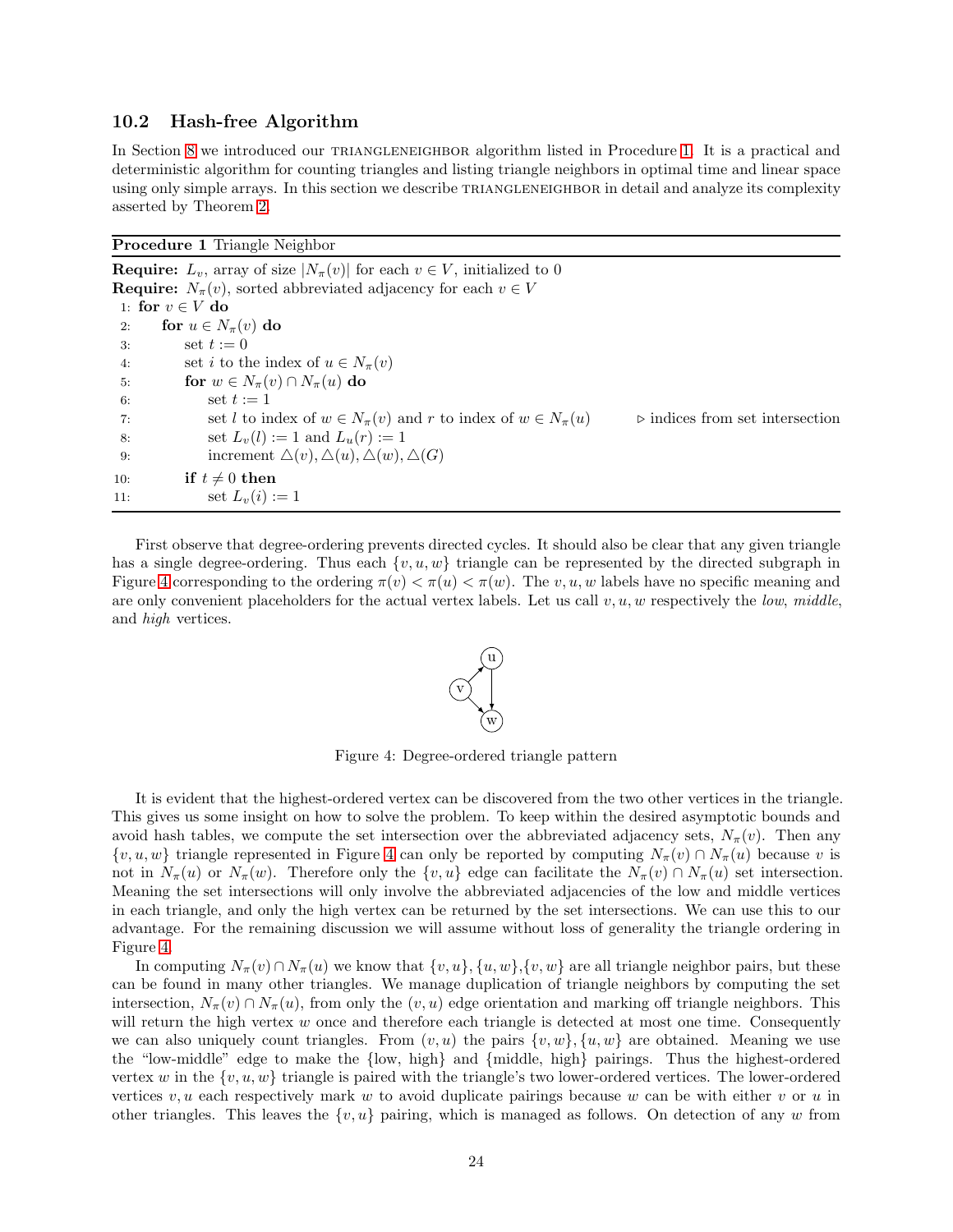$N_{\pi}(v) \cap N_{\pi}(u)$ , we mark that u is a triangle neighbor of v. Here u is higher-order than v in the triangle but not the highest-ordered, since the set intersection is acquired from the "low-middle" edge. But there can be another triangle containing  $(v, u)$  where u is the high vertex. Hence u will be returned by the set intersection between  $N_{\pi}(v)$  and the abbreviated adjacency of the middle vertex. Without mitigation this will result in duplicate pairing of  $v$  and  $u$ . But we are already marking the highest-ordered vertex  $w$  returned by each set intersection, thus u will be marked when processing another triangle containing  $(v, u)$ . Only the fact that a neighbor was marked a triangle neighbor matters, not the count of marking that same neighbor. Since all set intersections are over the abbreviated sets, the runtime will remain optimal. Then the handling of marking triangle neighbors to avoid duplication requires only simple arrays. We describe this in detail next.

For every  $v \in V$  an array  $L_v$  of size  $|N_\pi(v)|$  is used to mark the position of each  $u \in N_\pi(v)$  that is a triangle neighbor of v, as determined by the set intersections. Thus the higher-ordered triangle neighbors of v have the same position in  $L_v$  as in  $N_\pi(v)$ . The set intersection  $N_\pi(v) \cap N_\pi(u)$  is computed as a linear scan over  $N_{\pi}(v)$  and  $N_{\pi}(u)$ , with two pointers to track the positions in  $N_{\pi}(v)$ ,  $N_{\pi}(u)$ . Then any triangle neighbor w found by the set intersection must respectively correspond to positions in  $L_v$  and  $L_u$ . For example, suppose w is found from  $N_{\pi}(v) \cap N_{\pi}(u)$  where w is the  $5^{th}$  neighbor in  $N_{\pi}(v)$  and it is the  $8^{th}$  neighbor in  $N_{\pi}(u)$ . Then  $L_v(5)$  and  $L_u(8)$  are set to 1 to mark that w is a triangle neighbor of v and u. At the end of computing  $N_{\pi}(v) \cap N_{\pi}(u)$ , if any common neighbor w was found then the position of  $u \in N_{\pi}(v)$  is set to 1 in  $L_v$ .

It is important to note that Procedure [1](#page-23-0) does not output the triangle neighbors explicitly, leaving it to subsequent applications. The triangle neighborhoods are contained in the  $L_v$  arrays so any application can process the information as needed. Observe that only the low vertex v in a  $\{v, u, w\}$  triangle like in Figure [4](#page-23-1) has marked both  $u, w$  as triangle neighbors, whereas u has marked only w, and w has not marked either v or u. But this is sufficient information to identify all triangle neighbors of each vertex. For each  $v$ , simply scan over all  $u \in N_\pi(v)$  and if the corresponding position for u in  $L_v$  is 1 then add u to the triangle neighbor list of v and also add v to the triangle neighbor list of  $u$ . This effectively ensures that the endpoints of each triangle edge are paired, and thus accomplishes the goal of optimally finding all triangle neighbors of each vertex in linear space without hash tables, while also computing all triangle counts.

In summary, our TRIANGLENEIGHBOR algorithm iterates over degree-ordered edges and finds triangle neighbors using degree-ordered set intersections. An array for each vertex is used to mark triangle neighbors identified from set intersection computations. Each  $N_{\pi}(v)$  is a subset of  $N(v)$ , then  $N(v)$  can be a concatenation of  $N_{\pi}(v)$  and the remaining neighbors, given some marker for delineation. The primary work performed by the algorithm is in computing the set intersections, which takes  $O(m\sqrt{m})$  time. Moreover, the set intersection is computed exactly once for each  $\{v, u, w\}$  triangle, and thus the triangle is processed only once for both triangle neighborhood identification and triangle counting. A final pass over each  $N_\pi(v)$ to process the triangle neighbors of every v takes only  $O(m)$  time. Because each triangle is processed at most once and only simple arrays are used, it is appealing for practical settings. An alternative algorithm that reduces synchronization in parallel settings at the cost of computing the set intersection twice for each triangle is given in Appendix [A.](#page-36-1) Next we prove the complexity asserted by Theorem [2,](#page-14-0) restated here.

**Theorem [2.](#page-14-0)** Given a simple, undirected graph  $G = (V, E)$ , TRIANGLENEIGHBOR counts triangles and lists triangle neighbors in  $O(m\sqrt{m})$  time and  $O(m + n)$  space for all vertices in G.

*Proof of Theorem [2.](#page-14-0)* The TRIANGLENEIGHBOR algorithm first requires abbreviated adjacency sets,  $N_{\pi}(v)$ , which can be built in  $O(m)$  time as established by Claim [1.](#page-13-1) The work is bounded by sorting the  $N_{\pi}(v)$ , initializing and updating each  $L_v$ , and computing the set intersection  $N_\pi(v) \cap N_\pi(u)$ . The total time is then as follows.

The  $N_{\pi}(v)$  are at most  $d(v)$  in size, then sorting each takes  $d(v) \log d(v)$  time. Thus for all vertices,  $\sum_{v \in V} d(v) = O(m)$  time in total to initialize and make updates. Each  $N_{\pi}(v)$  is sorted and  $O(\sqrt{m})$  in size. it takes  $O(m \log n)$  time. Since each  $L_v$  is at most  $|N_\pi(v)| \leq d(v)$  in size, then for all vertices it takes Thus computing  $N_{\pi}(v) \cap N_{\pi}(u)$  for each  $(v, u)$  edge takes  $O(m\sqrt{m})$  time.

It takes a total of  $O(m)$  space for all  $L_v$  since each vertex cannot have more than  $d(v)$  triangle neighbors. The  $N_{\pi}(v)$  is stored as the first subset in  $N(v)$ , hence the  $N_{\pi}(v)$  do not require extraneous space. It takes  $O(n)$  space to hold triangle counts and  $O(m)$  space to store the triangle neighbors of every vertex.

In total, the algorithm takes  $O(m\sqrt{m})$  time and  $O(m+n)$  space.

The correctness of TRIANGLENEIGHBOR is immediate because the endpoints of each triangle edge are

 $\Box$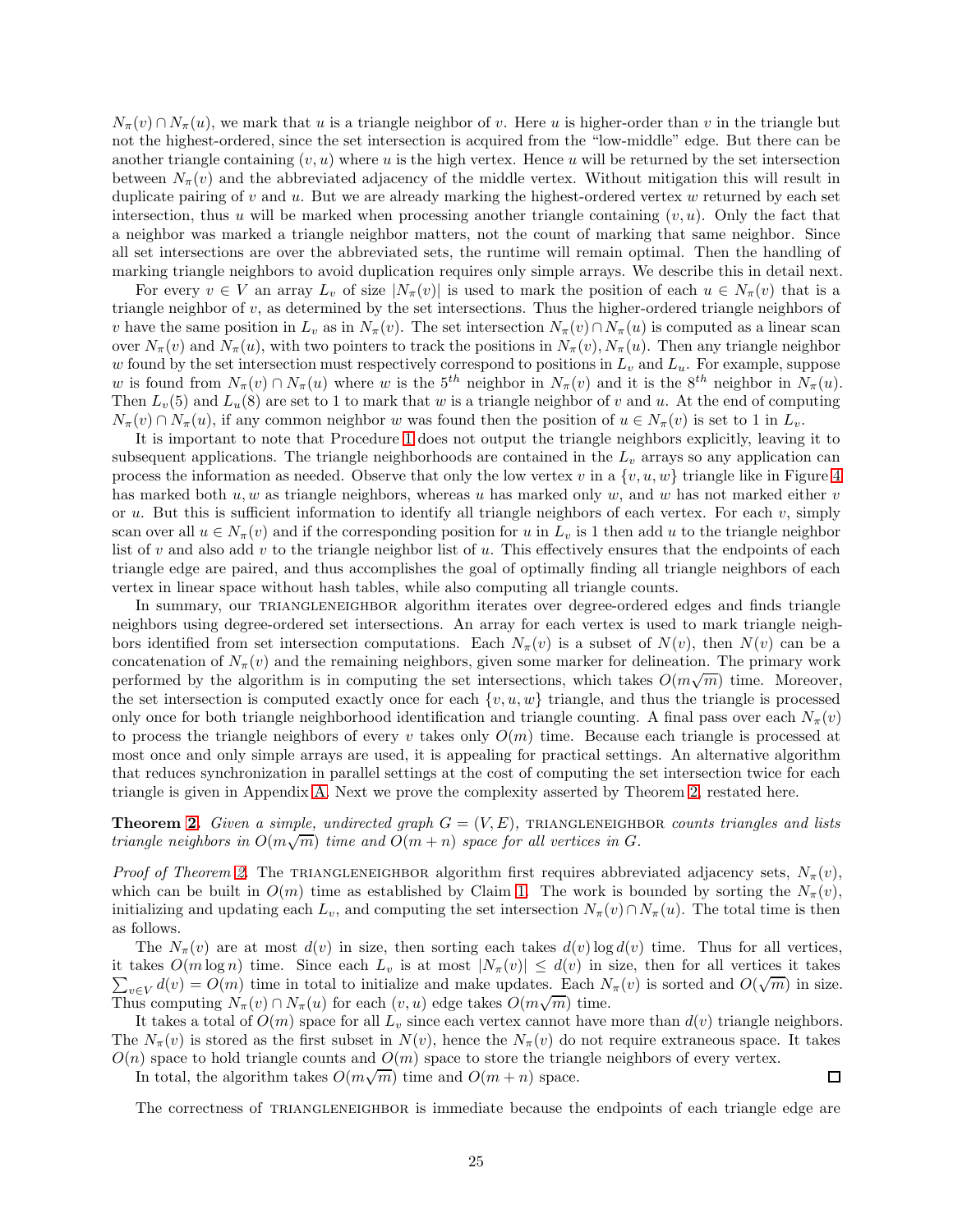oppositely updated and since triangle edges are adjacent, then each triangle vertex will get the other two vertices. The triangle counts follow naturally and are essentially free in the computation.

## <span id="page-25-0"></span>11 Comparison

This section compares triangle centrality to the five other centrality measures discussed in this paper using more realistic graphs than those in Figure [1.](#page-5-2) Table [4](#page-25-1) lists the twenty real-world graphs used in the comparisons. We used Matlab to compute betweenness, closeness, degree, eigenvector, and PageRank centralities. Prior to computing the centrality measures we ensured the graphs were symmetrized, weights and loops were removed, and vertices were labeled from  $1..n$  without gaps, hence obtaining simple, undirected and unweighted graphs. There was a plurality of agreement between triangle centrality and the other measures in many of these graphs, thus giving support to efficacy of triangle centrality. An analysis of the results will follow but first we illustrate four of the smaller networks to aid in visual comparisons of the centralities. If names of nodes in these four networks were known, we assigned numeric vertex labels corresponding to the lexicographic ordering on names. In these next figures, the highest-ranked vertices are indicated by the centrality measures that ranked them.

<span id="page-25-1"></span>

| No.            |                                                      | n (vertices) | m (edges) | $\Delta(G)$ (triangles) | Ref.                         |
|----------------|------------------------------------------------------|--------------|-----------|-------------------------|------------------------------|
| 1              | Borgatti 2006 Figure 3                               | 19           | 32        | 13                      | [8]                          |
| $\overline{2}$ | Zachary's Karate club                                | 34           | 78        | 45                      | [76]                         |
| 3              | Lusseau's Dolphin network                            | 62           | 159       | 95                      | [56]                         |
| 4              | Krebs' 9/11 Hijackers network                        | 62           | 153       | 133                     | [51]                         |
| 5.             | Knuth's Les Miserables network                       | 77           | 254       | 467                     | [47]                         |
| 6              | Krebs' US Political Books network                    | 105          | 441       | 560                     | [49]                         |
|                | Newman's David Copperfield word adjacencies          | 112          | 425       | 284                     | [58]                         |
| 8              | Girvan-Newman Division IA College Football network   | 115          | 613       | 810                     | [37]                         |
| 9              | Watts-Strogatz C. elegans neural network             | 297          | 2148      | 3241                    | [70]                         |
| 10             | Adamic-Glance 2004 US Election Political Blogosphere | 1224         | 16,715    | 101,042                 | $\left[1\right]$             |
| 11             | Newman's Netscience Co-Authorship network            | 1461         | 2742      | 3764                    | [58]                         |
| 12             | Watts-Strogatz Western States Power Grid             | 4941         | 6594      | 651                     | [70]                         |
| 13             | SNAP ca-HepTh                                        | 9875         | 25,973    | 28,339                  | $[53]$                       |
| 14             | SNAP ca-AstroPh                                      | 18,771       | 198,050   | 1,351,441               | [53]                         |
| 15             | SNAP email-Enron                                     | 36,692       | 183,831   | 727,044                 | [53]                         |
| 16             | Newman's Condensed Matter Physics network            | 39,577       | 175,692   | 378,063                 | [57]                         |
| 17             | SNAP web-Stanford                                    | 281,903      | 1,992,636 | 11,329,473              | [53]                         |
| 18             | SNAP com-DBLP                                        | 317,080      | 1,049,866 | 2,224,385               | [53]                         |
| 19             | SNAP com-Amazon                                      | 334,863      | 925,872   | 667,129                 | $\left[53\right]$            |
| 20             | SNAP roadNet-PA                                      | 1,088,092    | 1,541,898 | 67,150                  | $\left\lceil 53\right\rceil$ |

Table 4: Test Graphs

Figure [5](#page-26-0) depicts a network that appeared in Borgatti's 2006 article [\[8,](#page-32-16) Fig. 3]. This network is interesting because 4 of the 19 vertices, more than 20%, are considered central according to the centrality measures described in this paper. There appear to be two clusters that can be disconnected if the vertex ranked highest by betweenness or closeness is removed. But there is a majority agreement among the centrality measures on the vertex ranked highest by triangle centrality.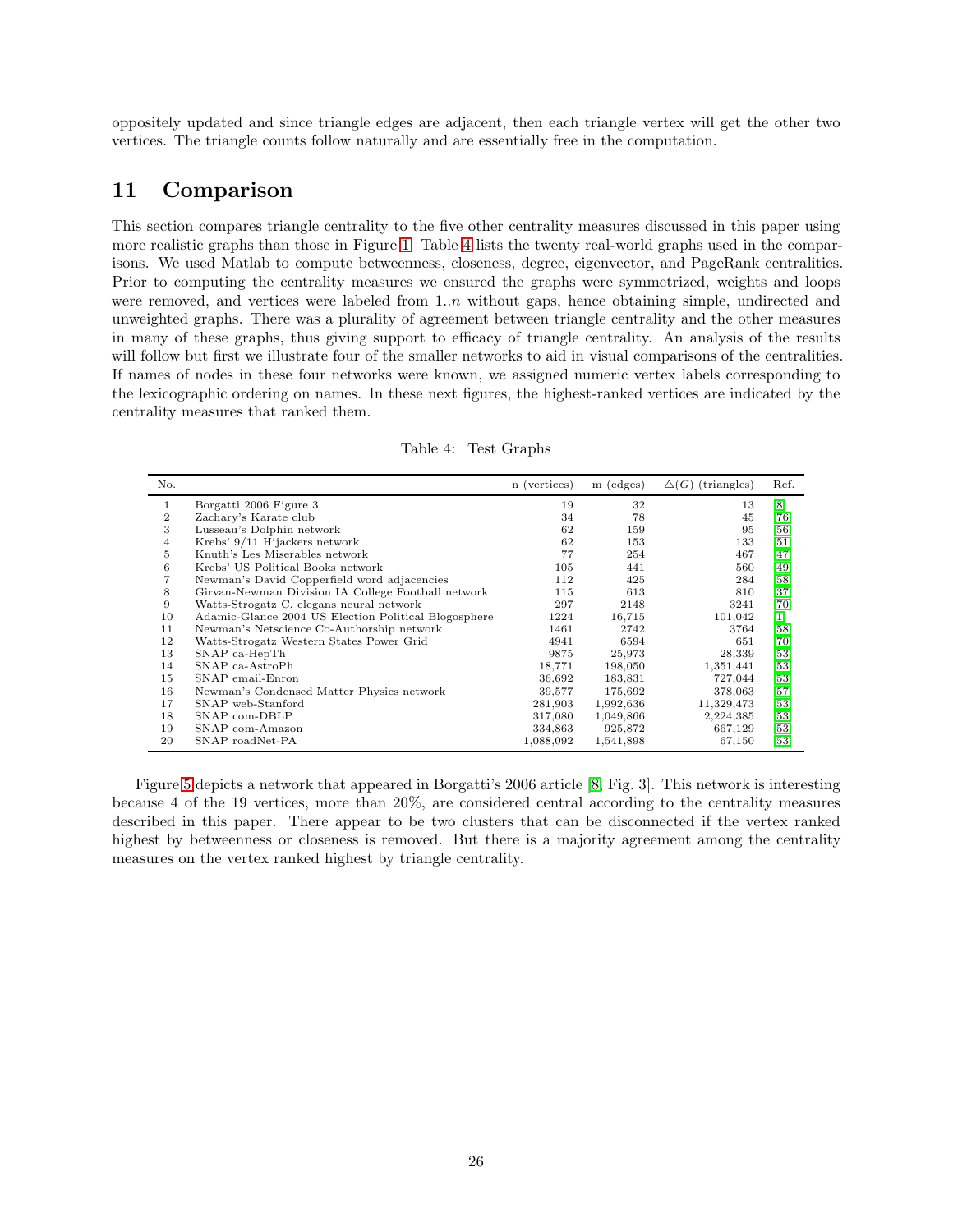<span id="page-26-0"></span>

Figure 5: Borgatti 2006 [\[8,](#page-32-16) Fig. 3]

Figure [6](#page-26-1) depicts a similar illustration of Zachary's karate club social network [\[76\]](#page-35-16) that appears in [\[71,](#page-35-17) Fig. 2]. This is a well-studied network and serves as a benchmark for clustering and community detection [\[37\]](#page-33-18). The network was constructed by Zachary [\[76\]](#page-35-16) after observing 34 members in a karate club from 1970 to 1972. Following a dispute between the instructor (vertex 1) and administrator (vertex 34), the karate club network split into two respective communities [\[37\]](#page-33-18). The instructor and administrator were ranked highest by all the centrality measures except for triangle centrality. The triangle centrality is alone in ranking vertex 14 as the most central. Vertex degree plays a significant role in this network. The instructor and administrator have the two highest degrees in the graph, respectively 16 and 17. In contrast, vertex 14 has degree 5. We remind the reader that the rankings rely on the topology of the graph. While the functional roles of the karate club's two main adversaries imply their influence, it may be that vertex 14 is more important from a structural standpoint. In addition to vertex 14 being central with respect to triangles, it also connects the two communities and appears in the overlap between them [\[54,](#page-34-16) [71,](#page-35-17) [77\]](#page-35-18).

<span id="page-26-1"></span>

Figure 6: Zachary's Karate Club

Figure [7](#page-27-0) depicts Lusseau's social network of 62 bottlenose dolphins living off Doubtful Sound in New Zealand between 1994 and 2001 [\[56\]](#page-34-10). This is another benchmark network for clustering. According to Lusseau and Newman [\[55\]](#page-34-17), the disappearance of one dolphin, named SN100 (vertex 37), split the network into two communities, but when SN100 reappeared the communities rejoined. Then it comes as no surprise that SN100 is considered the most central by the betweenness and closeness centralities. But it is the dolphin named Grin (vertex 15) that is ranked highest by the remaining centralities including triangle centrality. Grin also has the highest degree in the graph.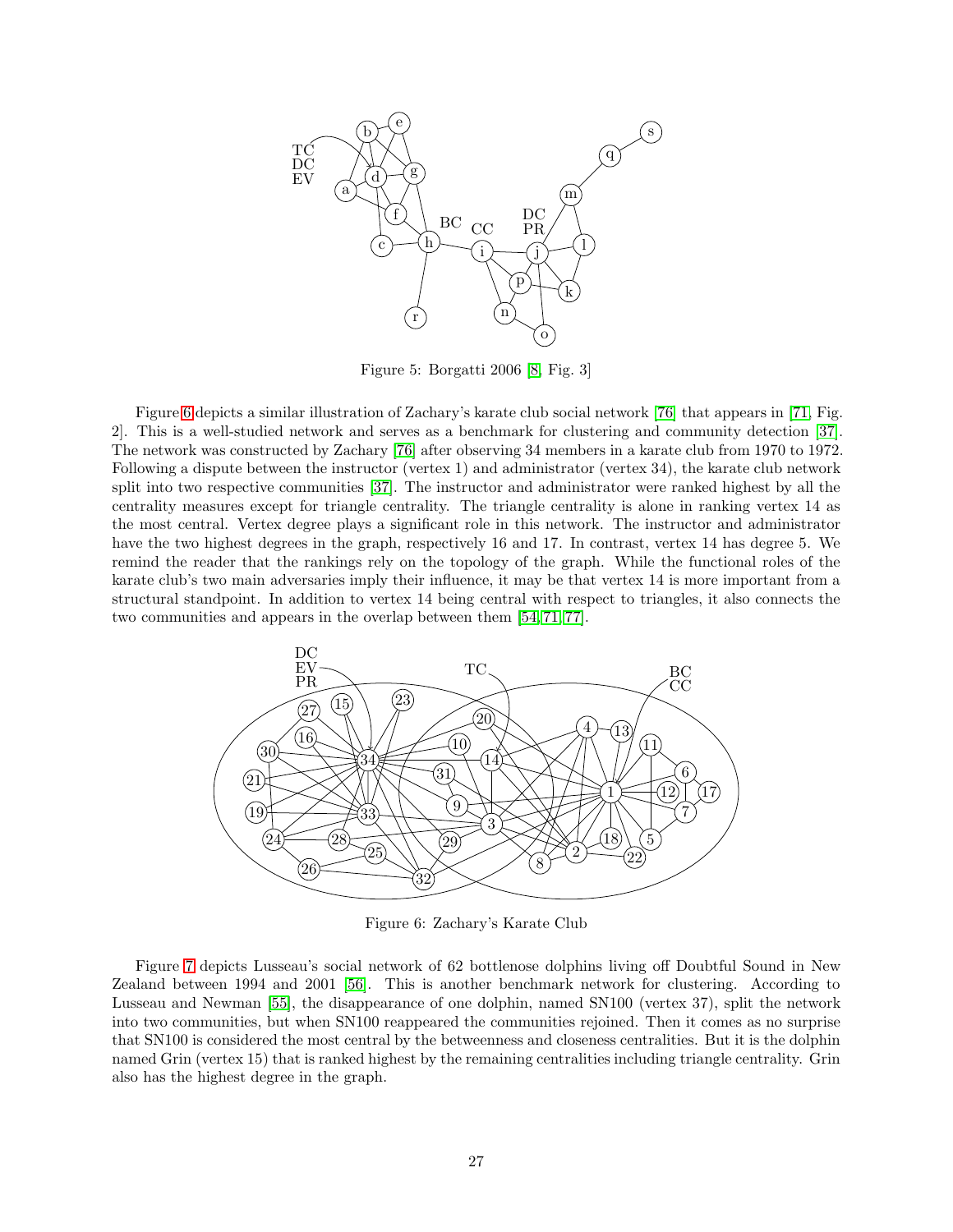<span id="page-27-0"></span>

Figure 7: Lusseau's Dolphin Network

Figure [8](#page-28-0) depicts Krebs' network of the 9/11 hijackers and their accomplices [\[50,](#page-34-18) [51\]](#page-34-11). This network of 62 vertices includes the 19 hijackers and 43 co-conspirators. The functional leader of the hijackers was Mohamed Atta (vertex 38) and it's evident from the network that he played an important structural role.

Mohamed Atta has the highest degree and second-highest triangle count, respectively 22 and 42. Marwan Al-Shehhi (vertex 35) has the second-highest degree and highest triangle count, respectively 18 and 47. The largest clique size in the graph is six, and one such clique contains both Mohamed Atta and Marwan Al-Shehhi, but Marwan Al-Shehhi is also a member of an overlapping 6-clique (vertices 2, 20, 35, 55, 58, 59). These two highly ranked vertices gain the same triangle contribution from 14 common neighbors, but Mohamed Atta is at the center of more triangles.

All centrality measures in this study ranked Mohamed Atta the highest. This is an example showing that triangle centrality aligns with the consensus on a central node. We also note that Marwan Al-Shehhi is ranked the second-highest by triangle centrality, which also agrees with closeness, degree, and eigenvector centralities. Thus there is a majority agreement with triangle centrality on the top two vertices in this network.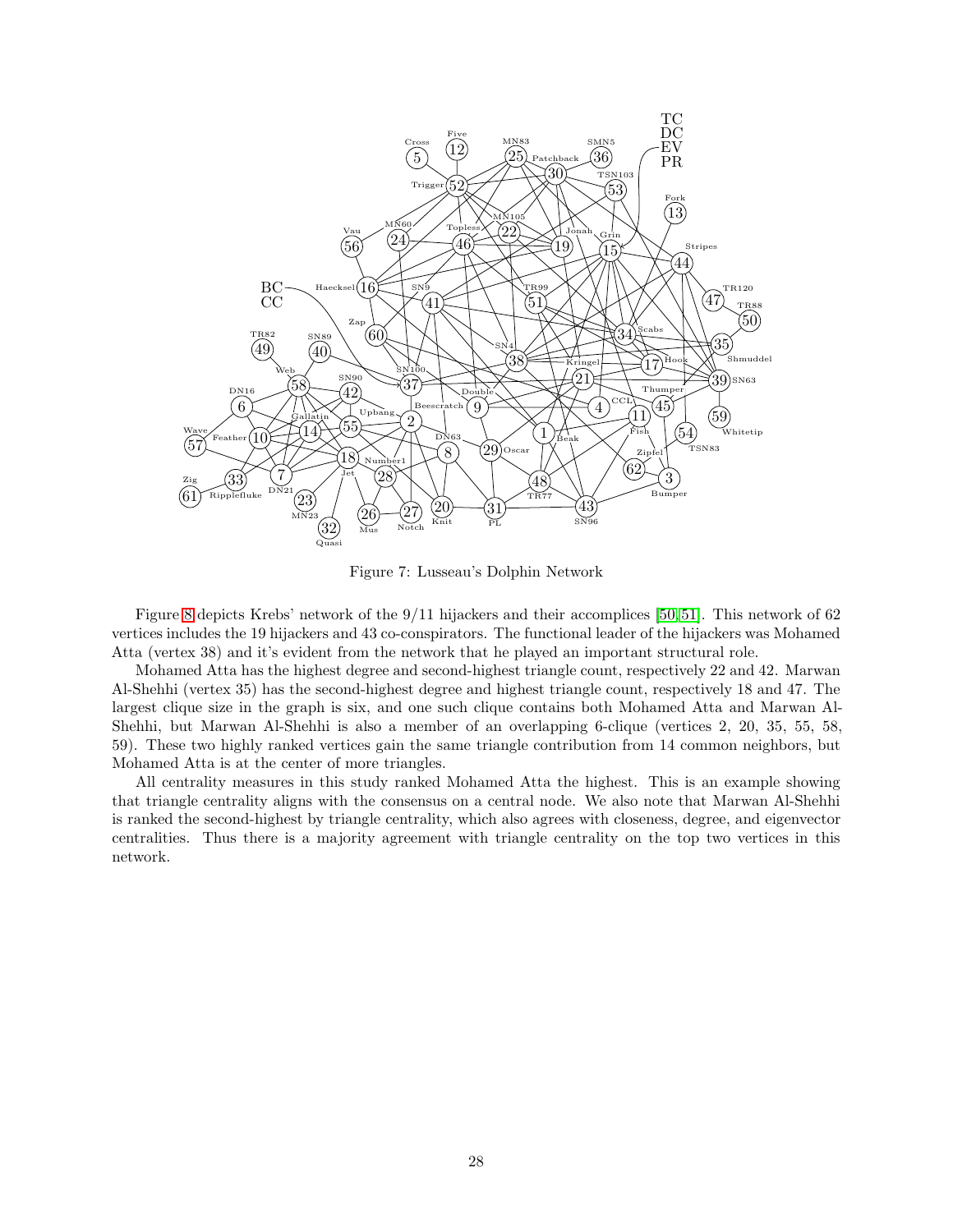<span id="page-28-0"></span>

Figure 8: Krebs' 9/11 Hijackers Network

To aid in evaluating mutual agreement between a centrality measure and competing measures, we devise a special  $m \times n$  dot matrix, where the m rows are networks and the n columns are competing centrality measures. Given a dot matrix K for centrality measure k, we place a dot in the  $k(i, j)$  entry if there is agreement on the most central vertex in graph i between centrality measures k and j. The  $K_i$  column with the most dots indicates that centrality j agrees the most with centrality k and thus is the most similar to k. Then the relative agreement between k and all j centrality measures is simply the sum of dots divided by the total possible. Finally, if the same row across all mutual-rank matrices is completely filled, then all centrality measures ranked the same vertex as the most central. Conversely, an empty row indicates that each centrality measure ranked a different central vertex from all others, suggesting there was no agreement on centrality.

Figure [9a](#page-29-0) depicts a  $20 \times 5$  dot matrix for each of the six centrality measures in this study, where the rows are the test graphs in Table [4](#page-25-1) and the columns are competitor measures. For convenience the percent agreement and similarity (column sums) are included in Figures [9b](#page-29-0) and [9c,](#page-29-0) respectively. The dot matrix for triangle centrality has 34 dot entries, meaning out of 20 graphs and 5 competing measures, it agrees with 34% of the choices made for the most central vertex by the other measures. But there are 6 empty rows, which indicates that the central vertex was uniquely identified by triangle centrality in 6 out of the 20 (30%) graphs (Table [4:](#page-25-1) Nos. 2,8,10,11,18,19). Conversely, there are 14 non-empty rows so triangle centrality had agreement with at least one other centrality measure in 14 out of 20 graphs (70%). We see that eigenvector centrality is the most similar to triangle centrality, selecting the same central vertex in 14 of the graphs (70%). This happens to coincide with number of graphs in which triangle centrality had agreement on centrality, but reader should note it is not generally true. Now observe that closeness centrality has 9 empty rows, the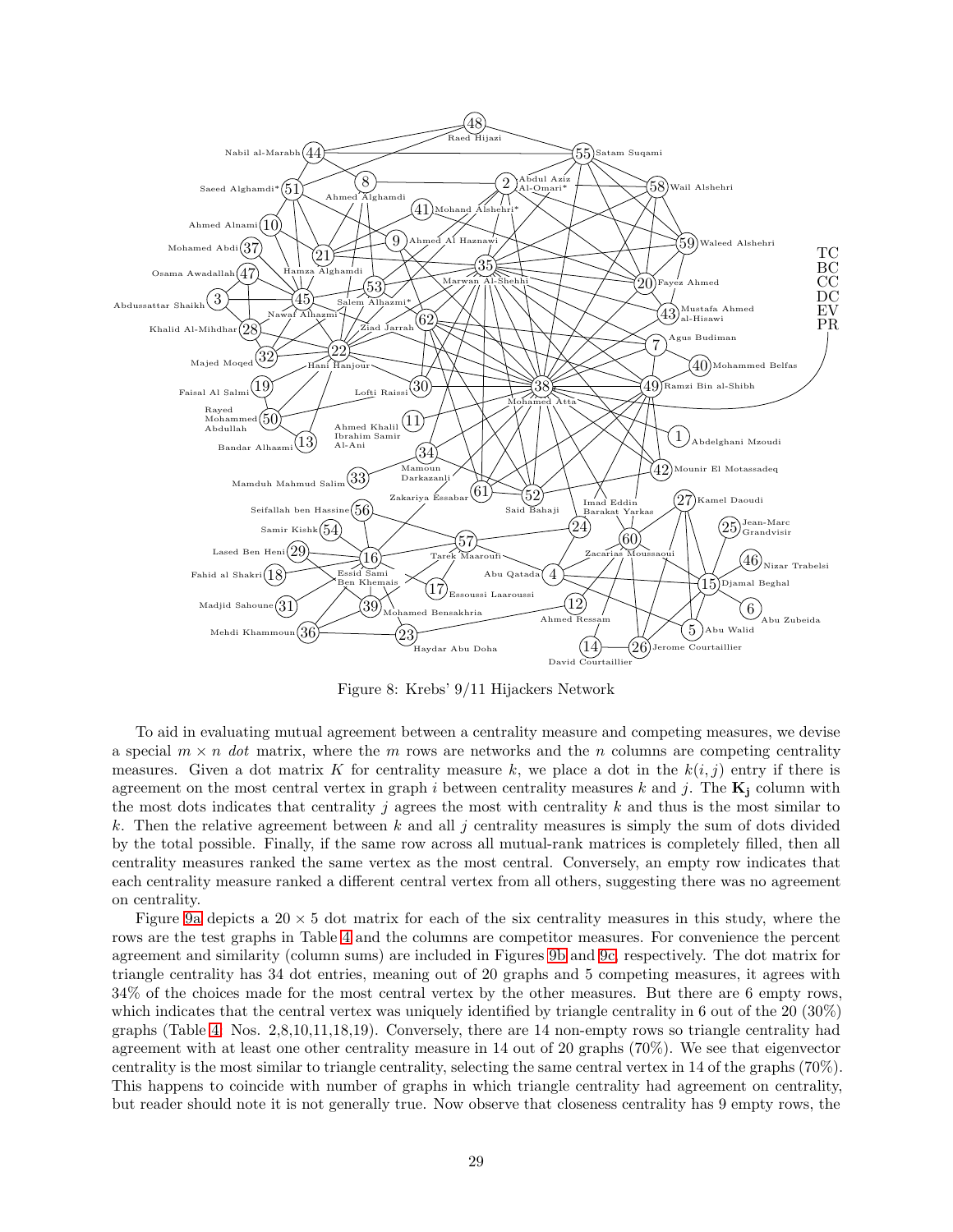<span id="page-29-0"></span>most among the measures, and only 31% agreement overall. This suggests that closeness centrality has the least agreement with the other measures, followed by betweenness centrality. It is also evident from these dot matrices that degree centrality is the most mutually associated measure, indicating the ubiquitous role that degree plays in structural importance. We can also see from these matrices that the centrality measures all agreed on the central vertex in three graphs (Table [4:](#page-25-1) Nos. 4,7,17), meaning there was no ambiguity on the central vertex.



Figure 9: [\(a\)](#page-29-0) Dot matrices  $(20 \times 5)$  for each centrality measure; rows are the graphs numbered 1-20 from Table [4](#page-25-1) and columns are given by the respective row in the Column Fields matrix. [\(b\)](#page-29-0) Percent agreement in ranking. [\(c\)](#page-29-0) Similarity matrix based on column sums.

In our comparative analysis of centrality we used each centrality measure to answer only the most basic question: "who the most important?". The answer to this question is relative to the centrality measure and hence the top-ranked vertex by a centrality measure is, by virtue of definition, the most important. But the notion of "most" central under even just a single centrality measure is not well-defined because there can be ties for the top rank, and the ranks can be real numbers and hence the separation between the top and next rank may be arbitrarily close. However, nominating the most important node in a network, after handling ties and numeric precision, is a convenient point of analysis. Next we will determine similarity between the centrality measures by using the Jaccard index  $[42]$  on the top k rankings, where k is a constant.

The Jaccard index is given by

$$
J(i,j) = \frac{|S_i \cap S_j|}{|S_i \cup S_j|} = \frac{|S_i \cap S_j|}{|S_i| + |S_j| - |S_i \cap S_j|},
$$

where  $S_i, S_j$  are two sets. Hence,  $J(i, j) = J(j, i)$  is a rational number in the interval [0, 1] and denotes the fraction of overlap between the sets, where values of 0 and 1 respectively indicate disjoint and equivalent sets. Therefore we interpret two sets to be similar if the Jaccard index is close to 1. The difference  $1-J(i, j)$ suggests a distance between sets  $S_i$ ,  $S_j$  and can be used as a similarity metric.

We compare the Jaccard index for top ten  $(k = 10)$  rankings across all the measures. Since  $|S_i| = |S_j|$ for all pairs then the range of  $J(i, j)$  values follows  $\frac{c}{20-c}$ , where  $c = 0.10$ . Therefore the possible Jaccard index values are  $0, \frac{1}{19}, \frac{2}{18}, \frac{3}{17}, \ldots, 1$ . These are unique so given the real values it isn't difficult to determine the rational form. Also note since the sets are fixed size, then as the numerator increases the denominator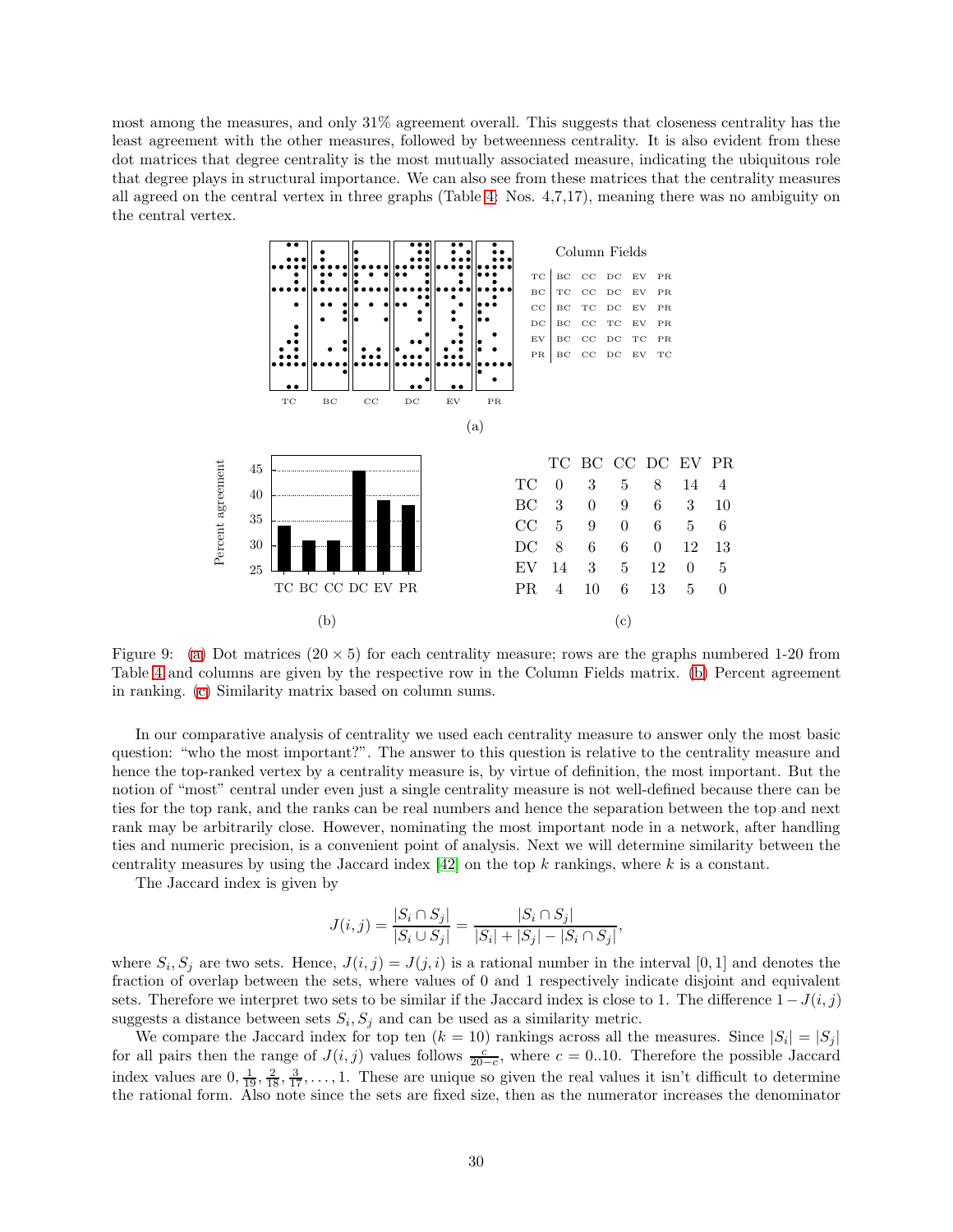decreases by the same amount. Therefore it is easy to see that a larger set intersection corresponds to a larger Jaccard index.

Table [5](#page-30-0) tabulates each of the six centrality measures with their closest, by Jaccard index, centrality competitor for each of the graphs in Table [4](#page-25-1) using the top  $k = 10$  rankings. For each centrality measure i we denote  $C_j$  as the closest centrality measure j to i. This is independent of the ordering within the top ten rankings unless there are ties. In the case of a tie, we look at the first node in i's top ten list and choose the j that ranks that same node higher than the other tied measures, moving down i's list on ties or misses. Empty entries in Table [5](#page-30-0) indicate  $J(i, j) = 0$  for each pair of centrality measures. The interested reader can find the full table of all-pairs Jaccard similarity in Appendix [B.](#page-37-0)

<span id="page-30-0"></span>

|                |             | TC      |             | ВC      |             | CC      |             |         |             | $_{\rm DC}$ |             | EV      |  | <b>PR</b> |
|----------------|-------------|---------|-------------|---------|-------------|---------|-------------|---------|-------------|-------------|-------------|---------|--|-----------|
| Graph No.      | $C_i$       | J(i, j) | $C_i$       | J(i, j) | $C_i$       | J(i, j) | $C_i$       | J(i, j) | $C_i$       | J(i, j)     | $C_j$       | J(i, j) |  |           |
|                | EV          | .82     | CC          | .67     | BC          | .67     | EV          | .67     | TC          | .82         | $_{\rm DC}$ | .67     |  |           |
| $\overline{2}$ | $_{\rm CC}$ | .67     | CC          | .82     | BC          | .82     | EV          | .82     | DC          | .82         | DC          | 1.0     |  |           |
| 3              | EV          | .54     | CC          | .43     | BС          | .43     | ΡR          | .67     | $_{\rm DC}$ | .54         | $_{\rm DC}$ | .67     |  |           |
| 4              | EV          | .54     | PR          | .67     | DC          | 1.0     | $_{\rm CC}$ | 1.0     | ТC          | .54         | BC          | .67     |  |           |
| 5              | EV          | 1.0     | PR          | .67     | $_{\rm DC}$ | .54     | ΡR          | .54     | ТC          | 1.0         | BC          | .67     |  |           |
| 6              | $_{\rm DC}$ | .67     | CC          | .54     | BC          | .54     | PR.         | .82     | TC          | .54         | DC          | .82     |  |           |
|                | EV          | .54     | PR          | .82     | DC          | .82     | $_{\rm CC}$ | .82     | DC          | .67         | BC          | .82     |  |           |
| 8              | $_{\rm DC}$ | .25     | CC          | .33     | BC          | .33     | ΡR          | .67     | DC          | .33         | $_{\rm DC}$ | .67     |  |           |
| 9              | EV          | 1.0     | $_{\rm DC}$ | .54     | DC          | .54     | ΡR          | 1.0     | ТC          | 1.0         | DC          | 1.0     |  |           |
| 10             | EV          | .82     | PR          | .82     | $_{\rm DC}$ | .82     | ΡR          | 1.0     | TC          | .82         | $_{\rm DC}$ | 1.0     |  |           |
| 11             | $_{\rm DC}$ | .25     | CC          | .54     | BC          | .54     | ΡR          | .33     | $_{\rm DC}$ | .18         | BС          | .33     |  |           |
| 12             | EV          | .82     | CC          | .25     | BC          | .25     | ΡR          | .54     | TC          | .82         | $_{\rm DC}$ | .54     |  |           |
| 13             | EV          | .67     | PR          | .43     | BС          | .33     | ΡR          | .54     | ТC          | .67         | $_{\rm DC}$ | .54     |  |           |
| 14             | EV          | .67     | PR          | .33     | $_{\rm DC}$ | .54     | ТC          | .67     | TC          | .67         | CC          | .54     |  |           |
| 15             | EV          | .82     | PR          | .67     | TC          | .67     | ΡR          | .67     | ТC          | .82         | $_{\rm DC}$ | .67     |  |           |
| 16             | EV          | 1.0     | PR          | .43     | $_{\rm DC}$ | .43     | $_{\rm CC}$ | .43     | ТC          | 1.0         | BC          | .43     |  |           |
| 17             | EV          | .33     | <b>PR</b>   | .33     | BC          | .18     | EV          | .82     | $_{\rm DC}$ | .82         | BC          | .33     |  |           |
| 18             | EV          | .82     | PR          | .43     | BC          | .25     | BС          | .25     | ТC          | .82         | BC          | .43     |  |           |
| 19             | DC          | .33     | DC          | .25     | BС          | .18     | ΡR          | .54     | ТC          | .11         | DC          | .54     |  |           |
| 20             | EV          | .05     |             |         |             |         | ΡR          | .05     | TC          | .05         | $_{\rm DC}$ | .05     |  |           |

Table 5: Most similar centrality pairs for graphs in Table [4.](#page-25-1) (Jaccard index  $J(i, j)$  over top  $k = 10$  rankings)

A visual summary of Table [5](#page-30-0) is displayed in Figure [10a](#page-31-1) using dot matrices for the most similar  $C_j$  to each centrality measure. The counts of  $C_j$  for each centrality measure i in Table [5](#page-30-0) are given in Figure [10b.](#page-31-1) The most frequent  $C_i$  for i can be interpreted as the most similar centrality measure to i over the twenty graphs from Table [4.](#page-25-1) Observe for each centrality measure in Figure [10b](#page-31-1) that the most similar centrality to it coincides with the most similar in Figure [9c.](#page-29-0) This suggests that the top-ranked vertex was a reasonable proxy in comparing measures. The results in Figure [10b](#page-31-1) demonstrate that similarity is not always symmetric, thus a j can be the most similar to i but i may not be the most similar to j. This is evident between betweenness and closeness centralities.

It is also interesting that the number of  $j$  centralities that are most similar to an  $i$  centrality is three or less, with the exception of degree centrality. Moreover, it is clear in Figure [10](#page-31-1) that each centrality has a competitor measure that is predominantly more similar to it than the others. From this data we again surmise that eigenvector and triangle centrality are similar. The degree of similarity is indicated by the count given in Figure [10b,](#page-31-1) which has an upper-bound of 20 since that is the number of graphs used in our comparisons. Our results show that closeness is most similar to betweenness, betweenness is most similar to PageRank, PageRank is most similar to degree, and degree is most similar to PageRank. These results also supports our earlier observation that degree centrality is often similar to the other measures.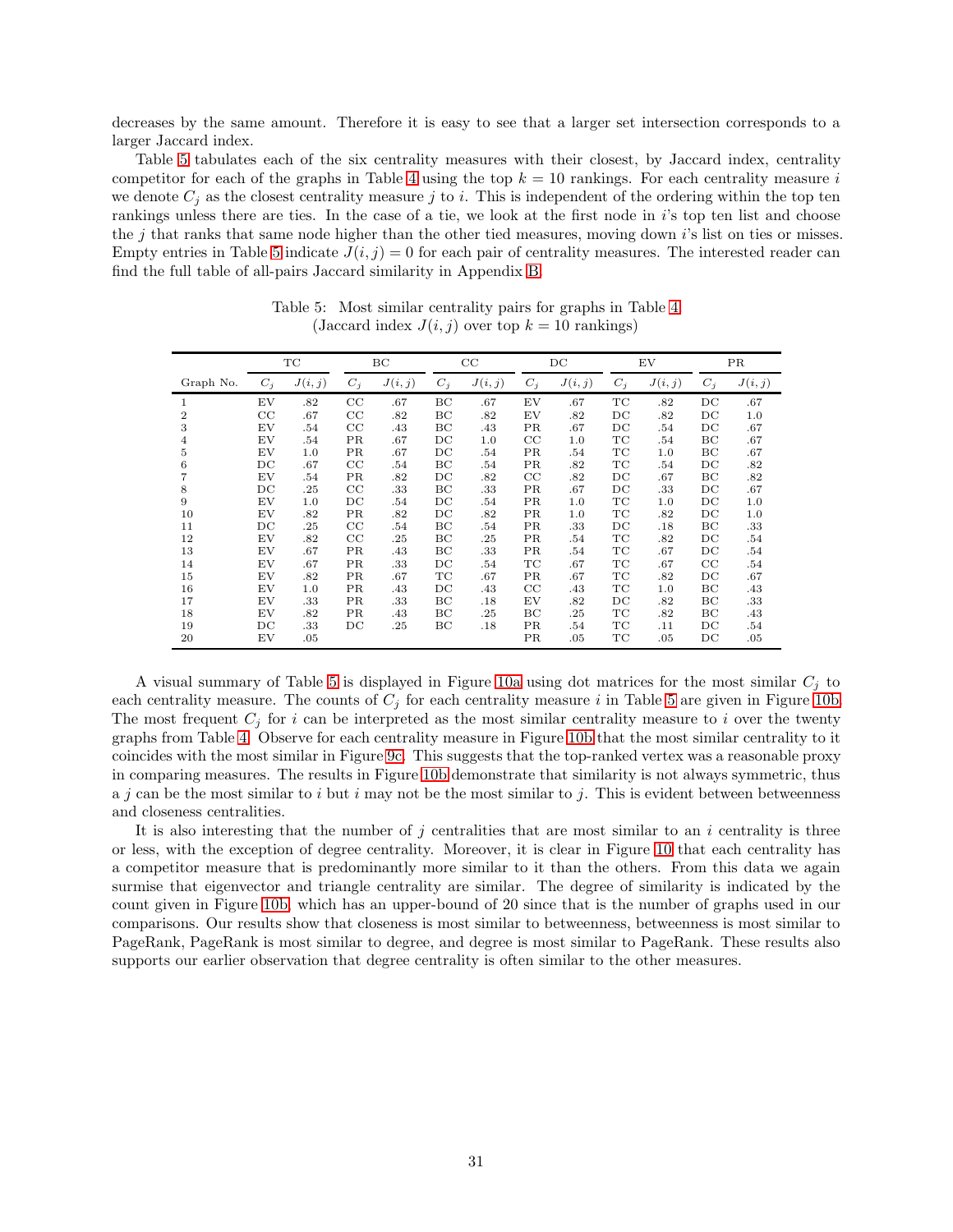<span id="page-31-1"></span>

(a) Summary of similarity from Table [5.](#page-30-0)

|     | $\protect\operatorname{TC}$ | BC | CC                | DC             | EV | <b>PR</b> |
|-----|-----------------------------|----|-------------------|----------------|----|-----------|
| TC  |                             |    |                   |                | 15 | 0         |
| BC  | 0                           | 0  |                   | $\mathfrak{D}$ | 0  | 10        |
| CC  | 1                           | 11 | $\mathbf{\Omega}$ |                | Ω  | $\theta$  |
| DC  | 1                           |    | 3                 | $\mathbf{0}$   | 3  | 12        |
| EV  | 14                          | Ω  | 0                 | 6              | Ω  | 0         |
| PR. | 0                           |    |                   | 12             |    | 0         |

(b) Frequency counts from Table [5.](#page-30-0)

Figure 10: [\(a\)](#page-29-0) Jaccard-based dot matrices  $(20 \times 5)$  for each centrality measure; rows are the graphs numbered 1-20 from Table [4](#page-25-1) and columns are given by the respective row in the Column Fields matrix. [\(b\)](#page-31-1) Counts of closest Jaccard similarities from Table [5.](#page-30-0)

Overall, we conclude that triangle centrality finds the central vertex in many of the same graphs as other measures, and it aligns with the consensus when there is no ambiguity. Yet, it uniquely identified central vertices in 30% of the graphs, suggesting that it centered on characteristics that are missed by other measures. This makes it a valuable and complementary tool for graph centrality analysis. Moreover, it is asymptotically faster to compute on sparse graphs than the other measures with the exception of degree centrality.

## <span id="page-31-0"></span>12 Performance

Next we give performance results for computing triangle centrality on larger graphs from the Stanford Network Analysis Project (SNAP) [\[53\]](#page-34-15). Because the asymptotic runtime bound for triangle centrality differs from the other centrality measures we've discussed, it would be meaningless to compare empirical wallclock times. Therefore we give benchmarks only for triangle centrality.

<span id="page-31-2"></span>We implement our main algorithm given in Algorithm [2](#page-36-0) in  $C++$  and Posix threads. The benchmarks were run on a single workstation with 256 GB of RAM and 28 Intel Xeon E5-2680 cores. Table [6](#page-31-2) tabulates the runtime results.

|                 | (vertices)<br>n | $(\text{edges})$<br>m | (triangles)<br>(G) | wallclock (seconds) |
|-----------------|-----------------|-----------------------|--------------------|---------------------|
| com-Youtube     | 1,134,890       | 2,987,624             | 3.056.386          | 0.231               |
| as-Skitter      | 1,696,415       | 11,095,298            | 28,769,868         | 0.589               |
| com-LiveJournal | 3,997,962       | 34,681,189            | 177,820,130        | 1.51                |
| com-Orkut       | 3,072,441       | 117,185,083           | 627,584,181        | 4.87                |
| com-Friendster  | 65,608,366      | 1,806,067,135         | 4, 173, 724, 142   | 68.4                |

| Table 6: | Runtime |
|----------|---------|
|          |         |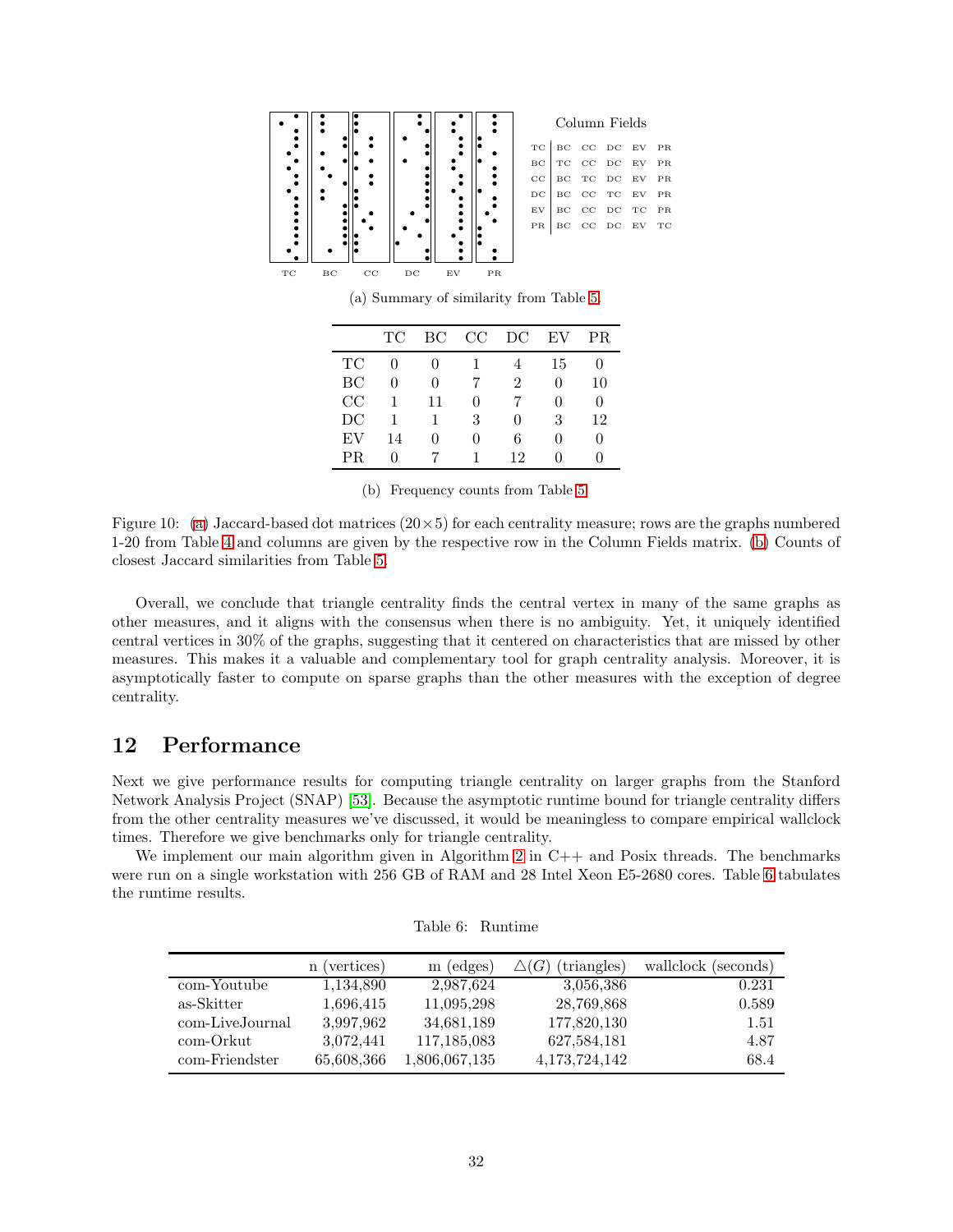## Acknowledgments

The author thanks David G. Harris for helpful comments.

## <span id="page-32-17"></span>References

- <span id="page-32-15"></span>[1] L. A. Adamic and N. Glance. The political blogosphere and the 2004 U.S. election: Divided they blog. In Proceedings of the 3rd International Workshop on Link Discovery, LinkKDD'05, pages 36–43, 2005.
- <span id="page-32-10"></span>[2] J. Alman and V. V. Williams. A refined laser method and faster matrix multiplication. In Proceedings of the 2021 ACM-SIAM Symposium on Discrete Algorithms, SODA'21, pages 522–539, 2021.
- [3] A. Azad and A. Buluc. A work-efficient parallel sparse matrix-sparse vector multiplication algorithm. In 2017 IEEE International Parallel and Distributed Processing Symposium, IPDPS'17, pages 688–697, May 2017.
- <span id="page-32-6"></span><span id="page-32-4"></span>[4] A. Bavelas. Communication patterns in task oriented groups. Journal of the Acoustical Society of America, 22:271–282, 1950.
- <span id="page-32-7"></span>[5] A. Björklund, R. Pagh, and V. V. Williams. Listing triangles. In Proceedings of International Colloquium on Automata, Languages, and Programming, pages 223–234, 2014.
- <span id="page-32-0"></span>[6] P. Bonacich. Factoring and weighting approaches to status scores and clique identification. Journal of Mathematical Sociology, 2:113–120, 1972.
- <span id="page-32-16"></span>[7] S. P. Borgatti. Centrality and network flow. Social Networks, 27(1):55–71, 2005.
- [8] S. P. Borgatti. Identifying sets of key players in a social network. Computational and Mathematical Organization Theory, 12:21–34, 2006.
- <span id="page-32-1"></span>[9] S. P. Borgatti and M. G. Everett. A graph-theoretic perspective on centrality. Social Networks, 28(4):466–484, 2006.
- <span id="page-32-9"></span>[10] U. Brandes. A faster algorithm for betweenness centrality. Journal of Mathematical Sociology, 25(2):163– 177, 2001.
- <span id="page-32-8"></span>[11] S. Brin and L. Page. The anatomy of a large-scale hypertextual web search engine. Computer Networks and ISDN Systems, 30:1–7, 1998.
- <span id="page-32-11"></span>[12] H. M. Bücker and C. Sohr. Reformulating a breadth-first search algorithm on an undirected graph in the language of linear algebra. In 2014 International Conference on Mathematics and Computers in Sciences and in Industry, pages 33–35, 2014.
- <span id="page-32-12"></span>[13] A. Buluç and K. Madduri. Parallel breadth-first search on distributed memory systems. In Proceedings of 2011 International Conference for High Performance Computing, Networking, Storage and Analysis, SC'11, pages 65:1–65:12, 2011.
- <span id="page-32-14"></span>[14] A. Buluç, T. Mattson, S. McMillan, J. Moreira, and C. Yang. Design of the GraphBLAS API for C. In Parallel and Distributed Processing Symposium Workshops, GABB17. IEEE International, 2017.
- <span id="page-32-5"></span><span id="page-32-3"></span>[15] P. Burkhardt. Graphing trillions of triangles. Information Visualization, 16(3):157–166, 2016.
- <span id="page-32-13"></span>[16] P. Burkhardt. Internal NSA conference, 2017.
- [17] P. Burkhardt. Optimal algebraic breadth-first search for sparse graphs. ACM Transactions on Knowledge Discovery from Data, 15(5), 2021.
- <span id="page-32-2"></span>[18] P. Burkhardt, V. Faber, and D. G. Harris. Bounds and algorithms for graph trusses. Journal of Graph Algorithms and Applications, 24(3):191–214, 2020.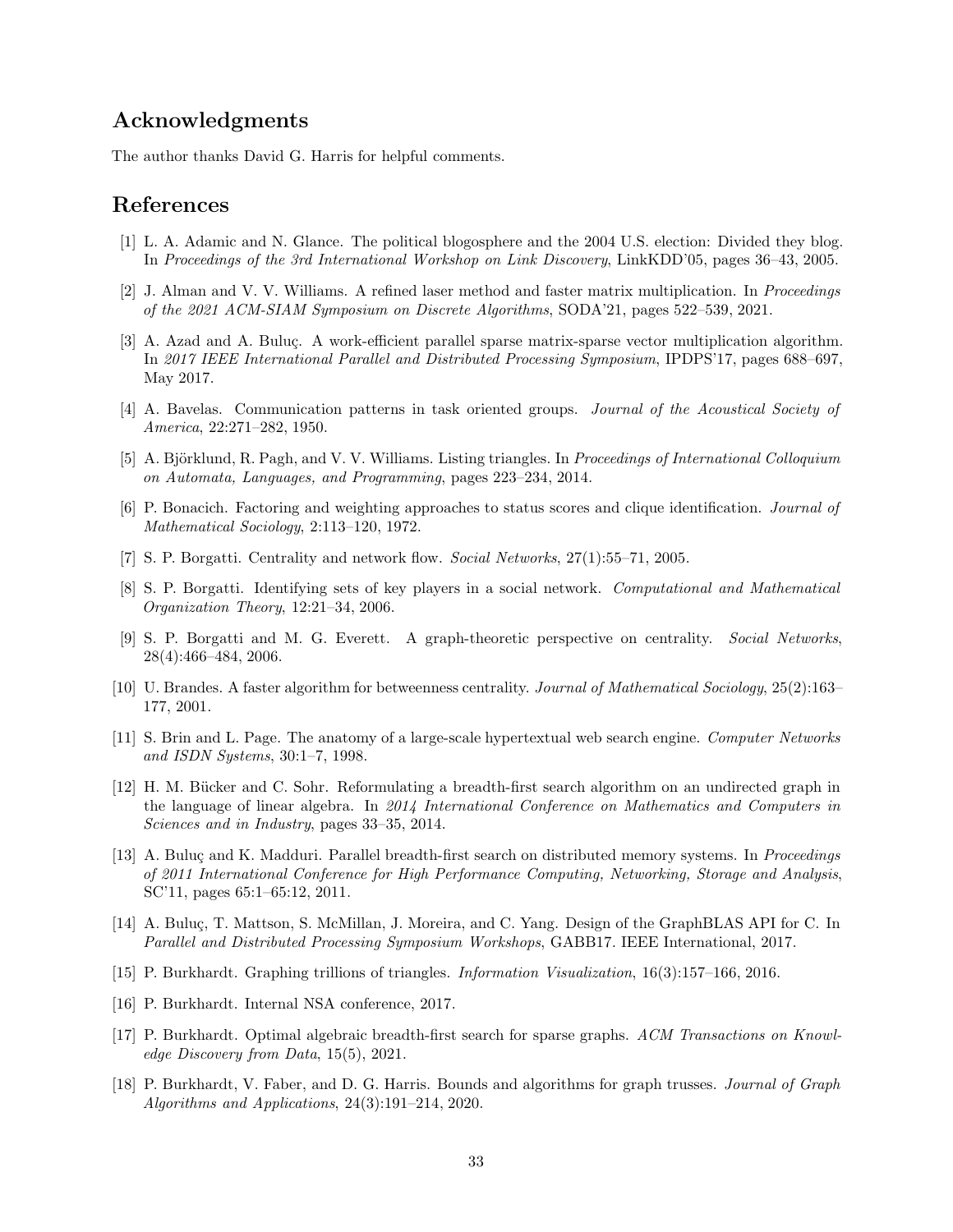- <span id="page-33-17"></span><span id="page-33-16"></span>[19] P. Burkhardt and C. A. Waring. A cloud-based approach to big graphs. In Proceedings of the 19th Annual IEEE High Performance Extreme Computing conference, HPEC'15, pages 1–8, 2015.
- [20] G. Chennupati, R. Vangara, E. Skau, H. Djidjev, and B. Alexandrov. Distributed non-negative matrix factorization with determination of the number of latent features. Journal of Supercomuting, 76:7458– 7488, 2020.
- <span id="page-33-9"></span><span id="page-33-4"></span>[21] N. Chiba and T. Nishizeki. Arboricity and subgraph listing algorithms. SIAM Journal on Computing, 14(1):210–223, 1985.
- [22] S. Chu and J. Cheng. Triangle listing in massive networks and its applications. In Proceedings of the 17th ACM SIGKDD International Conference on Knowledge Discovery and Data Mining, pages 672–680, 2011.
- <span id="page-33-5"></span>[23] S. Chu and J. Cheng. Triangle listing in massive networks. ACM Transitions on Knowledge Discovery from Data, 6(4):17:1–17:32, 2012.
- <span id="page-33-3"></span><span id="page-33-2"></span>[24] J. Cohen, 2005. Unpublished technical report.
- <span id="page-33-14"></span>[25] J. Cohen. Graph twiddling in a MapReduce world. Computing in Science and Engineering, 11(4):29–41, 2009.
- <span id="page-33-0"></span>[26] R. Cole. Parallel merge sort. SIAM Journal on Computing, 17(4):770–785, 1988.
- [27] K. Das, S. Samanta, and M. Pal. Study on centrality measures in social networks: a survey. Social Network Analysis and Mining, 8(13), 2018.
- <span id="page-33-11"></span>[28] T. A. Davis. Graph algorithms via SuiteSparse: GraphBLAS: triangle counting and k-truss. In Proceedings of the 2018 IEEE High Performance Extreme Computing Conference, HPEC'18, pages 1–6, 2018.
- [29] T. A. Davis. Algorithm 1000: SuiteSparse:GraphBLAS: graph algorithms in the language of sparse linear algebra. ACM Transactions on Mathematical Software, 45(4):1–25, 2019.
- <span id="page-33-15"></span><span id="page-33-12"></span>[30] T. A. Davis. SuiteSparse:GraphBLAS. <http:faculty.cse.tamu.edu/davis/GraphBLAS.html>, 2019.
- [31] J. Dean and S. Ghemawat. MapReduce: simplified data processing on large clusters. In Proceedings of the 6th conference on symposium on operating systems design and implementation, OSDI '04, pages 137–150, 2004.
- <span id="page-33-13"></span>[32] S. Fortune and J. Wyllie. Parallelism in random access machines. In Proceedings of the ACM Symposium on Theory of Computing, STOC'78, pages 114–118, 1978.
- <span id="page-33-10"></span>[33] M. L. Fredman, J. Komlós, and E. Szemerédi. Storing a sparse table with  $o(1)$  worst case access time. Journal of the ACM, 31(3):538–544, 1984.
- <span id="page-33-7"></span><span id="page-33-6"></span>[34] L. C. Freeman. A set of measures of centrality based on betweenness. Sociometry, 40(1):35–41, 1977.
- <span id="page-33-1"></span>[35] L. C. Freeman. Centrality in social networks: Conceptual clarification. Social Networks, 1:215–239, 1979.
- [36] A. Friggeri, G. Chelius, and E. Fleury. Triangles to capture social cohesion. In 2011 IEEE Third International Conference on Social Computing, pages 258–265, 2011.
- <span id="page-33-18"></span>[37] M. Girvan and M. E. Newman. Community structure in social and biological networks. Proceedings of the National Academy of Sciences, 99(12):7821–7826, 2002.
- <span id="page-33-8"></span>[38] G. H. Golub and C. F. V. Loan. Matrix Computations. The Johns Hopkins University Press, fourth edition, 2013.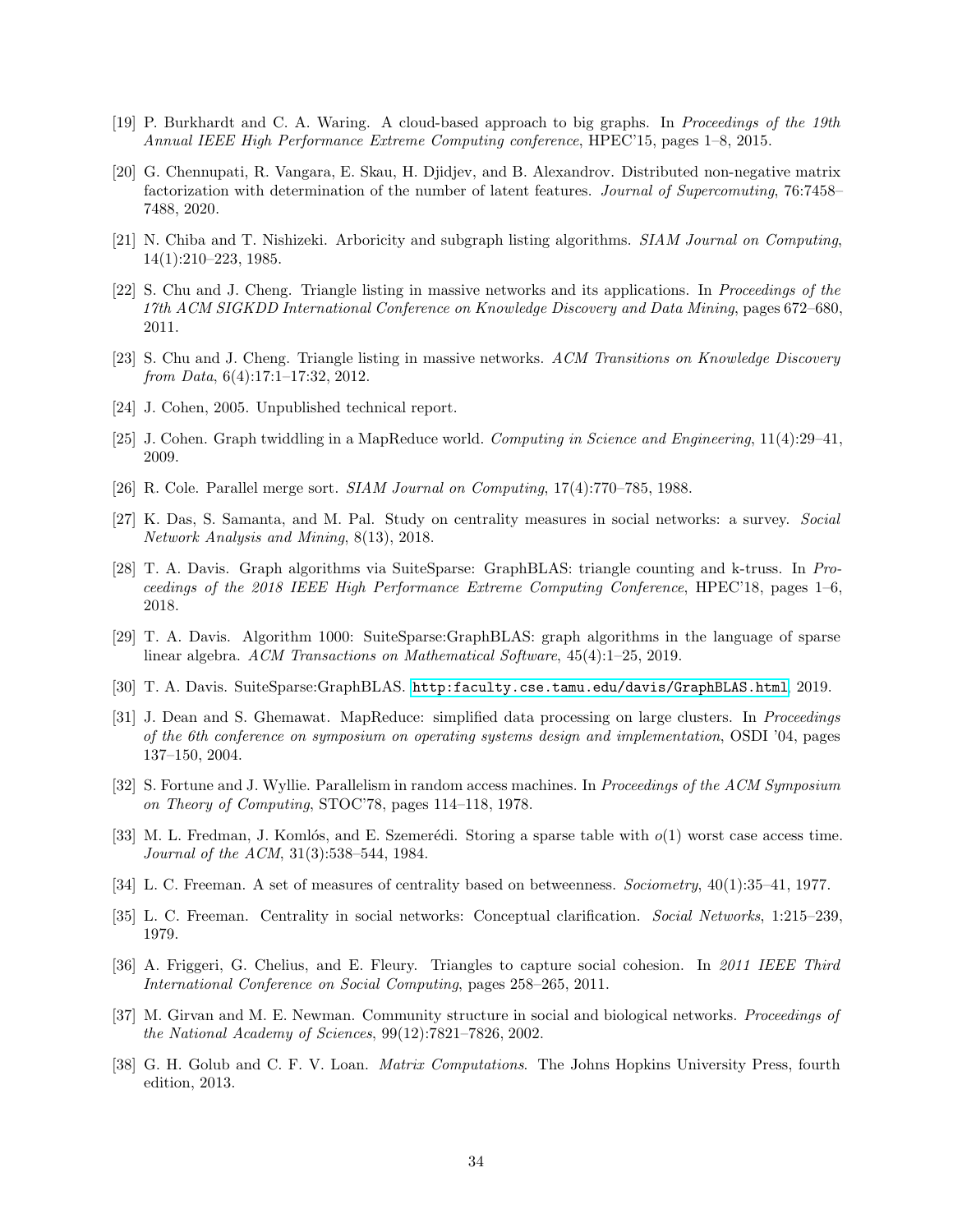- <span id="page-34-4"></span>[39] M. T. Goodrich, N. Sitchinava, and Q. Zhang. Sorting, searching, and simulation in the MapReduce framework. In Proceedings of International Symposium on Algorithms and Computation, ISAAC'11. pages 374–383, 2011.
- <span id="page-34-9"></span><span id="page-34-6"></span>[40] F. Harary and H. J. Kommel. Matrix measures for transitivity and balance. Journal of Mathematical Sociology, 6:199–210, 1979.
- [41] N. J. Harvey, C. Liaw, and P. Liu. Greedy and local ratio algorithms in the mapreduce model. In Proceedings of the 30th on symposium on parallelism in algorithms and architectures, SPAA'18, pages 43–52, 2018.
- <span id="page-34-19"></span><span id="page-34-3"></span>[42] P. Jaccard. Distribution de la flore alpine dans le bassin des Dranses et dans quelques région voisines. Bulletin de la Société Vaudoise des Sciences Naturelles,  $37:241-272$ , 1901.
- <span id="page-34-7"></span>[43] J. JaJa. An Introduction to Parallel Algorithms. Addison Wesley, 1992.
- [44] U. Kang, B. Meeder, and C. Faloutsos. Spectral analysis for billion-scale graphs: Discoveries and Implementation. In Proceedings of the 15th Pacific-Asia conference on advances in knowledge discovery and data mining, PAKDD'11, pages 13–25, 2011.
- <span id="page-34-5"></span><span id="page-34-2"></span>[45] H. Karloff, S. Suri, and S. Vassilvitskii. A model of computation for MapReduce. In Proceedings of the 21st annual ACM-SIAM symposium on discrete algorithms, SODA '10, pages 938–948, 2010.
- <span id="page-34-12"></span>[46] J. Kepner and J. Gilbert. Graph Algorithms in the Language of Linear Algebra. Society for Industrial and Applied Mathematics, 2011.
- <span id="page-34-8"></span>[47] D. E. Knuth. The Stanford GraphBase: A platform for combinatorial computing. Addison-Wesley, 1993.
- [48] T. G. Kolda, A. Pinar, T. Plantenga, C. Sheshadhri, and C. Task. Counting triangles in massive graphs with mapreduce. *SIAM Journal on Scientific Computing*, 36(5):S48–S77, 2014.
- <span id="page-34-18"></span><span id="page-34-13"></span>[49] V. E. Krebs. Books about us politics. <http://www.orgnet.com/>.
- <span id="page-34-11"></span>[50] V. E. Krebs. Mapping networks of terrorist cells. Connections, 24(3):43–52, 2002.
- [51] V. E. Krebs. Uncloaking terrorist networks. <https://firstmonday.org/ojs/index.php/fm/article/view/941/863>, April 2002.
- <span id="page-34-1"></span>[52] M. Latapy. Main-memory triangle computations for very large (sparse (power-law)) graphs. Theoretical Computer Science, 407:458–473, 2008.
- <span id="page-34-15"></span>[53] J. Leskovec and A. Krevl. SNAP Datasets: Stanford large network dataset collection. <http://snap.stanford.edu/data>, June 2014.
- <span id="page-34-16"></span>[54] H. V. Lierde, T. W. Chow, and G. Chen. Scalable spectral clustering for overlapping community detection in large-scale networks. IEEE Transactions on Knowledge and Data Engineering, 32(4):754– 767, 2019.
- <span id="page-34-17"></span>[55] D. Lusseau and M. E. Newman. Identifying the role that animals play in their social networks. Proceedings of the Royal Society of London. B, Biological Sciences, 271:S477–S481, 2004.
- <span id="page-34-10"></span>[56] D. Lusseau, K. Schneider, O. J. Boisseau, P. Haase, E. Slooten, and S. M. Dawson. The bottlenose dolphin community of Doubtful Sound features a large proportion of long-lasting associations. Behavioral Ecology and Sociobiology, 54:396–405, 2003.
- <span id="page-34-0"></span>[57] M. E. Newman. The structure of scientific collaboration networks. Proceedings of the National Academy of Sciences, 98(2):404–409, 2001.
- <span id="page-34-14"></span>[58] M. E. Newman. Finding community structure in networks using the eigenvectors of matrices. Physical Review E, 74(3):036104, 2006.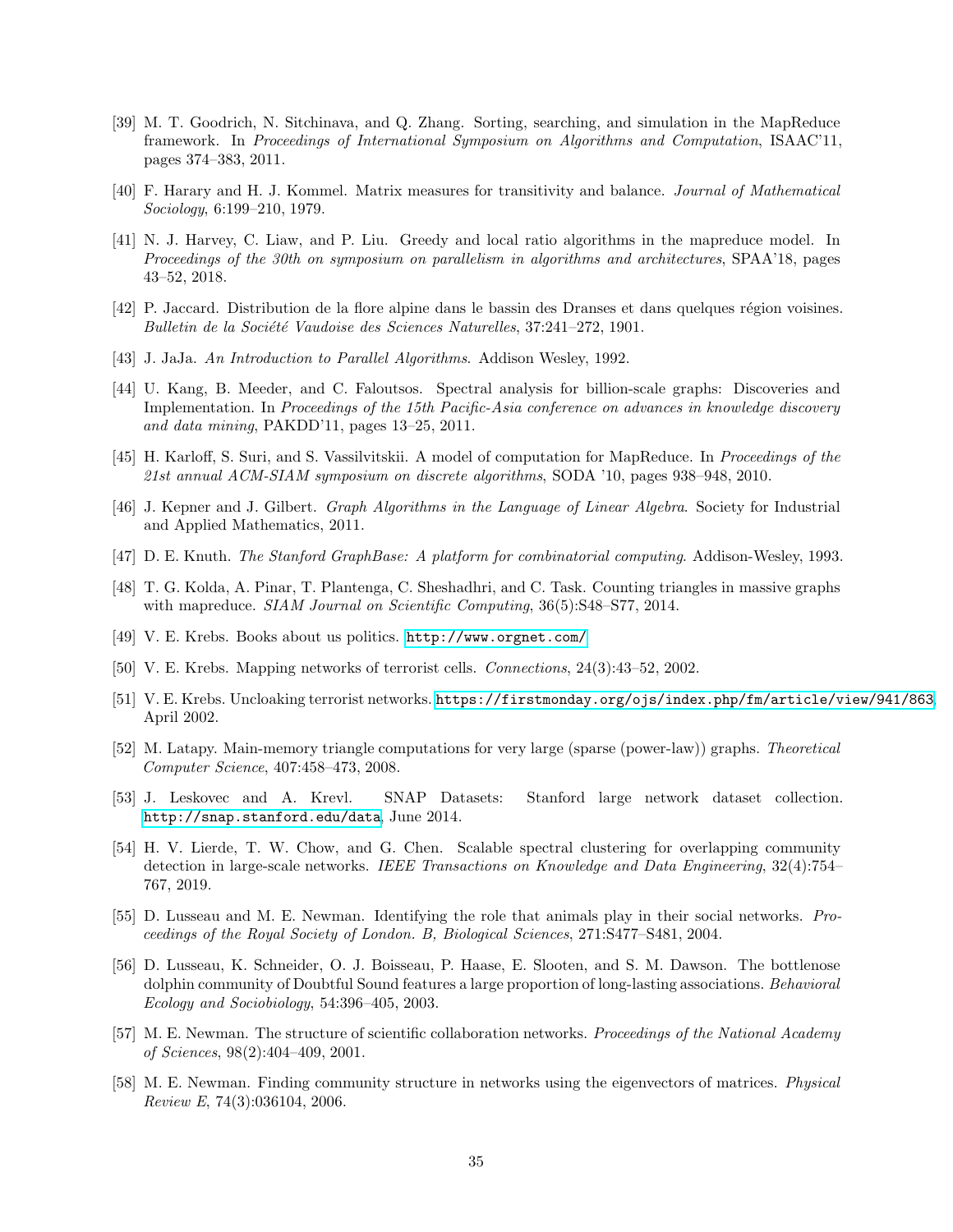- <span id="page-35-3"></span><span id="page-35-0"></span>[59] M. E. Newman. Networks: An Introduction. Oxford University Press, 2010.
- [60] M. E. Newman and J. Park. Why social networks are different from other types of networks. Physical Review E, 68(3):036122, 2003.
- <span id="page-35-8"></span><span id="page-35-4"></span>[61] M. E. Newman, D. J. Watts, and S. H. Strogatz. Random graph models of social networks. Proceedings of the National Academy of Sciences, 99:2566–2572, 2002.
- <span id="page-35-5"></span>[62] J. Nieminen. On centrality in a graph. Scandinavian Journal of Psychology, 15:322–336, 1974.
- <span id="page-35-13"></span>[63] M. Ortmann and U. Brandes. Triangle listing algorithms: back from the diversion. In Proceedings of the Meeting on Algorithm Engineering and Experiments, pages 1–8, 2014.
- [64] A. Pietracaprina, G. Pucci, M. Riondato, F. Silvestri, and E. Upfal. Space-round tradeoffs for MapReduce computations. In Proceedings of the 2012 ACM international conference on supercomputing, SC '12, pages 235–244, 2012.
- <span id="page-35-1"></span>[65] F. A. Rodrigues. A Mathematical Modeling Approach from Nonlinear Dynamics to Complex Systems, volume 22 of Nonlinear Systems and Complexity, chapter Network Centrality: An Introduction, pages 177–196. Springer, 2018.
- <span id="page-35-9"></span><span id="page-35-6"></span>[66] T. Schank and D. Wagner. Finding, counting and listing all triangles in large graphs, an experimental study. In Workshop on Experimental and Efficient Algorithms, WEA, pages 606–609, 2005.
- <span id="page-35-14"></span>[67] M. Shaw. Group structure and the behavior of individuals in small groups. Journal of Psychology, 38:139–149, 1954.
- [68] C. E. Tsourakakis, U. Kang, G. L. Miller, and C. Faloutsos. DOULION: Counting triangles in massive graphs with a coin. In Proceedings of the 15th ACM SIGKDD international conference on knowledge discovery and data mining, KDD'09, pages 837–846, 2009.
- <span id="page-35-15"></span>[69] R. Vernica, M. J. Carey, and C. Li. Efficient parallel set-similarity joins using mapreduce. In Proceedings of the 2010 ACM SIGMOD international conference on management of data, SIGMOD'10, pages 495– 506, 2010.
- <span id="page-35-2"></span>[70] D. J. Watts and S. H. Strogatz. Collective dynamics of 'small-world' networks. Nature, 393(6684):440– 442, 1998.
- <span id="page-35-17"></span>[71] J. J. Whang, I. S. Dhillon, and D. F. Gleich. Non-exhaustive, overlapping k-means. In Proceedings of the 2015 SIAM International Conference on Data Mining, pages 936–944, 2015.
- <span id="page-35-12"></span>[72] C. Yang, A. Buluç, and J. D. Owens. Implementing push-pull efficiently in GraphBLAS. In *Proceedings* of the International Conference on Parallel Processing, ICPP 2018, pages 89:1–89:11, 2018.
- <span id="page-35-10"></span>[73] C. Yang, A. Buluç, and J. D. Owens. Graphblast: A high-performance linear algebra-based graph framework on the gpu. arXiv 1908.01407, 2019.
- <span id="page-35-11"></span>[74] C. Yang, Y. Wang, and J. D. Owens. Fast sparse matrix and sparse vector multiplication algorithm on the GPU. In Proceedings of the 2015 IEEE International Parallel and Distributed Processing Symposium Workshop, IPDPSW'15, pages 841–847, 2015.
- <span id="page-35-16"></span><span id="page-35-7"></span>[75] R. Yuster and U. Zwick. Fast sparse matrix multiplication. ACM Transactions on Algorithms, 1(1):2–13, 2005.
- [76] W. W. Zachary. An information flow model for conflict and fission in small groups. Journal of Anthropological Research, 33:452–473, 1977.
- <span id="page-35-18"></span>[77] M. Zarei, D. Izadi, and K. A. Samani. Detecting overlapping community structure of networks based on vertex–vertex correlations. Journal of Statistical Mechanics: Theory and Experiment, 2009(11):P11013, 2009.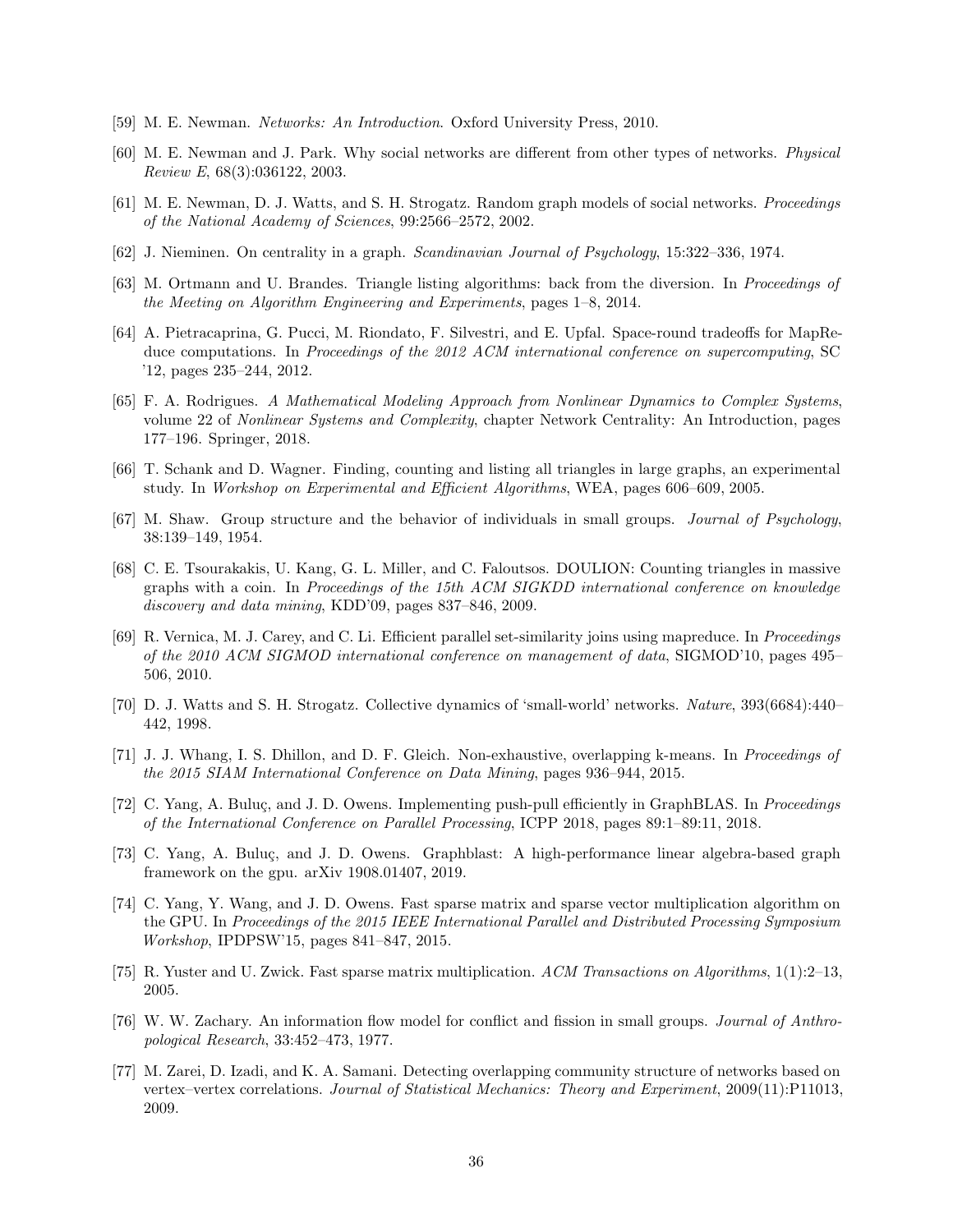## <span id="page-36-1"></span>A Alternative Hash-free Triangle neighborhood

Sections [8.1](#page-14-2) and [10.2](#page-23-2) introduced TRIANGLENEIGHBOR (Procedure [1\)](#page-23-0) as an efficient hash-free triangle neighborhood algorithm. Here we give Procedure [2](#page-36-0) that is a modified version of Procedure [1](#page-23-0) that is asymptotically equivalent but requires less synchronization across processors at the cost of computing the set intersection twice for each triangle. This may be of interest in some settings where synchronization is a bottleneck.

<span id="page-36-0"></span>

| <b>Procedure 2</b> Alternative Triangle Neighbor |  |  |  |
|--------------------------------------------------|--|--|--|
|--------------------------------------------------|--|--|--|

|     | <b>Require:</b> T, an array of lists for holding the triangle neighbors of each $v \in V$ |                                                 |
|-----|-------------------------------------------------------------------------------------------|-------------------------------------------------|
|     | <b>Require:</b> $N(v)$ with sorted $N_{\pi}(v)$ as a subset for each $v \in V$            |                                                 |
|     | 1: for $v \in V$ do                                                                       |                                                 |
| 2:  | create array L of size $ N_{\pi}(v) $ with each entry initialized to 0                    |                                                 |
| 3:  | for $u \in N(v)$ do                                                                       |                                                 |
| 4:  | set $t := 0$                                                                              |                                                 |
| 5:  | set p to the index of $u \in N_{\pi}(v)$ , or null if not a member                        |                                                 |
| 6:  | for $w \in N_{\pi}(v) \cap N_{\pi}(u)$ do                                                 |                                                 |
| 7:  | set $t := 1$                                                                              |                                                 |
| 8:  | set <i>i</i> to index of $w \in N_{\pi}(v)$                                               | $\triangleright$ position from set intersection |
| 9:  | increment $\Delta(v)$ , $\Delta(u)$ , $\Delta(w)$ , $\Delta(G)$ each by $\frac{1}{2}$     |                                                 |
| 10: | if $L[i] \neq 0$ then                                                                     |                                                 |
| 11: | set $L[i] := 1$                                                                           |                                                 |
| 12: | add w to $T(v)$ and add v to $T[w]$                                                       |                                                 |
| 13. | if $t \neq 0, p \neq \text{null}, L[p] \neq 0$ then                                       |                                                 |
| 14. | set $L[p] := 1$                                                                           |                                                 |
| 15: | add u to $T(v)$ and add v to $T[u]$                                                       |                                                 |
| 16: | discard $L$                                                                               |                                                 |

In computing  $N_{\pi}(v) \cap N_{\pi}(u)$  we know that  $\{v, u\}$ ,  $\{u, w\}$ ,  $\{v, w\}$  are all triangle neighbor pairs, but these can be found in many other triangles. We manage duplication of triangle neighbors by computing the set intersection,  $N_{\pi}(v) \cap N_{\pi}(u)$ , from both  $\{v, u\}$  edge orientations and marking off triangle neighbors. This will return the high vertex w twice. From  $(v, u)$  the pairs  $\{v, u\}$ ,  $\{v, w\}$  are obtained, and  $(u, v)$  begets only  $\{u, w\}$ . Meaning we use the "low-middle" edge to make the  $\{low, middle\}$  and  $\{low, high\}$  pairings, and the "middle-low" edge produces the {middle, high} pairing. Thus the highest-ordered vertex w in the  $\{v, u, w\}$ triangle is paired with the triangle's two lower-ordered vertices simply by pairing w with the starting  $\{v, u\}$ edge endpoint that initiated the  $N_{\pi}(v) \cap N_{\pi}(u)$  intersection. Moreover, the lower-ordered vertices v, u each respectively mark w to avoid duplicate pairings because w can be with either v or u in other triangles. This leaves the  $\{v, u\}$  pairing, which is managed as follows. The  $\{v, u\}$  pair is only made from the  $(v, u)$  edge; recall that  $\pi(v) < \pi(u)$ . This is necessary to ensure pairing v and u but it does not prevent duplication. Here u is higher-order than v in the triangle but not the highest-ordered, thus u is the middle vertex whereas v is the low vertex. But there can be another triangle containing  $(v, u)$  where u is the high vertex. Hence u will be returned by the set intersection between  $N_{\pi}(v)$  and the abbreviated adjacency of the middle vertex. Without mitigation this will result in duplicate pairing of  $v$  and  $u$ . But we are already marking the highest-ordered vertex  $w$  returned by each set intersection, thus  $u$  will be marked when processing the triangle containing  $(v, u)$  where u is the high vertex. It then only requires that we mark u from the  $(v, u)$  edge where u is the middle vertex to avoid duplication.

Procedure [2](#page-36-0) identifies the  $\{v, u\}$ ,  $\{u, w\}$ ,  $\{v, w\}$  pairs from both  $\{u, v\}$  counter-oriented edges and therefore computes  $N_{\pi}(v) \cap N_{\pi}(u)$  twice. But, independently treating the two calculations of  $N_{\pi}(v) \cap N_{\pi}(u)$  from the starting endpoint of the  $\{v, u\}$  edge facilitates managing duplicate triangle neighbors without communicating information between v and u. Thus marking triangle neighbors requires local arrays  $L_v$  that can only be updated from  $v$  while iterating over its neighborhood to compute the set intersections. This is in contrast to Procedure [1](#page-23-0) where the  $L_v$  are stored globally and can be updated while processing neighbors u of v. In this approach only the low and middle vertices can be used to pair the triangle neighbors and subsequently the high vertex is independently managed within the respective  $L_v$  and  $L_u$  arrays without cross-referencing.